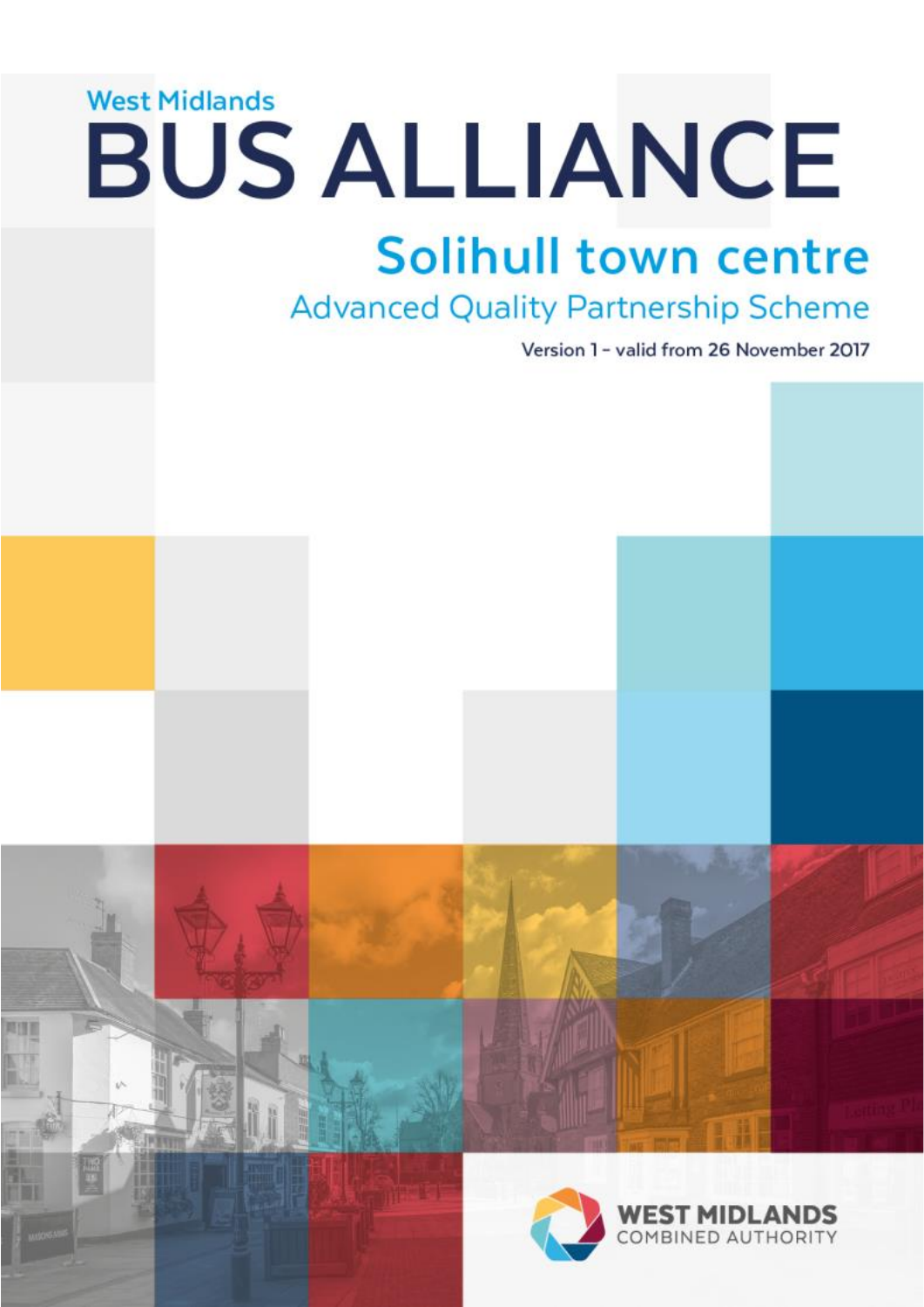### **Solihull Town Centre Advanced Quality Partnership Scheme**

### **Contents**

|             |                                                                                | wgu |
|-------------|--------------------------------------------------------------------------------|-----|
| The Scheme  |                                                                                | 3   |
| Schedule A  | Map of Scheme Area                                                             | 8   |
| Schedule B  | Service standards                                                              | 13  |
| Appendix B1 | <b>Bus Operators Undertaking</b>                                               | 21  |
| Appendix B2 | <b>Ticketing Schemes</b>                                                       | 23  |
| Schedule C  | Facilities provided by West Midlands<br><b>Combined Authority and Solihull</b> | 26  |
|             | Metropolitan Borough Council                                                   |     |
| Appendix C1 | <b>Bus Stop Specification</b>                                                  | 30  |
| Appendix C2 | Passenger Information Specification                                            | 32  |
| Appendix C3 | Maintenance of Facilities                                                      | 34  |
| Appendix C4 | Maintenance of Road Infrastructure                                             | 35  |
| Schedule D  | <b>Slot Booking System</b>                                                     | 39  |
| Appendix D1 | Service Change and Slot Booking<br><b>Dates</b>                                | 45  |
| Schedule E  | <b>Communications Protocol</b>                                                 | 47  |

**Page**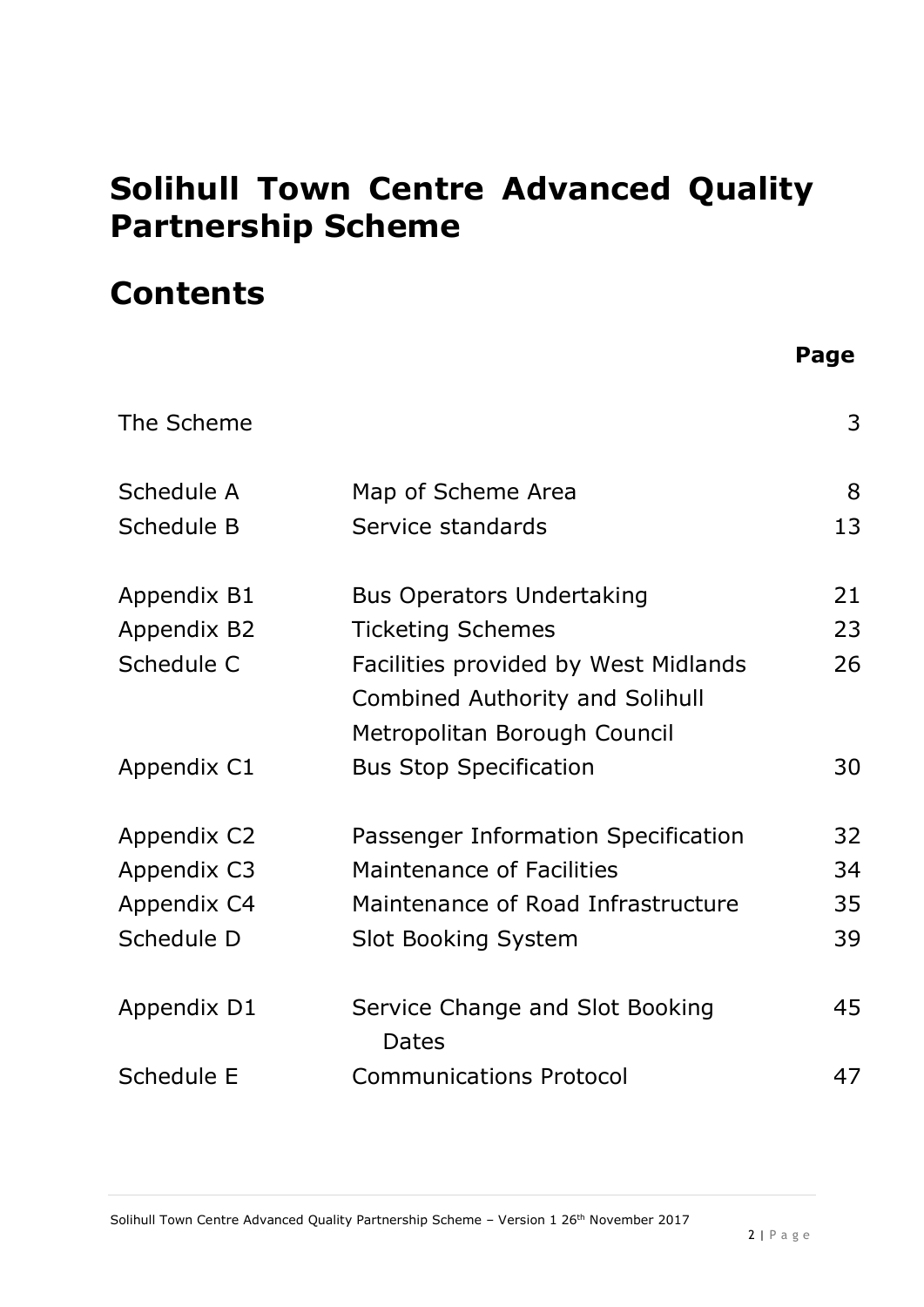#### <span id="page-2-0"></span>**SOLIHULL TOWN CENTRE ADVANCED QUALITY PARTNERSHIP SCHEME IS MADE IN ACCORDANCE WITH SECTIONS 114 – 123 OF THE TRANSPORT ACT 2000, AS AMENDED BY THE LOCAL TRANSPORT ACT 2008 AND BUS SERVICES ACT 2017 (the Scheme), BY:**

**(1) THE WEST MIDLANDS COMBINED AUTHORITY** of 16 Summer Lane,

Birmingham, B19 3SD; ("WMCA") and

**(2) SOLIHULL METROPOLITIAN BOROUGH COUNCIL** of Council House, Manor

Square, Solihull, West Midlands, B91 3QB ("the Council", "SMBC")

#### **1. DEFINITIONS AND INTERPRETATION**

| <b>Articulated Bus Stand</b>   | means a Bus Stand that can be used by local buses over 15m in            |
|--------------------------------|--------------------------------------------------------------------------|
|                                | length;                                                                  |
| <b>Solihull Quality</b>        | means the quarterly meeting held in February, May, August and            |
| <b>Partnership meeting</b>     | November each year;                                                      |
| <b>Bus Stand</b>               | means a bus stopping location within the Scheme Area associated          |
|                                | to a Bus Stand Clearway, allowing a local bus of no more than 15m        |
|                                | in length to stand period of either 5 or 10 minutes as determined by     |
|                                | specific TRO for the facility and the on street signing at the facility; |
| <b>Bus Stand Clearway</b>      | shall mean a bus stop clearway as defined in accordance with             |
|                                | paragraph 1(a) of Part 1 to Schedule 19 of The Traffic Signs             |
|                                | Regulations and General Directions 2002 but which will permit a          |
|                                | local bus to stand within the clearway for as long as maybe              |
|                                | necessary up to a maximum period of 10 minutes;                          |
| <b>Bus Stop</b>                | means a bus stop within the Scheme Area with a bus stop clearway;        |
| <b>Bus Stop Clearway</b>       | shall have the meaning given to it as detailed in paragraph 1(a) of      |
|                                | Part 1 to Schedule 19 of the Traffic Signs Regulations and General       |
|                                | Directions 2002 (SI3113/2002);                                           |
| <b>Bus Stop Clearway</b>       | shall mean a bus stop clearway as defined in Schedule D to the           |
| (regulated)                    | Scheme;                                                                  |
| <b>Bus Stop Clearway (non-</b> | shall mean any bus stop clearway other than a bus stop clearway          |
| regulated)                     | (regulated);                                                             |
| <b>Commencement Date</b>       | means the date of commencement of the Scheme pursuant to                 |
|                                | clause 2.1, or such later date as the Scheme may commence                |
|                                | following any postponement of the Scheme under section 117 of the        |
|                                | Transport Act 2000 (as amended by Section 16 of the Local                |
|                                | Transport Act 2008;                                                      |
| <b>Equality Legislation</b>    | means The Equality Act 2010 and the Disability Equality Duty under       |
|                                | the Disability Discrimination Act 2005 (as amended);                     |
| <b>Excluded Services</b>       | shall mean the category of Local Services listed in Schedule B;          |
| <b>Facilities</b>              | means those facilities listed in Schedule C;                             |
| <b>Incident Planning Group</b> | means a WMCA co-ordinated group that responds to external issues         |
|                                | on the public transport network, working with operators and other        |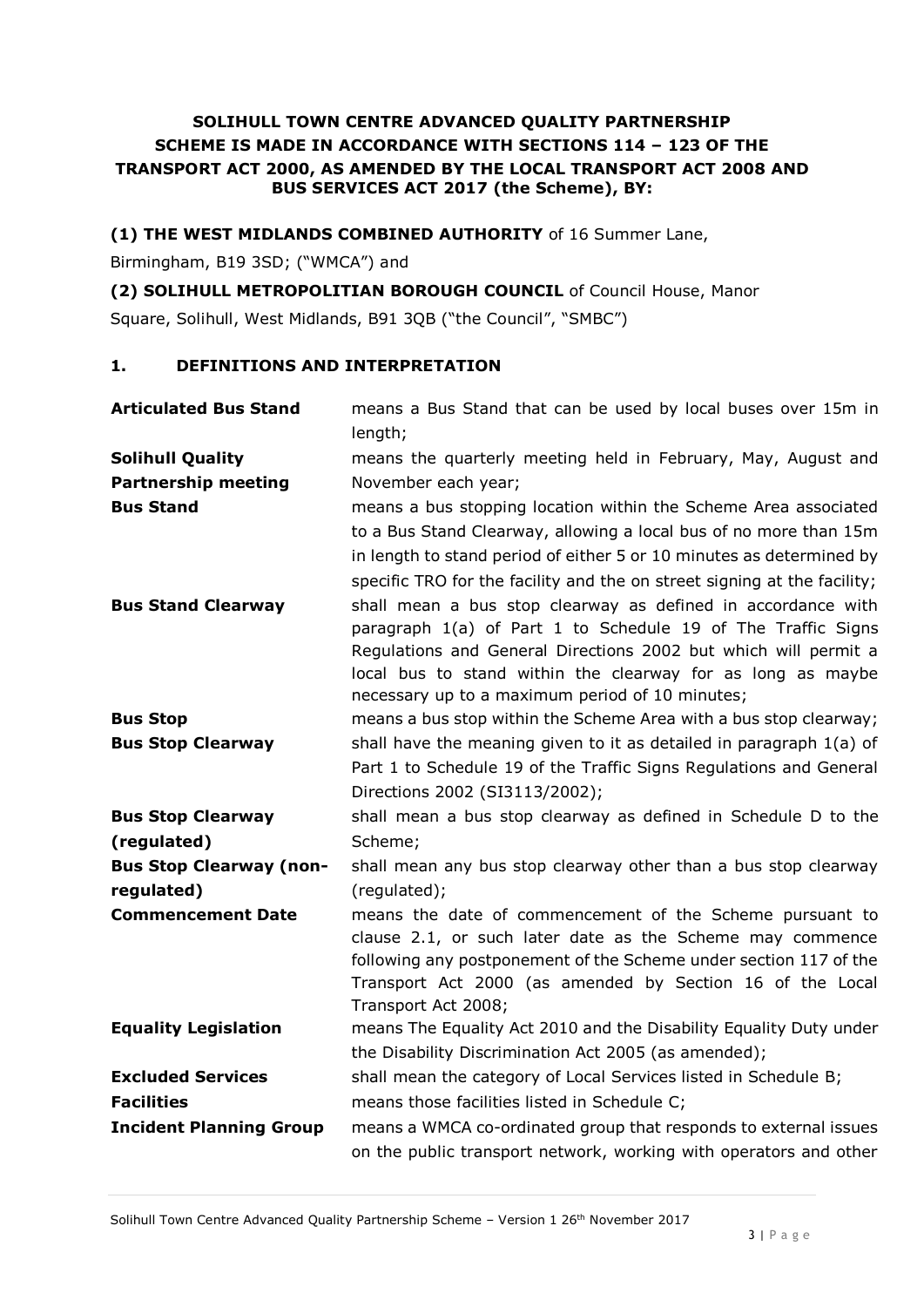|                                | agencies to ensure the best possible service is delivered to the     |
|--------------------------------|----------------------------------------------------------------------|
| <b>Information Recharging</b>  | passenger during any major disruption.                               |
| <b>Scheme</b>                  | means the scheme between WMCA and bus operators covering             |
|                                | standards of information for passengers, the quality of data passed  |
|                                | from bus operators to WMCA and WMCA's charges for maintaining        |
|                                | information provision to passengers, as established under the        |
|                                | provisions of the Transport Act 2000;                                |
| <b>Local Service</b>           | has the meaning set out in Section 2 of the Transport Act 1985, (but |
|                                | excluding any Excluded Services);                                    |
| <b>Low Floor Bus</b>           | means a vehicle whether double or single deck that fully meets the   |
|                                | functional requirements of the Public Service Vehicle Accessibility  |
|                                | Regulations 2000.                                                    |
| <b>Metro or Midland Metro</b>  | means the Midland Metro system;                                      |
| <b>Non-Regulated stop</b>      | shall mean a Non-Regulated bus stop as defined in Schedule D;        |
| <b>PSVAR</b>                   | means current Public Service Vehicle Accessibility Regulations;      |
| <b>Regulated Stop</b>          | shall mean a Regulated bus stop as defined in Schedule D;            |
| <b>Scheme Area</b>             | means the area marked as shown on the map at Schedule A;             |
| <b>Scheduled Coach Service</b> | means a service that has more than five departures per week which    |
|                                | operates outside the requirements to register as a local bus service |
|                                | as defined in the Transport Act 1985                                 |
| <b>Scheduled Coach Stand</b>   | means a coach stopping location in the Scheme Area associated        |
|                                | with a Bus Stand Clearway, allowing a Scheduled Coach Service        |
|                                | (that operates outside of the requirements of the Transport Act      |
|                                | 1985) to stand for as long as necessary up to a maximum period       |
|                                | of 10 minutes                                                        |
| <b>Service Change Dates</b>    | means dates each year agreed between WMCA and bus operators          |
|                                | on which network changes are preferably concentrated unless          |
|                                | agreed in advance with WMCA;                                         |
| <b>Slot Booking</b>            | means the Slot Booking System with which operators pursuant to       |
|                                | the Scheme are required to comply, as detailed in Schedule D to the  |
|                                | Scheme;                                                              |
| <b>AQPS</b>                    | means an Advanced Quality Partnership Scheme made pursuant to        |
|                                | section 114(1) of the Transport Act 2000 [as amended by the Local    |
|                                | Transport Act 2008 and the Bus Services Act 2017];                   |
| <b>Standards of Service</b>    | means the standards of service set out in Schedule B (Standards);    |
| <b>Traffic Commissioner</b>    | has the meaning set out in Section 82(1) of the Public Passenger     |
|                                | Vehicles Act 1981;                                                   |
| <b>TRO</b>                     | means a Traffic Regulation Order, made under the Road Traffic        |
|                                | Regulation Act 1984 or any other enactment regulating the use of     |
|                                | roads or other places;                                               |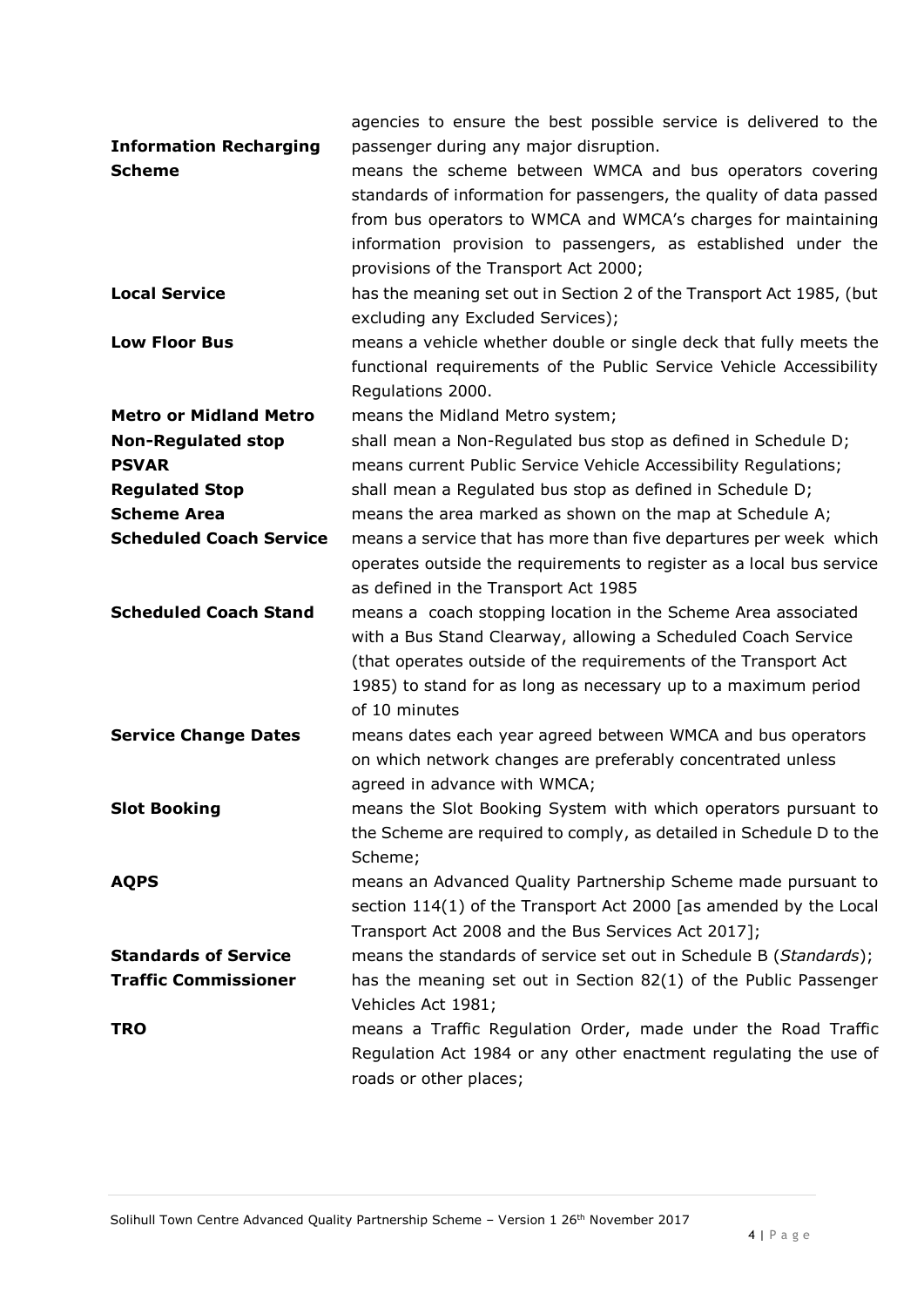- Words importing the singular include the plural and vice versa and words implying any one gender include all genders;
- Headings and references to headings shall be disregarded in construing this Scheme;
- A reference to a statute, a statutory instrument, code of practice or statutory guidance is a reference to it as amended, extended, re-enacted or replaced from time to time.

#### **2. DATE AND PERIOD OF OPERATION**

- 2.1 It is proposed the Scheme will be made no later than **Friday 18th August 2017** and will come into operation on **Sunday 26th November 2017** (giving more than the legally required 13 weeks' notice of implementation).
- 2.2 The Scheme will operate for a period of 10 years from the Commencement Date and will end at 23:59hrs on **Saturday 20th November 2027** notwithstanding any postponement of the Scheme under section 117 of the Transport Act 2000 (Postponement of provision of particular facilities or standards of service) and subject to variation or revocation in accordance with Section 120 of the Transport Act 2000 (Variation or revocation of schemes).

#### **3. SCHEME AREA**

- 3.1 The Scheme Area covers **33 bus stops/stands and shelters** within Solihull town centre, as shown in Schedule A.
- 3.2 The Scheme shall apply to ALL operators of Local Bus Services running within the Scheme Area.
- 3.3 The WMCA will maintain a summary of affected services when required for every service change date and the WMCA will make copies available to the Traffic Commissioner and all operators of affected Local Services. For the avoidance of doubt, such list of Scheduled Services will be an indicative list only of those Local Services which WMCA believes to fall within the terms of the Scheme. An omission from the list of Affected Services shall not exempt a service from the Scheme, which would otherwise fall within the terms of the Scheme.

#### **4. FACILITIES**

- <span id="page-4-0"></span>4.1 Subject to clause 6 (Conditions of Use), the WMCA and the Council will make the Facilities available (as detailed in Schedule C) to Local Services from the Commencement Date, until the date the Scheme ceases to have effect.
- 4.2 Clause [4.1](#page-4-0) shall not apply in relation to any Local Service using a Facility for any period during which the WMCA or the Council is temporarily unable to fulfil its obligations, in respect of that Facility, due to circumstances beyond its control. In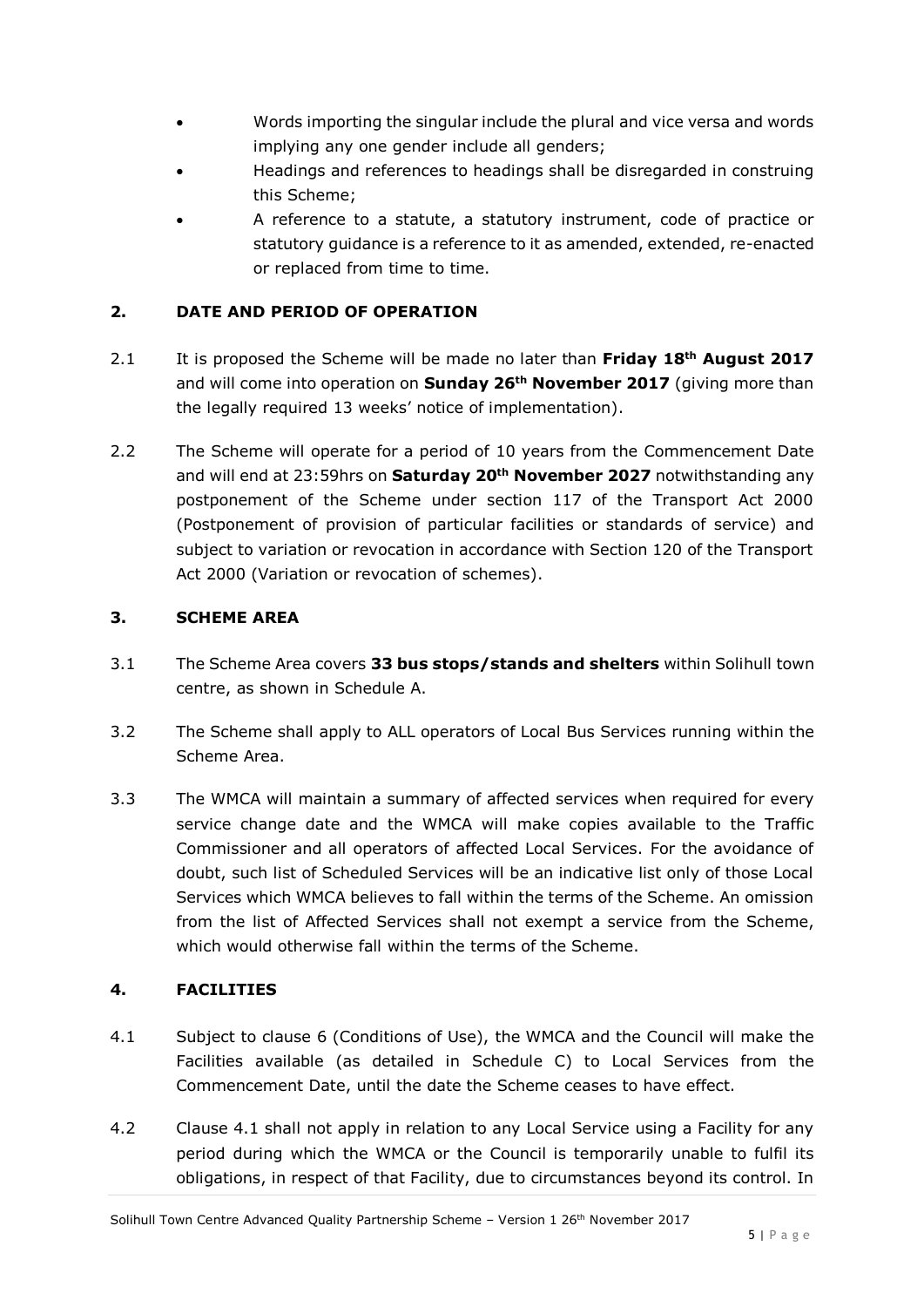such circumstances the WMCA shall notify any operator affected by the nonprovision of such Facility, confirming the reason for such non provision and the anticipated period during that the Facility will not be available.

- 4.3 The Facilities are to be maintained for the duration of the Scheme in accordance with Appendix C3 (Maintenance of Facilities).
- 4.4 The WMCA and the Council will provide bus stop infrastructure at all Bus Stops and Stands within the Scheme area.

#### 4.5 **STANDARDS OF SERVICES TO BE PROVIDED BY BUS OPERATORS**

- 4.1 The operators of Local Services who wish to use the Facilities will undertake to provide such Services in accordance with the Standards (listed in Schedule B) from the Effective Date until the Scheme ceases to have effect.
- 4.2 The Scheme shall not restrict any Operator from providing any services in excess of the specified Standards.

#### **5. CONDITIONS OF USE**

- <span id="page-5-0"></span>5.1 An operator may only use the Facilities in the Scheme Area if:
	- a) a written undertaking from the operator (under the specific Operator Licence or Community Bus Permit the service is or will be registered under) using the template form attached at Appendix B1 is provided to PSV Operator Licensing at their office in Leeds and a copy delivered to the WMCA; and
	- b) each Local Bus Service will at all times be provided to the Standards in accordance with that undertaking except for any period during which such operator is temporarily unable to do so owing to circumstances beyond their control, provided that the WMCA is notified in writing (as outlined in Section E – Communications Protocol) as soon as practicably possible as to the reasons and period of such non-compliance.
- 5.2 Any operator of a Service who fails to comply with paragraph [5.1](#page-5-0) above may be subject to action by the Traffic Commissioner in accordance with section 17 (Revocation, suspension etc. of licences) The Public Passenger Vehicles Act 1981, section 26 (Conditions attached to PSV operator's licence) Transport Act 1985 and section 155 (Penalties) Transport Act 2000.

#### **6. REVIEW AND MONITORING**

6.1 The WMCA, the Council and bus operators will review the operation of the Scheme at each Solihull Bus Quality Partnership Meeting, which will include an assessment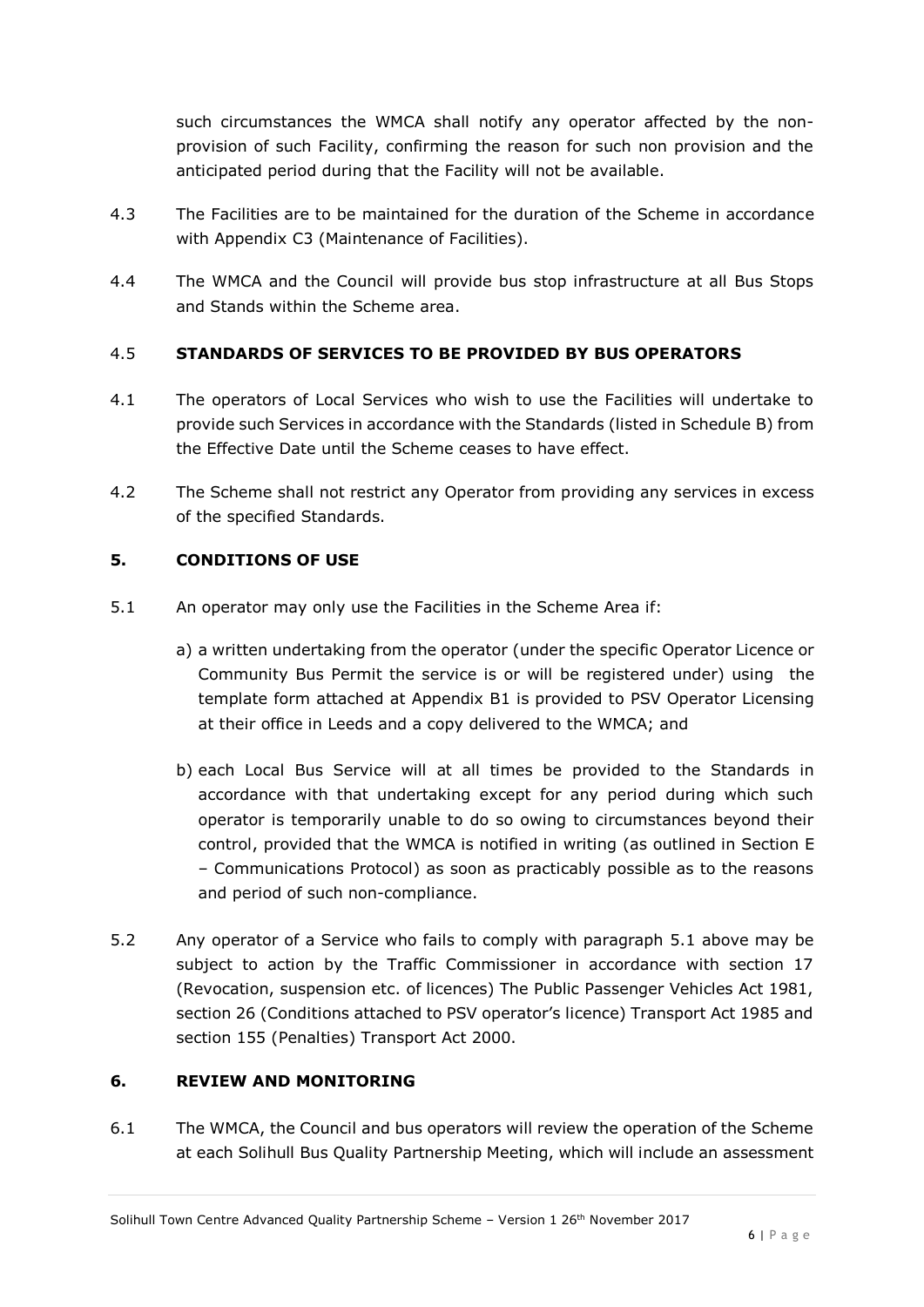of the Scheme's benefits in order to determine if any action is required to maintain the Facilities and/or Standards of Service.

- 6.2 The WMCA and/or the Council reserves the right to monitor compliance with the Standards of Services in respect of a Local Service which is using any of the Facilities and operators of such services will allow the WMCA and the Council (including its officers and employees) reasonable access to any such Local Service for this purpose and provide any reasonable assistance required for this purpose.
- 6.3 From time to time, the scheme document will be updated and refreshed as deemed appropriate by the scheme makers. Changes to the AQPS document can be proposed by the scheme makers and bus operators and all parties will be consulted on proposed amendments to the AQPS document. After agreement is reached on any changes, the alterations will be published in a revised document showing the tracked changes. At most the document will be revised once a year, or if otherwise agreed by all parties through the quarterly meetings.

#### <span id="page-6-0"></span>**7. ENFORCEMENT AND APPEALS PROCESS**

#### **For matters relating to The Scheme and day to day management of the Scheme**

- 7.1 In the event that any Bus operator, the WMCA and/or the Council considers that any other party under this Scheme are not meeting their obligations there under then the issues shall be put in writing to the party not meeting their obligations. This will give that party the right of explanation within ten working days why the issues are happening and or any actions being implemented to allow that party to comply with the scheme.
- 7.2 If necessary, following the actions in 7.1 meeting(s) will take place within ten working days with the parties involved to resolve the issues.
- 7.3 As a result of the any actions taken under 7.1 and 7.2 the WMCA reserves the right to advise the Office of the Traffic Commissioner of any operational issues with scheme.
- 7.4 If the matter regarding the operation of the scheme cannot be resolved through the meeting process, the matter will be determined if appropriate by the appointment of an independent arbiter (as agreed between the two parties) to investigate the issue(s) to report on their findings and to propose remedial measures. The arbiter may be a Director at a local authority with an AQPS in operation.
- 7.5 As part of the process outlined in 7.1, 7.2 and 7.4 the actions of a bus operator (s) may be referred to the Traffic Commissioner for the West Midlands so that if considered necessary action can be taken against the operator in accordance with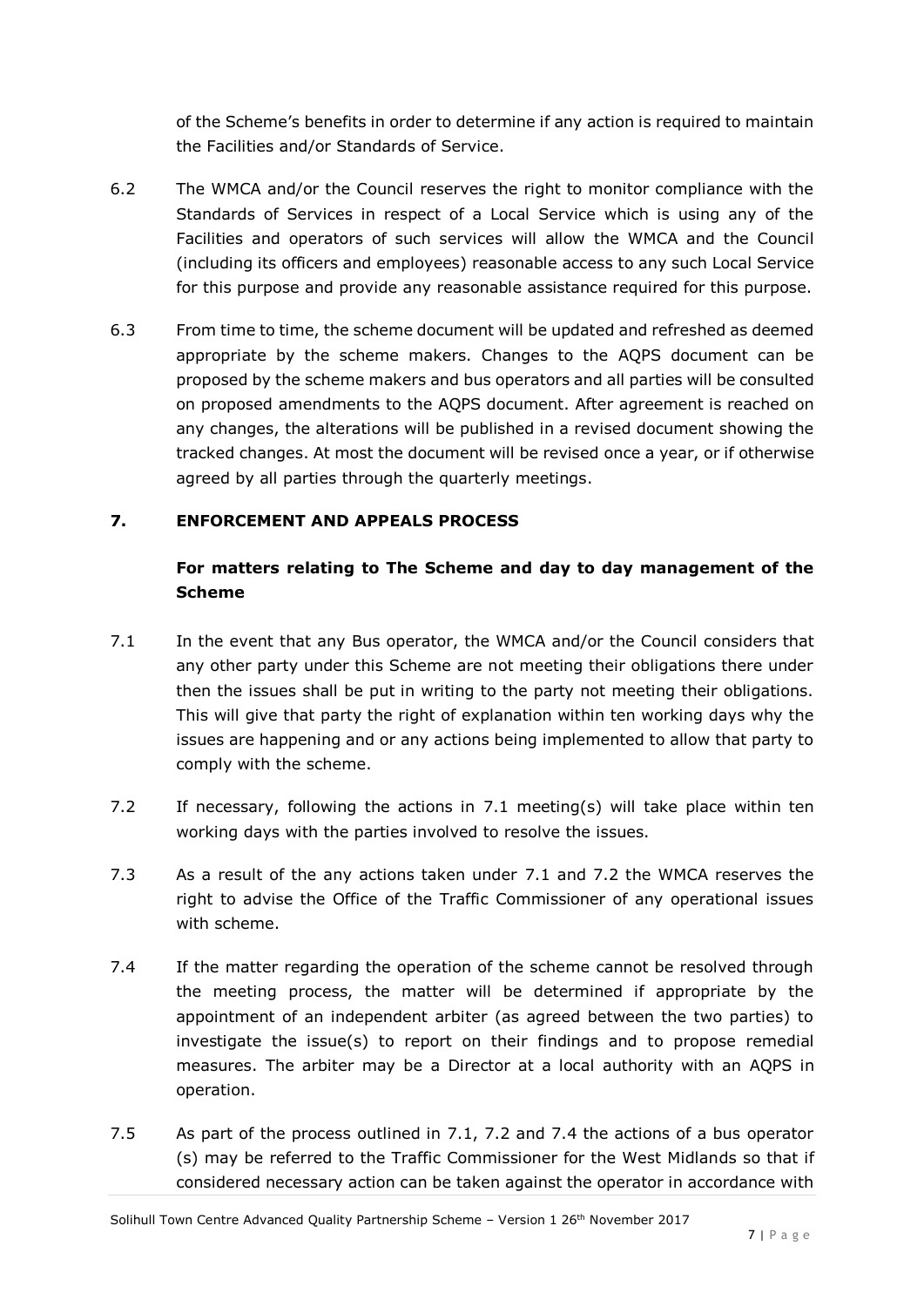section 17 (Revocation, suspension etc of licenses) The Public Passenger Vehicles Act 1981, section 26 (Conditions attached to PSV Operator's Licence) Transport Act 1981, section 26 (Conditions attached to PSV Operator's Licence) Transport Act 1985 and section 155 (Penalties) Transport Act 2000.

#### **For matters relating to the Slot Booking System**

- 7.6 In the event that any bus operator, the WMCA and/or the Council considers that any other party under this Scheme are not meeting their obligations there under, or that an issue has been identified with the allocation of slots, the matter shall firstly be put into writing within five working days to the party not complying giving them the right of explanation within five working days why the issues are happening and or any actions that are or could be implemented to allow compliance with the scheme.
- 7.7 If necessary following the actions in 7.6 meeting(s) will take place within five working days with the parties involved to resolve the issues
- 7.8 If the matter regarding slot booking cannot be resolved through the meeting process, in the first instance the matter will be determined by a WMCA Director not directly involved with the operation of the Scheme.
- 7.9 As part of the process outlined 7.6 to 7.8 the actions of a bus operator(s) may be referred to the Traffic Commissioner for the West Midlands so that if considered necessary action can be taken against the operator in accordance with section 17 (Revocation, suspension etc. Of licences) The Public Passenger Vehicles Act 1981, section 26 (Conditions attached to PSV operator's licence) Transport Act 1985 and section 155 (Penalties) Transport Act 2000.

#### **8. CONTACT ADDRESSES**

8.1 Any notification required to be sent to WMCA should be addressed to:

Network Delivery Team (Solihull Town Centre QPS), Transport for West Midlands, 16 Summer Lane, Birmingham, B19 3SD. *Email* [QPS@TfWM.org.uk](mailto:QPS@TfWM.org.uk)

<span id="page-7-0"></span>Any notification required to be sent to Solihull Metropolitan Borough Council may be addressed to:

Solihull Metropolitan Borough Council of Council House, Manor Square, Solihull, West Midlands, B91 3QB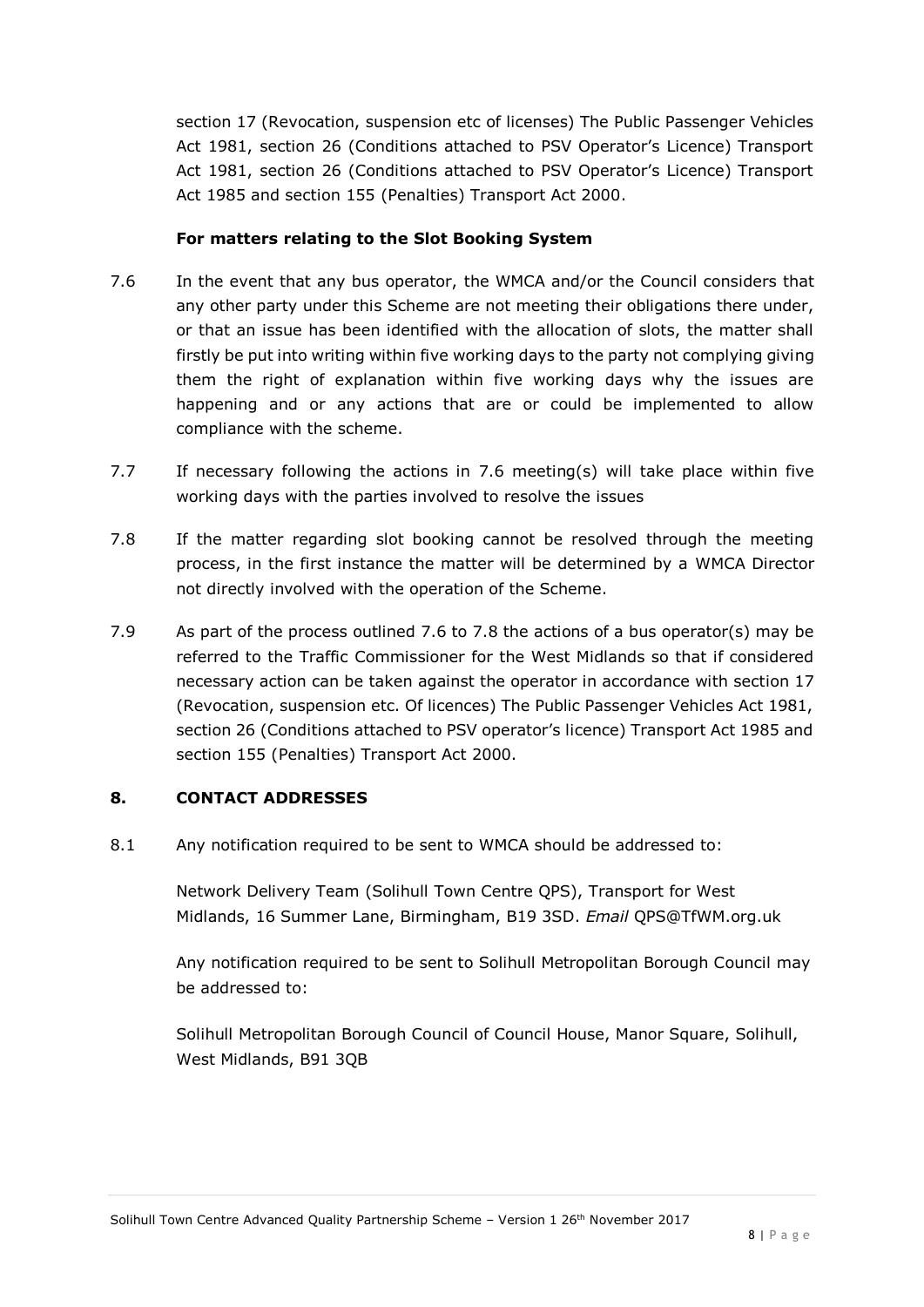

| <b>Solihull Rail Station</b> |                                                                           |                              |                                 |                                      |                                 |                                                      |
|------------------------------|---------------------------------------------------------------------------|------------------------------|---------------------------------|--------------------------------------|---------------------------------|------------------------------------------------------|
| <b>Plan</b><br><b>Number</b> | <b>Location</b>                                                           | <b>Naptan</b><br><b>Code</b> | <b>Shelter</b><br><b>Number</b> | <b>Infrastructure</b>                | <b>Date</b><br><b>Installed</b> | <b>Stop</b><br><b>Designation</b>                    |
| 26                           | <b>Station</b><br>Approach -<br>Solihull<br><b>Station</b><br>Interchange | 43000156402                  | 156402                          | Enclosed<br>4.5m<br>Sliver Principle | 2009                            | <b>Bus Stand</b><br>Maximum<br>layover 5<br>minutes  |
| 27                           | <b>Station</b><br>Approach -<br>Solihull<br><b>Station</b><br>Interchange | 43000156401                  | 156402                          | Enclosed<br>4.5m<br>Sliver Principle | 2009                            | <b>Bus Stand</b><br>Maximum<br>layover 5<br>minutes  |
| 28                           | <b>Station</b><br>Approach -<br>Solihull<br><b>Station</b><br>Interchange | 43000156404                  | 810830                          | Enclosed<br>4.5m<br>Sliver Principle | 2009                            | <b>Bus Stand</b><br>Maximum<br>layover 10<br>minutes |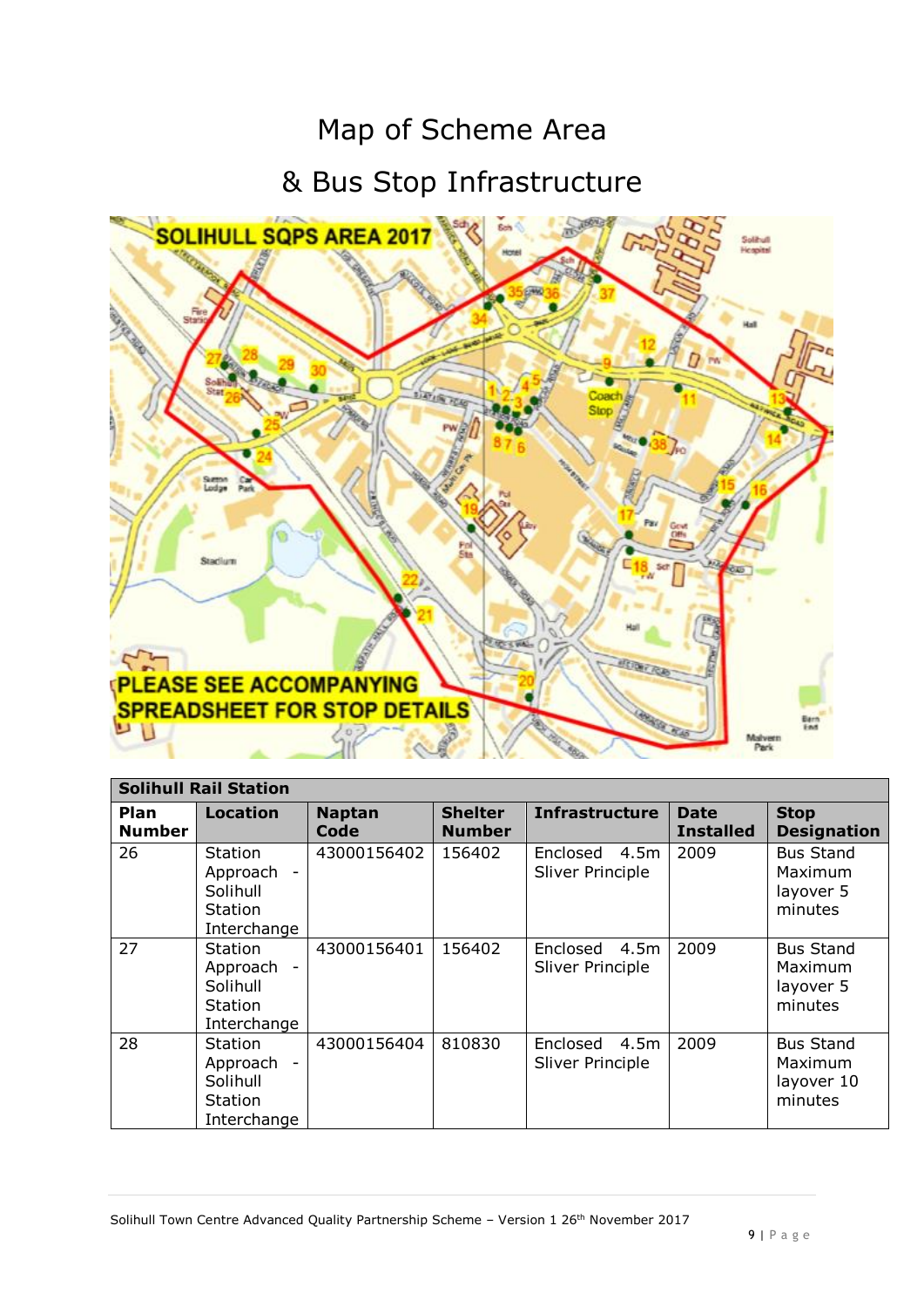| <b>Solihull Rail Station</b> |                                                          |                              |                                 |                                                |                                 |                                                     |
|------------------------------|----------------------------------------------------------|------------------------------|---------------------------------|------------------------------------------------|---------------------------------|-----------------------------------------------------|
| Plan<br><b>Number</b>        | <b>Location</b>                                          | <b>Naptan</b><br><b>Code</b> | <b>Shelter</b><br><b>Number</b> | <b>Infrastructure</b>                          | <b>Date</b><br><b>Installed</b> | <b>Stop</b><br><b>Designation</b>                   |
| 29                           | Station<br>Approach -<br>Solihull Station<br>Interchange | 43000156406                  | 810833                          | Enclosed 4.5m<br>Sliver Principle              | 2009                            | <b>Bus Stand</b><br>Maximum<br>layover 5<br>minutes |
| 32                           | Station<br>Approach<br>Solihull Station<br>Interchange   | 43000156408                  | 810835                          | Enclosed 4.5m<br>Sliver Principle              | 2009                            | <b>Bus Stand</b><br>Maximum<br>layover 5<br>minutes |
|                              | <b>Solihull Town Centre</b>                              |                              |                                 |                                                |                                 |                                                     |
| $\mathbf{1}$                 | Solihull Town<br>Centre -<br><b>Station Road</b><br>(SA) | 43000158106                  | 0158106                         | 8m Silver Motis                                | July 2015                       | Bus Stop no<br>layover                              |
| $\overline{2}$               | Solihull Town<br>Centre -<br><b>Station Road</b><br>(SB) | 43000158101                  | 0158101                         | 8m Silver Motis                                | <b>July 2015</b>                | Bus Stop no<br>layover                              |
| 3                            | Solihull Town<br>Centre -<br><b>Station Road</b><br>(SC) | 43000158102                  | 0158102                         | 8m Silver Motis                                | July 2015                       | Bus Stop no<br>layover                              |
| 4                            | Solihull Town<br>Centre -<br><b>Station Road</b><br>(SD) | 43000158401                  | 0158401                         | 8m Silver Motis                                | August<br>2015                  | Bus Stop no<br>layover                              |
| 5                            | Solihull Town<br>Centre -<br><b>Station Road</b><br>(SE) | 43000158402                  | 0158402                         | 8m Silver Motis                                | August<br>2015                  | Bus Stop no<br>layover                              |
| 6                            | Solihull Town<br>Centre -<br><b>Station Road</b><br>(SK) | 43000158104                  | 0158104                         | 8m Silver Motis                                | September<br>2015               | Bus Stop no<br>layover                              |
|                              | Solihull Town<br>Centre -<br><b>Station Road</b><br>(SL) | 43000158103                  | 0158103                         | 8m Silver Motis                                | September<br>2015               | Bus Stop no<br>layover                              |
| 8                            | Solihull Town<br>Centre -<br><b>Station Road</b><br>(SL) | 43000158105                  | N/A                             | Stop Pole                                      | November<br>2015                | Bus Stop no<br>layover                              |
| <b>Warwick Road</b>          |                                                          |                              |                                 |                                                |                                 |                                                     |
| 9                            | <b>Warwick Road</b><br>- Poplar Road                     | 43000159601                  | N/A                             | Holiday, Tour<br>and Excursion<br>Coaches only | 2008                            | Bus Stop no<br>layover                              |
| 11                           | Warwick Road<br>- House of<br>Fraser                     | 43000159301                  | 810926                          | Cantilever<br>4.5m Sliver<br>Principle         | 2014                            | Bus Stop no<br>layover                              |
| 12                           | Warwick Road<br>- House of<br>Fraser                     | 43000159302                  | 810925                          | Enclosed 4.5m<br>Sliver Principle              | 2013                            | Bus Stop no<br>layover                              |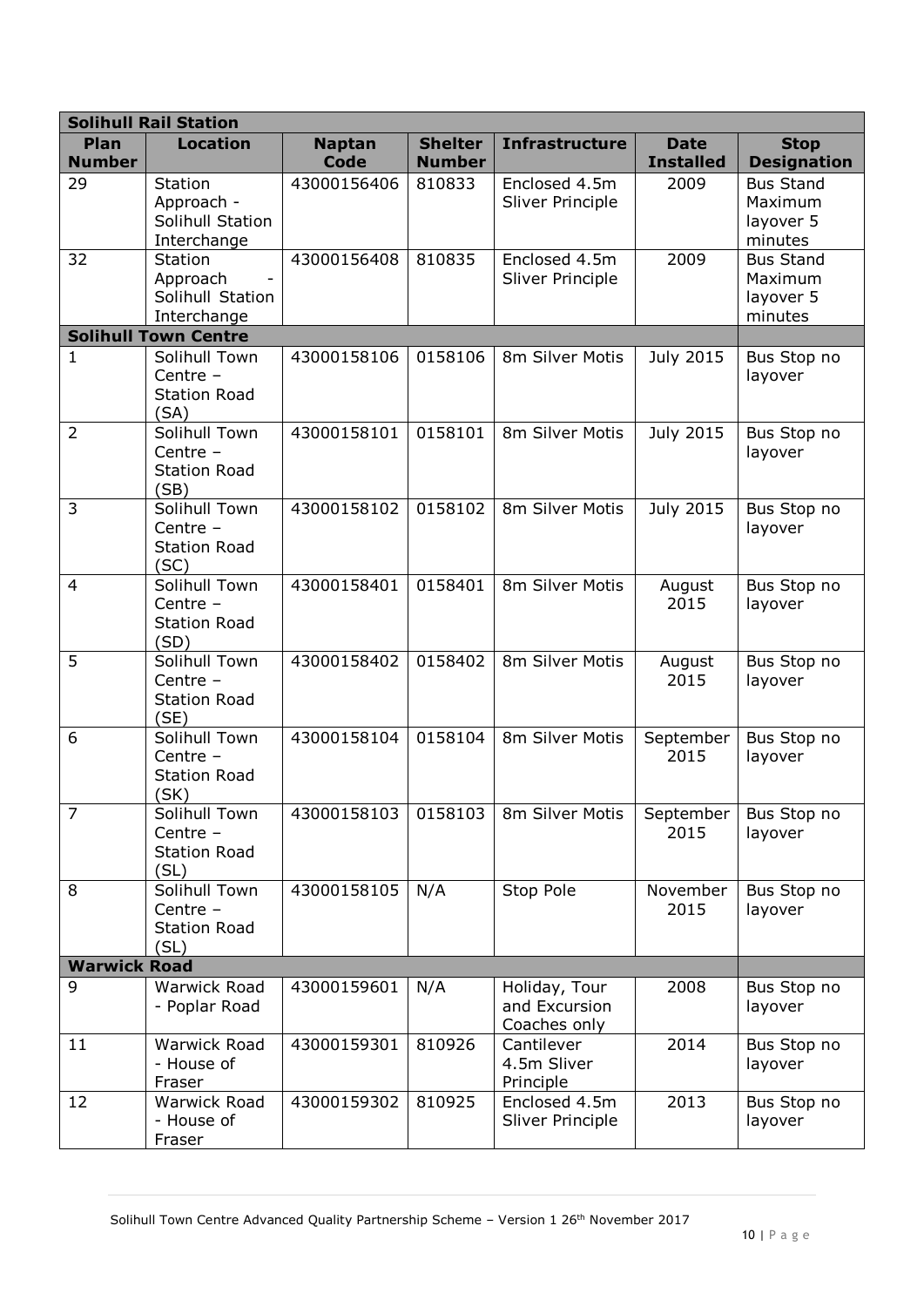| <b>Warwick Road</b>      |                                                        |                              |                                 |                                         |                                 |                                   |
|--------------------------|--------------------------------------------------------|------------------------------|---------------------------------|-----------------------------------------|---------------------------------|-----------------------------------|
| Plan<br><b>Number</b>    | <b>Location</b>                                        | <b>Naptan</b><br><b>Code</b> | <b>Shelter</b><br><b>Number</b> | <b>Infrastructure</b>                   | <b>Date</b><br><b>Installed</b> | <b>Stop</b><br><b>Designation</b> |
| 13                       | Warwick<br>Road -<br>Solihull<br>School                | 43000157101                  | 810914                          | Enclosed 4.5m<br>Sliver Principle       | 2013                            | Bus Stop no<br>layover            |
| 14                       | Warwick<br>Road -<br>Solihull<br>School                | 43000157102                  | 810913                          | Cantilever 4.5m<br>Sliver Principle     | 2013                            | Bus Stop no<br>layover            |
| 34                       | Warwick<br>Road - Lode<br>Lane Sg                      | 43000158403                  | 810912                          | Stop Pole                               | 2007                            | Bus Stop no<br>layover            |
| 35                       | Warwick<br>Road - Lode<br>Lane Sf                      | 43000158402                  | 8158402                         | Cantilever 4.5m<br>Sliver Principle     | 2013                            | Bus Stop no<br>layover            |
| <b>Homer Road</b>        |                                                        |                              |                                 |                                         |                                 |                                   |
| Plan<br><b>Number</b>    | <b>Location</b>                                        | <b>Naptan</b><br><b>Code</b> | <b>Shelter</b><br><b>Number</b> | <b>Infrastructure</b>                   | <b>Date</b><br><b>Installed</b> | <b>Stop</b><br><b>Designation</b> |
| 19                       | Homer Road<br>- Police<br>Station                      | 43000158301                  | 0158301                         | Cantilever 4.5m<br><b>Blue Timeline</b> | 2009                            | Bus Stop no<br>layover            |
| <b>New Road</b>          |                                                        |                              |                                 |                                         |                                 |                                   |
| 15                       | New Road -<br>Malvern<br>Park Avenue                   | 43000157702                  | 0157702                         | Stop Pole                               | 2013                            | Bus Stop no<br>layover            |
| 16                       | New Road -<br>Malvern<br>Park Avenue                   | 43000157701                  | 0157701                         | Stop Pole                               | 2013                            | Bus Stop no<br>layover            |
| 17                       | New Road -<br>St Alphege<br>Church                     | 43000158202                  | 0158202                         | Stop Pole                               | 2007                            | Bus Stop no<br>layover            |
| 18                       | New Road -<br>St Alphege<br>Church                     | 43000158201                  | 0158201                         | Stop Pole                               | 2007                            | Bus Stop no<br>layover            |
| <b>Lode Lane</b>         |                                                        |                              |                                 |                                         |                                 |                                   |
| 36                       | Lode Lane -<br>Solihull<br>Hospital                    | 43000159101                  | 810911                          | Cantilever 3m<br><b>Blue Timeline</b>   | 2006                            | Bus Stop no<br>layover            |
| 37                       | Lode Lane -<br>Solihull<br>Hospital                    | 43000159102                  | 810910                          | Cantilever 3m<br><b>Blue Timeline</b>   | 2006                            | Bus Stop no<br>layover            |
| <b>Blossomfield Road</b> |                                                        |                              |                                 |                                         |                                 |                                   |
| 24                       | Blossomfield<br>Road -<br>Solihull<br>Swimming<br>Pool | 43000156202                  | 810827                          | 4.5M Blue<br>Timeline<br>Enclosed       | 2006                            | Bus Stop no<br>layover            |
| 25                       | Blossomfield<br>Road -<br>Solihull<br>Swimming<br>Pool | 4300016201                   | 0156201                         | Stop Pole                               | 2014                            | Bus Stop no<br>layover            |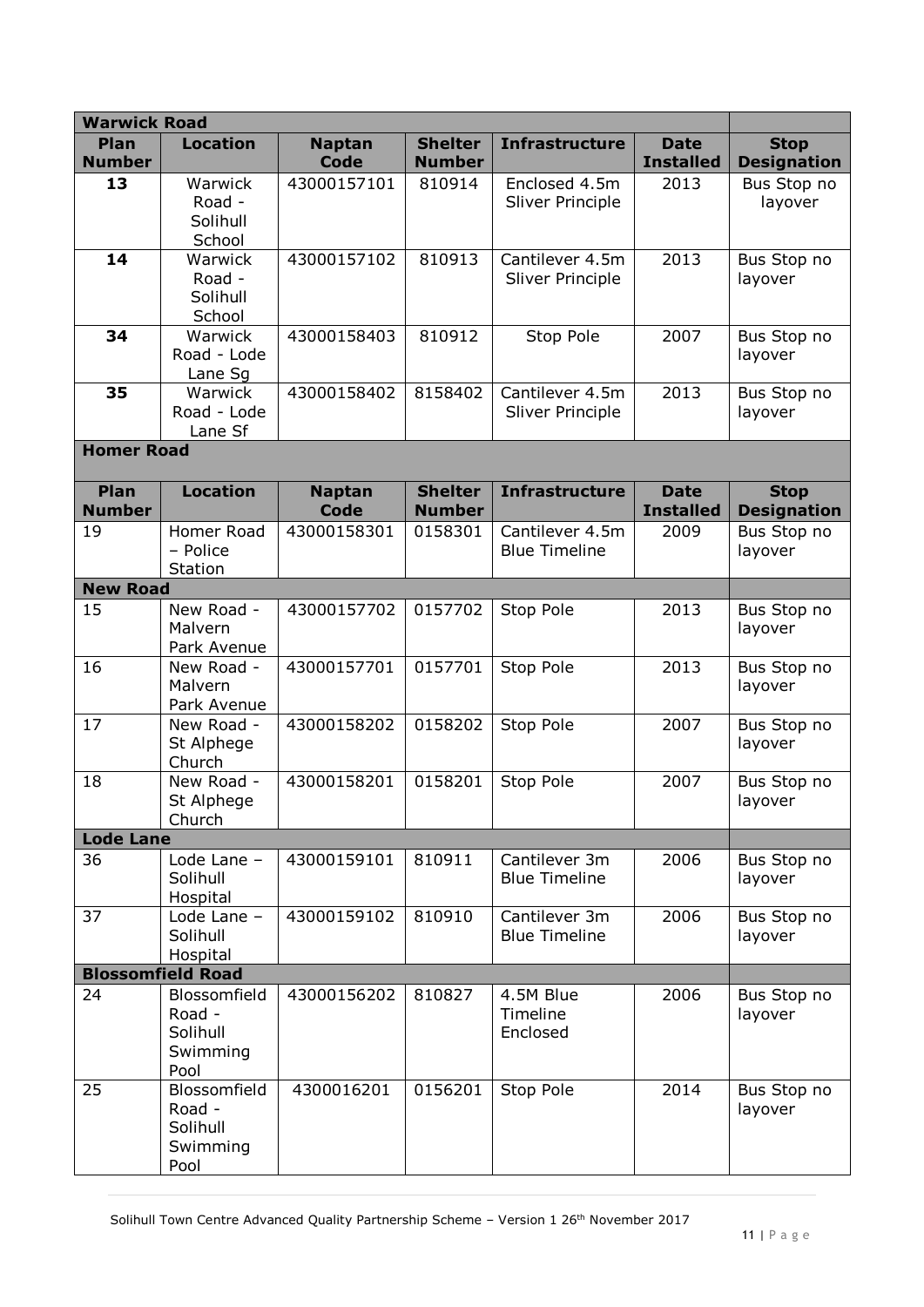|                         | <b>Monkspath Hall Road</b> |             |        |                                         |      |                        |
|-------------------------|----------------------------|-------------|--------|-----------------------------------------|------|------------------------|
| 21                      | Monkspath<br>Hall Road     | 43000124402 | N/A    | Stop Pole                               | 2010 | Bus Stop no<br>layover |
| 22                      | Monkspath<br>Hall Road     | 43000124401 | N/A    | Stop Pole                               | 2010 | Bus Stop no<br>layover |
| <b>Church Hill Road</b> |                            |             |        |                                         |      |                        |
| 20                      | Church Hill<br>Road        | 4300013401  | N/A    | Stop Pole                               | 2007 | Bus Stop no<br>layover |
| <b>Dury Lane</b>        |                            |             |        |                                         |      |                        |
| 38                      | Dury Lane -<br>Mell Square | 4300015525  | 810924 | Cantilever 4.5m<br><b>Blue Timeline</b> | 2009 | Bus Stop no<br>layover |

In addition to the provision of the bus stops and stands there will also be a bus stand layover bay in Station Approach. This will allow up to three vehicles to each layover for a maximum wait time of 15 minutes.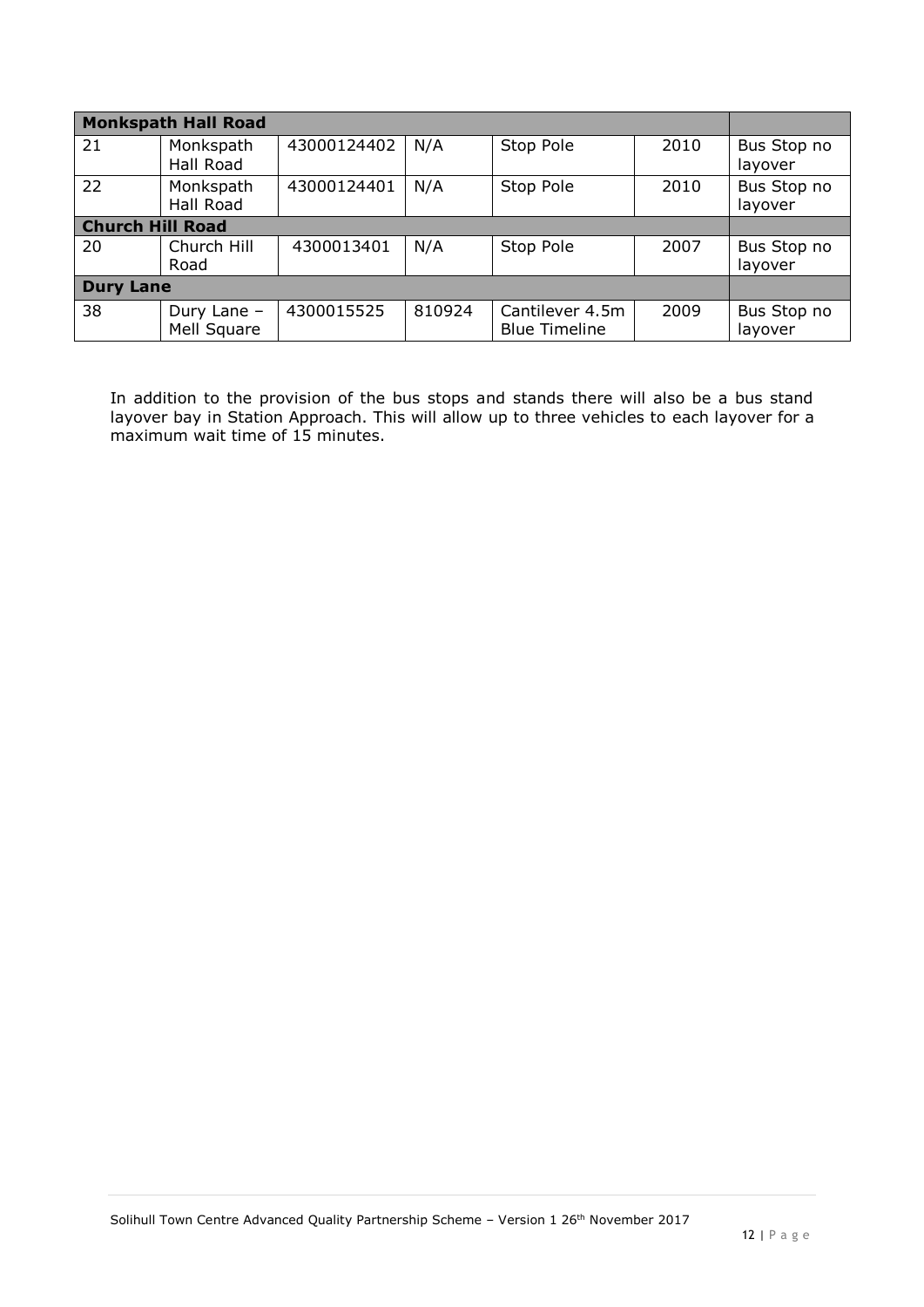{Blank Page}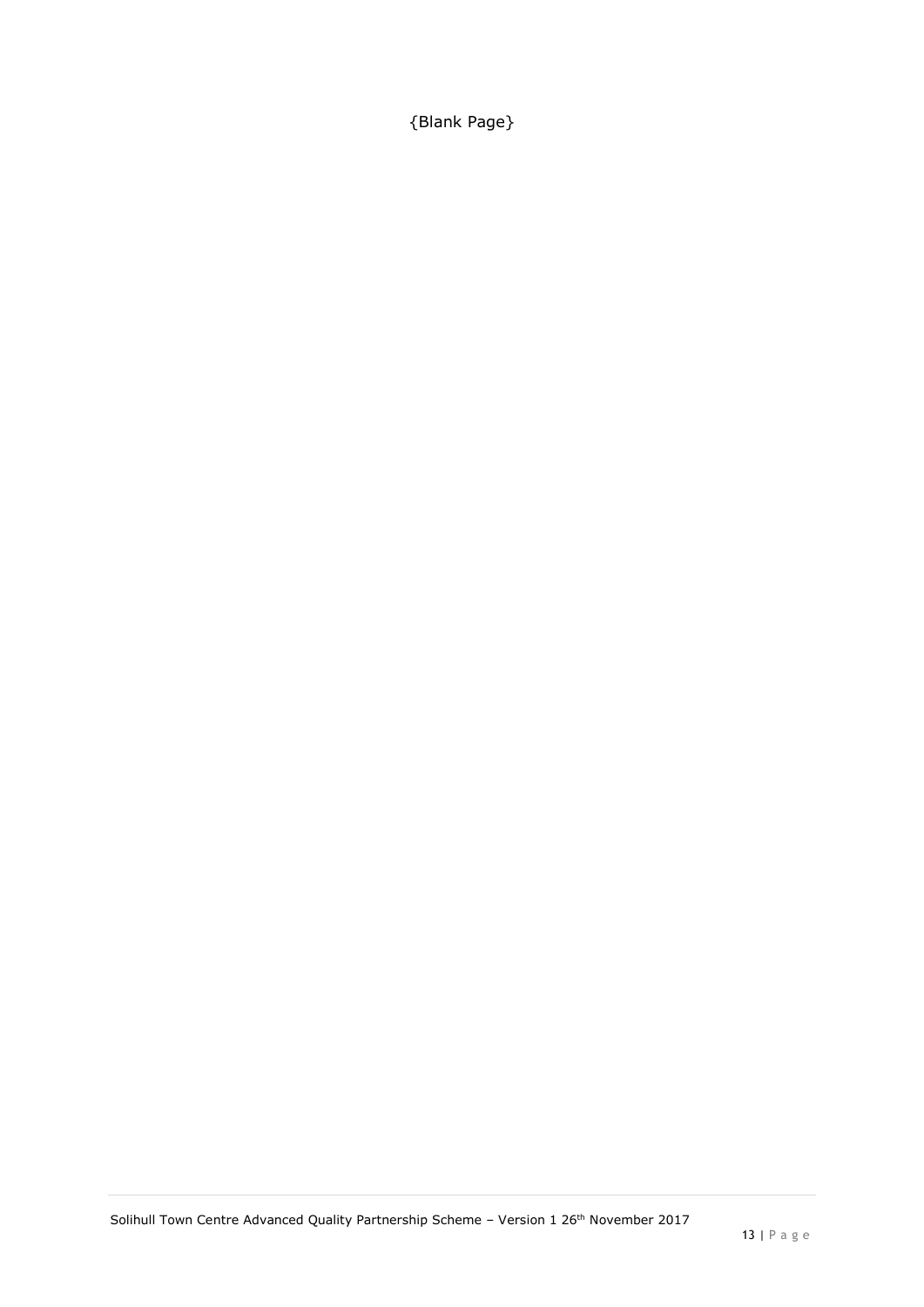### **Schedule B**

Service standards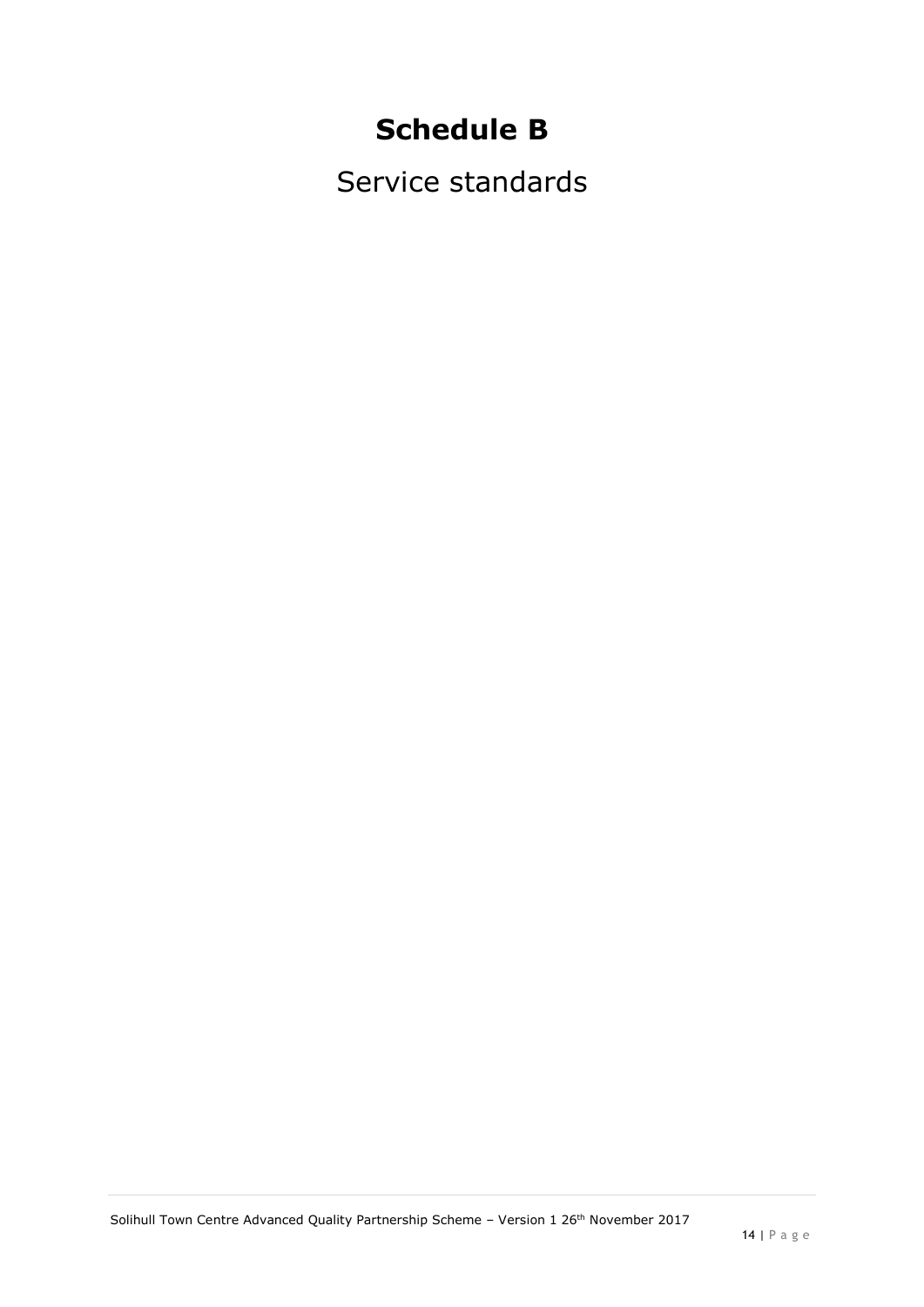#### **1. SERVICE STANDARDS**

- 1.1 **ALL** registered local bus services operating within the Scheme Area are required to participate in the scheme, unless excluded due to being:
	- i) services which operate for the primary purpose of carrying schoolchildren or students between their home and a school or Further Education College at the start or finish of the day; or
	- ii) Community Transport or Ring and Ride services which are restricted to use by pre-registered passengers only; or
	- iii) an excursion, tour service, inter-urban or other agreed non-scheduled service with the exception of any Scheduled Coach Service which operates outside the requirements to register as a local bus service under the requirements contained in the Transport Act 1985; or
	- iv) any National Rail (whether procured directly by them or via a Train Operating Company) which are not registered as a Local Service in accordance with Section 6 of the Transport Act 1985. However any operator of such a service **MUST** gain the permission from the WMCA to use any of facilities specifically provided for this agreement; or
	- v) any Local Services operating within the Scheme Area but which do not stop at any bus stop within the Scheme Area; or
	- vi) exempt from the requirements of Part II, Regulation 3 of the Public Service Vehicle Accessibility Regulations 2000 (SI 1970 of 2000), by virtue of according with Part II, Regulation 4(1)(f) of those Regulations (vehicle being over 20 years old and not used to provide a local service or a scheduled service for more than 20 days in any calendar year, hereafter referred to as a "heritage vehicle"). However any operator of such a service **MUST** gain the permission from WMCA to use any of facilities specifically provided for this agreement;
	- vii) any service that has an allocated stop within the scheme area but also does not have any registered stops within a two Kilometre straight line distance outside of the scheme boundary and is operated using a vehicle that meets the legal requirements of a coach.
- 1.2. Heritage vehicles will be exempt from the requirements of sections [1.5;](#page-15-0) [1.6;](#page-15-1) [1.7;](#page-15-2) [2.1;](#page-15-3) [2.3;](#page-16-0) [2.4;](#page-16-1) [2.6;](#page-16-2) [2.7;](#page-17-0) [2.4](#page-18-0) and [2.5.2](#page-18-1) of this Schedule B.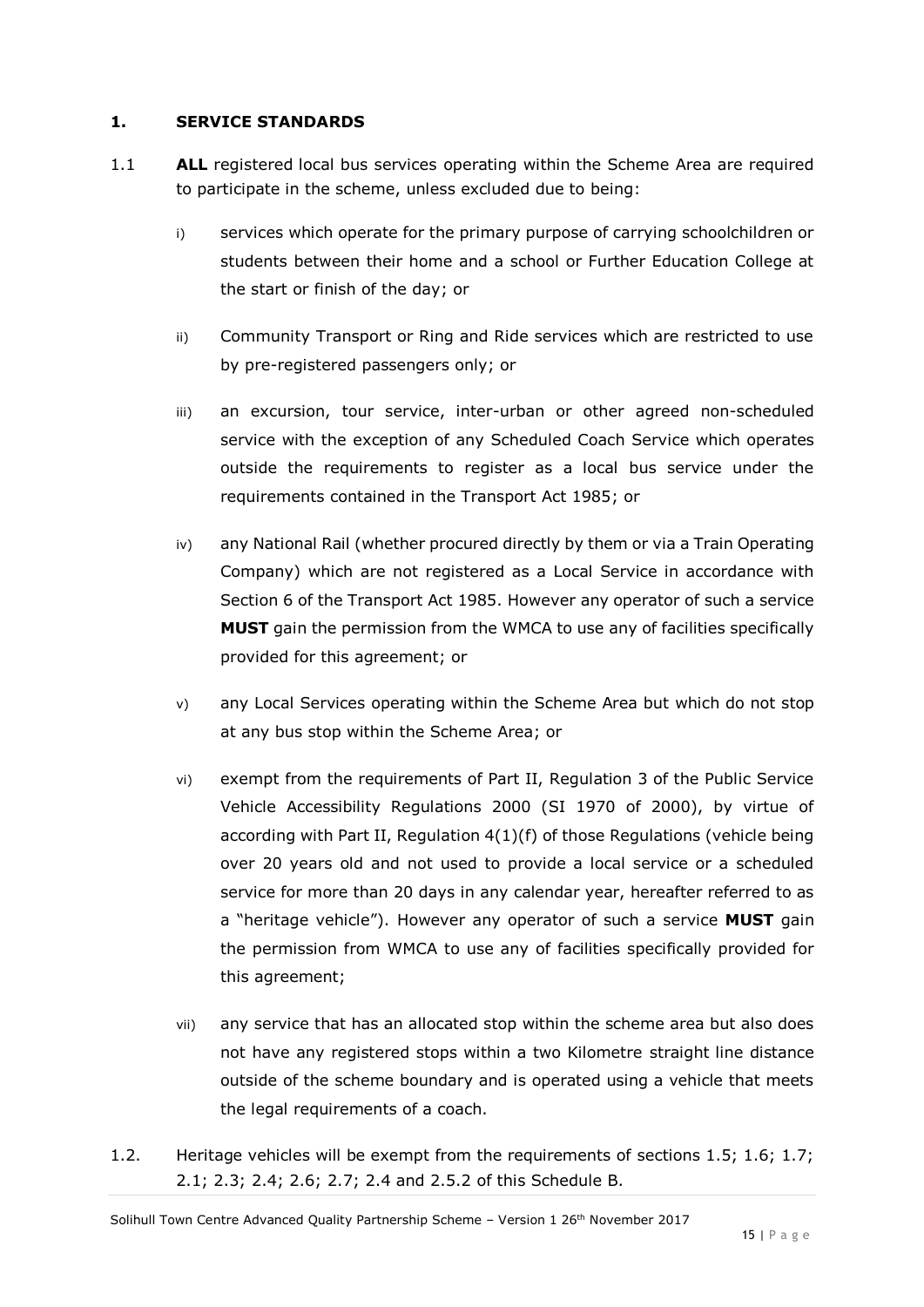- 1.3. Any operators providing services that would be excluded from the scheme (as specified in above in Section 1.1) but wish to use the facilities provided by the Scheme may only use a bus stop (not a terminal stand, as specified in Schedule A) and would also be required to comply with the Slot Booking System in accordance with Schedule D.
- 1.4. Any other scheduled service using one or more bus stops within the Scheme Area will be required to participate in the Scheme and will be subject to the Slot Booking System, in accordance with Schedule D of the Scheme. Bus operators will not be able to register services with the Traffic Commissioner where the Traffic Commissioner Registration documentation for a service has a 'Hail and Ride' stopping arrangement within the Solihull Town Centre Scheme Area.
- <span id="page-15-0"></span>1.5. All operators in the Scheme Area shall offer ticketing product(s) that permit passengers travelling into the Scheme Area to interchange between services interchanging within the Scheme Area to reach a final destination within the Scheme Area without the payment of a separate fare.
- <span id="page-15-1"></span>1.6. In line with the WMCA's Integrated Passenger Information Strategy, by the first anniversary of the Scheme all vehicles operating within the Scheme Area must be fitted with equipment to provide locational data to WMCA's Real Time Information system; such equipment must be maintained in working order and correctly configured at the start of each journey by the vehicle operated.
- <span id="page-15-2"></span>1.7. Each bus operator providing services in the Solihull scheme area shall put in place a facility with the WMCA for sharing data, in the form of a Data Sharing Agreement.
- 1.8. In the event of an emergency or serious disruption in the scheme area, which results in Police intervention to temporarily close roads, all operators agree to provide services to revised terminal points as guided by the Emergency Planning Group. The WMCA will communicate such decisions and actions in accordance with the Communication Protocol (Schedule E) and coordinate the communication of any revised arrangements to passengers via appropriate media outlets, where possible including the Real Time Information displays.

#### **2. VEHICLE STANDARDS**

- <span id="page-15-3"></span>2.1 From the Commencement date, Local Services shall use fully accessible low floor buses with wheelchair ramps (fixed or portable), meeting the functional requirements of the Public Service Vehicle Accessibility Regulations 2000.
- 2.2 National monitoring of air quality that includes the wider West Midlands shows that diesel powered vehicles are currently one of the greatest contributors of nitrogen dioxide emissions. The European Union have imposed a duty on Member States under the EU Ambient Air Quality Directive to comply with limit values for various pollutants including nitrogen dioxide (NO2). The introduction of cleaner engined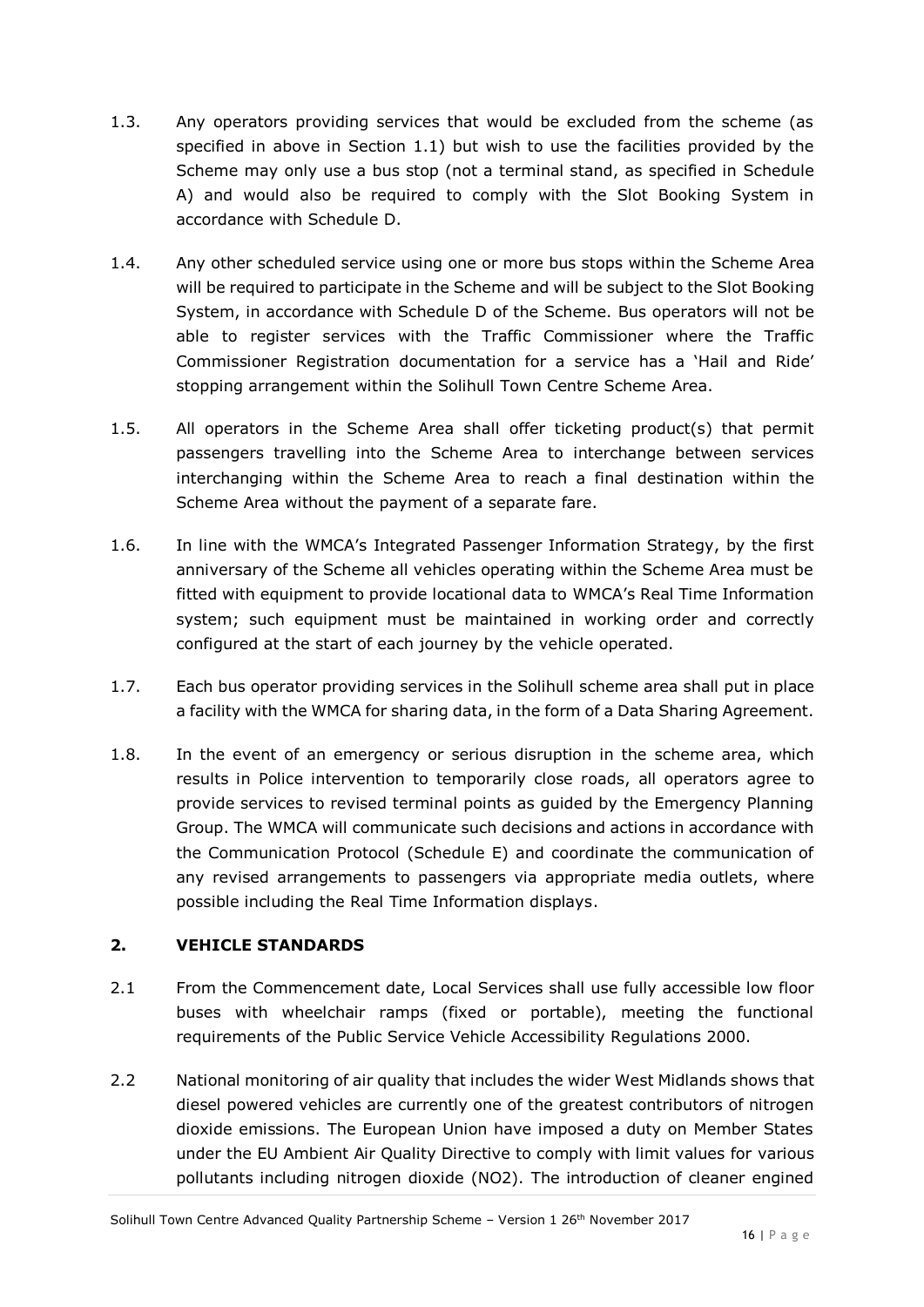vehicles will provide a positive contribution towards efforts to improve air quality in the scheme area and also along the corridors along which the services operate and will provide an evidence base for the UK Government to demonstrate longer term, sustained compliance.

| Date                              | <b>All Local Bus Vehicles</b> |
|-----------------------------------|-------------------------------|
| Sunday 26th November 2017         | <b>Euro III</b>               |
| Sunday 22 <sup>nd</sup> July 2018 | <b>Euro IV</b>                |
| Sunday 5th January 2020           | <b>Euro V</b>                 |
| Sunday 3rd January 2021           | Euro VI                       |

<span id="page-16-0"></span>2.3 The following vehicle standards will therefore apply:

- <span id="page-16-1"></span>2.4 All services operating within the Scheme must comply with full Equality legislation and PSVAR accessibility as a minimum, unless mandated or exempted earlier by legislation. For vehicles operating on services defined in paragraph 1.1 (iii) these will not be required to meet requirements for fully accessible vehicles until 1<sup>st</sup> January 2020, but are subject to the Vehicle Emission Standards as defined in paragraph 2.3.
- 2.5 All vehicles operating within the Scheme Area must use daytime running lights at all times.
- <span id="page-16-2"></span>2.6 Route and Destination Displays
	- 2.6.1 In line with the requirements of The Public Service Vehicles (Conduct of Drivers, Inspectors, Conductors and Passengers) (Amendment) Regulations 2002 (SI 2002, 1724), as amended, all Local Services must display an accurate route number and/or route name and ultimate destination indicators at all times.
	- 2.6.2 All displays must comply with the legal standards set out in Schedule 2, Section 8 of the PSV Accessibility Regulations 2000, unless using temporary destination equipment, as set out in Section 2.6.3 below. All vehicles are to be fitted with electronic number and destination displays.
	- 2.6.3 All temporary destination and number displays to comply with Sections 8(3)(a) and (b) of Schedule 2 of the PSV Accessibility Regulations 2000 and only be used as substitute for normal destination equipment in the event of an emergency.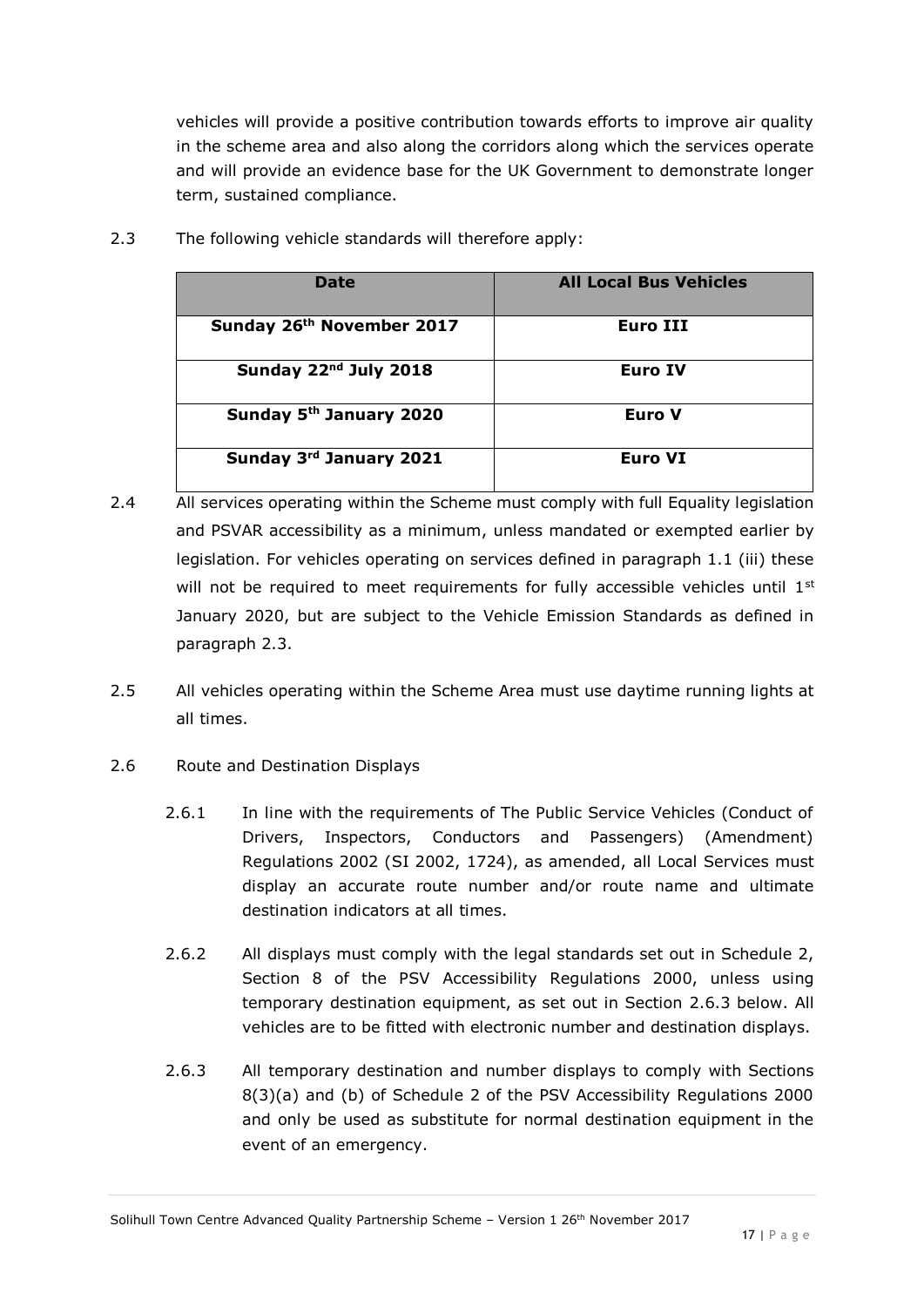#### <span id="page-17-0"></span>2.7 Presentation

- 2.7.1 Vehicles must be well presented in good order, clean externally and internally without unpleasant odours, in appropriate finished livery, which clearly identifies either the bus operator or branded route. Internally, the operator must also provide their own contact details for bus users.
- 2.7.2 No vehicles are to be used which remain in a livery belonging to a previous operator under any circumstances or bear any previous operator's branding or other information.
- 2.8 Parked vehicles
	- 2.8.1 No vehicle may be left at a bus stop within the Scheme Area unattended at any time other than at the designated stands at Solihull Railway Station Approach where this is limited by TRO. Unattended vehicles will be defined as illegally parked and may be subject to a Penalty Charge Notice.
	- 2.8.2 Vehicle engines must be switched off at bus stands, where waiting time exceeds 2 minutes, unless there is an operational requirement for the vehicle to remain switched on.
- 2.9 All operators must provide the WMCA and the Council, in an approved Excel spreadsheet format clearly identifying the operator, with a quarterly statement listing each bus by registration plate, fleet number, Euro emission standard, accessibility status (low floor to functional Equality legislation compliance), and real-time enabled. This is primarily to assist with the enforcement of bus priority facilities and the Scheme. Where a vehicle has had an engine or exhaust modification system fitted to achieve an improved emission standard then WMCA will also require copies of the annual test certification that proves the vehicle is continuing to achieve the up rated emission standard.

#### 2.10 **DRIVER STANDARDS**

- 2.1 Operators shall ensure bus drivers at all times drive in a safe, courteous and professional manner undertaking a duty of care to all bus passengers and other road users.
- 2.2 To ensure safety of passengers, drivers must not use hand-held mobile phones, consume food or drink or otherwise be distracted whilst driving.
- 2.3 All drivers must be provided with an appropriate uniform and operators shall use reasonable endeavours to ensure that this is worn on duty and maintained in a clean and tidy condition to promote a professional appearance.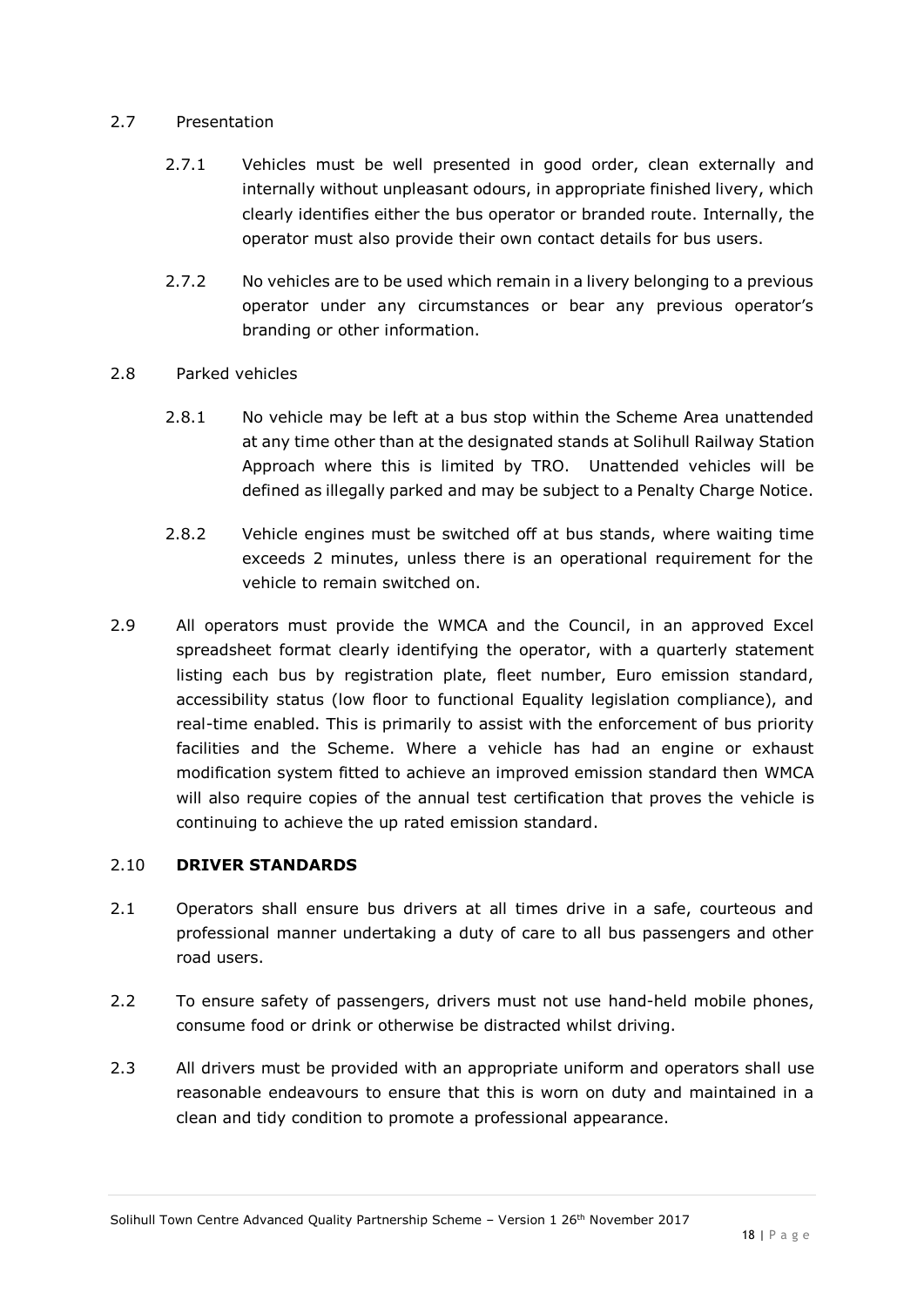#### <span id="page-18-0"></span>2.4 Driver Training

- 2.4.1 Drivers operating Local Services within the Scheme Area should be fully briefed on the terms and objectives of the Scheme, be route trained and conversant and proficient in the use of ticketing equipment and all fares options when operating Local Services in the Scheme Area.
- 2.4.2 Operators shall ensure that at least 60% of drivers at each of their operating centres that serve the Scheme Area on Local Services have, or are working towards NVQ Level 2 training to include the mandatory units of Transporting Passengers by Road – Short Itineraries (currently TP1 to TP7 inclusive) plus the optional units "Provide Local Bus Services" (currently TP11) and "Operate Payment Systems" (currently TP8), or an agreed equivalent inclusive of diversity/disability awareness training, unless otherwise superseded or agreed by the West Midlands Bus Operator's Panel and WMCA.
- 2.4.3 To provide the WMCA with an annual statement of the number and proportion of drivers qualified or receiving training (as specified in 2.4.2 above) operating on Local Services covered by the Scheme.
- <span id="page-18-1"></span>2.5 Passenger Assistance
	- 2.5.1 Operators shall ensure drivers provide assistance to elderly or mobility impaired passengers when requested, for boarding or alighting and if so requested for them to remain stationary until such passengers are seated.
	- 2.5.2 Drivers to assist passengers in wheelchairs by lifting or deploying ramp and if requested offer assistance in accordance with the PSV (Conduct of Drivers, Inspectors, Conductors and Passengers) (Amendment) Regulations 2002.
	- 2.5.3 If requested, drivers should enable sitting passengers who require assistance to remain seated until the bus has come to a stop before alighting.
- 2.6 Operators must ensure drivers do not smoke at any time on board a bus and to use reasonable endeavours to enforce a smoking prohibition for all passengers on Local Services.

#### **3. CUSTOMER CARE STANDARDS**

- 3.1 Customer Care
	- 3.1.1 Operators shall ensure that passengers on a bus which has become immobilised are transferred safely on to a replacement vehicle or alternative local service within 60 minutes of breakdown occurrence.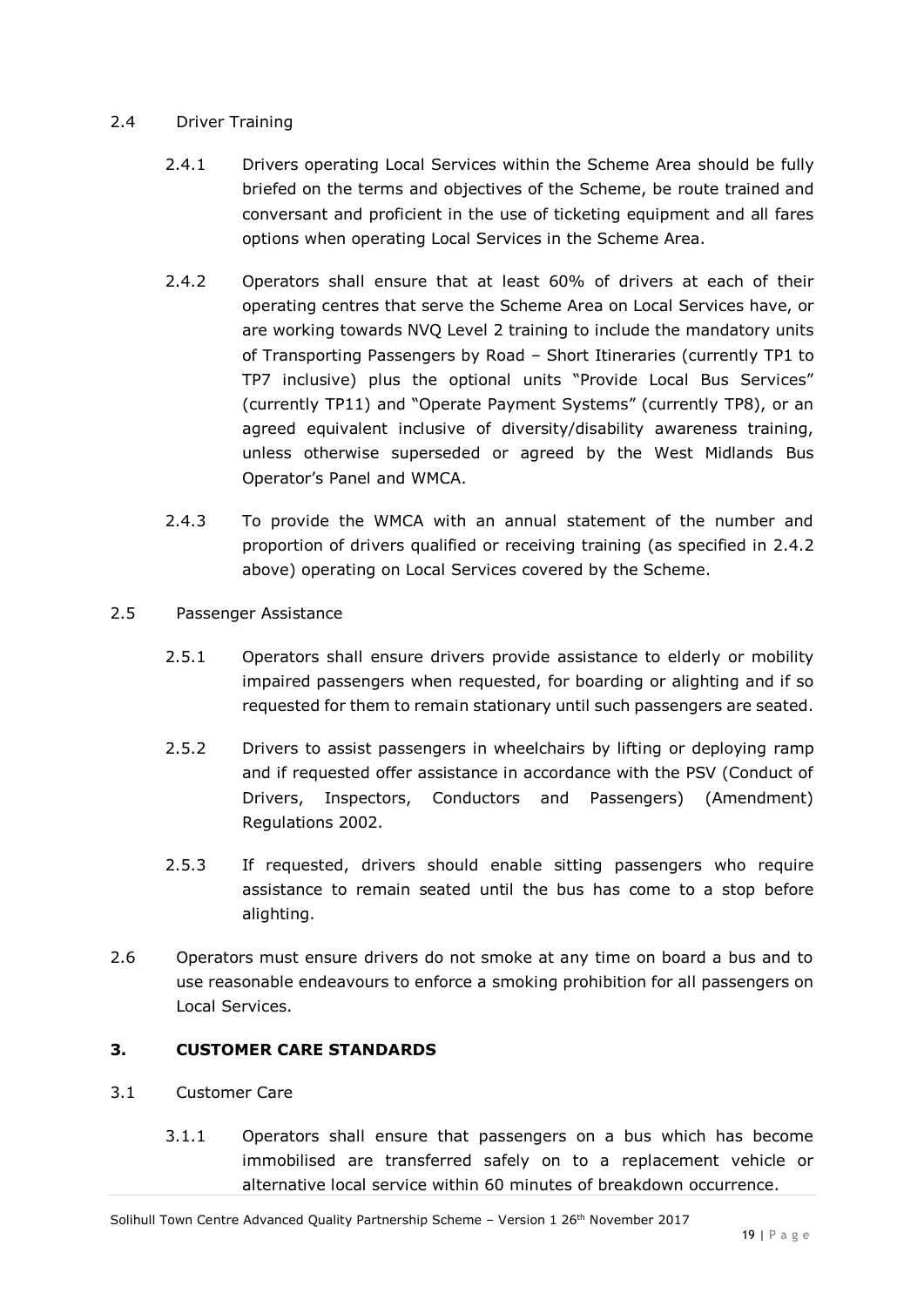- 3.1.2 Operators shall be in attendance of broken down buses and use reasonable endeavours to remove any obstacle from the highway within 60 minutes of any breakdown occurrence.
- 3.1.3 All operators operating Local Services within the Scheme Area to have an established complaints procedure and to respond to customer correspondence within 10 working days of receipt.

#### **4. NETWORK PERFORMANCE**

- 4.1 With the exception of Scheduled Coach Services, changes to routes and timetables shall only be made on the agreed Service Change Dates, in order to maintain network stability, unless there are exceptional circumstances which have been agreed in advance with the WMCA. Reference should be made to Appendix D1 of the Slot Booking System.
- 4.2 All Local Bus Service Registrations, whether new or variations, must be undertaken in line with the process set out in Schedule D, Slot Booking System.
- 4.3 The WMCA and the Council will continue to work with operators to improve punctuality and reliability through voluntary multi-lateral agreements outside the town centre.

#### **5. INFORMATION STANDARDS**

5.1 No temporary notices of any description are to be fixed to any bus stop or information pole, without the prior approval of the WMCA. The real-time displays can be used to display service disruption details if required.

#### **6. ENFORCEMENT**

6.1 Any complaints and enforcement will follow the protocol as set out in Section 8 of The Scheme.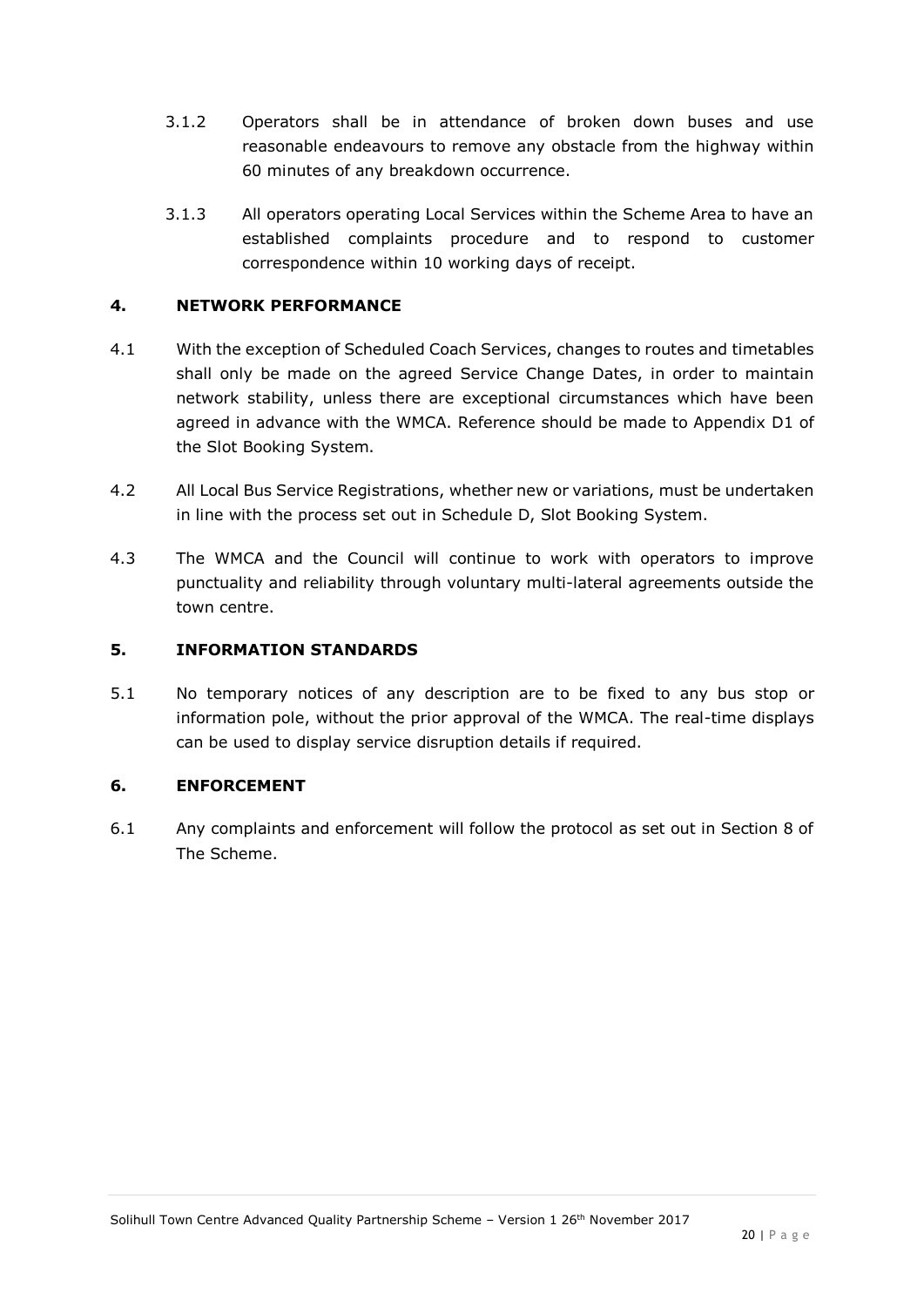#### { BLANK PAGE }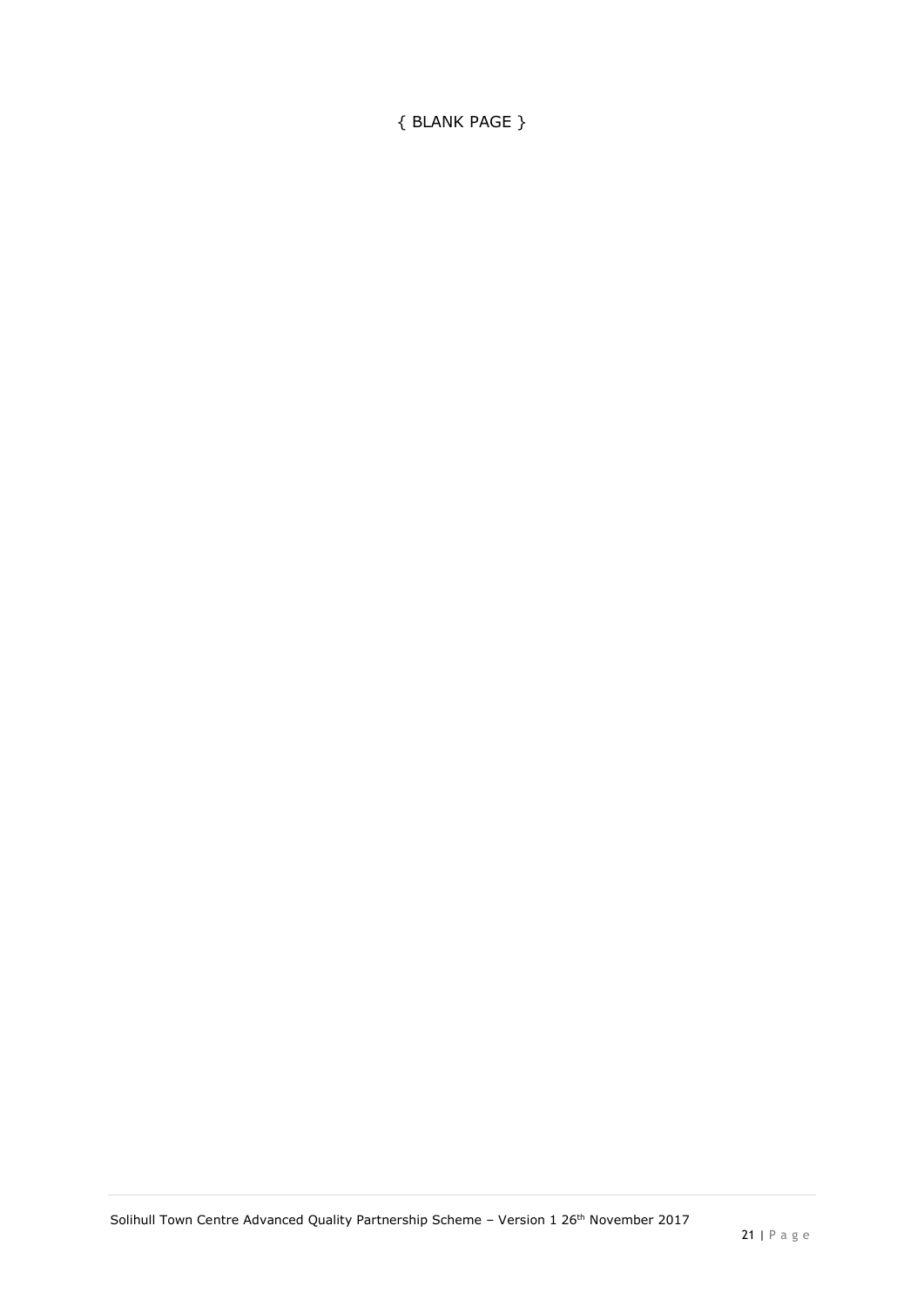### **Appendix B1**

Bus Operators Undertaking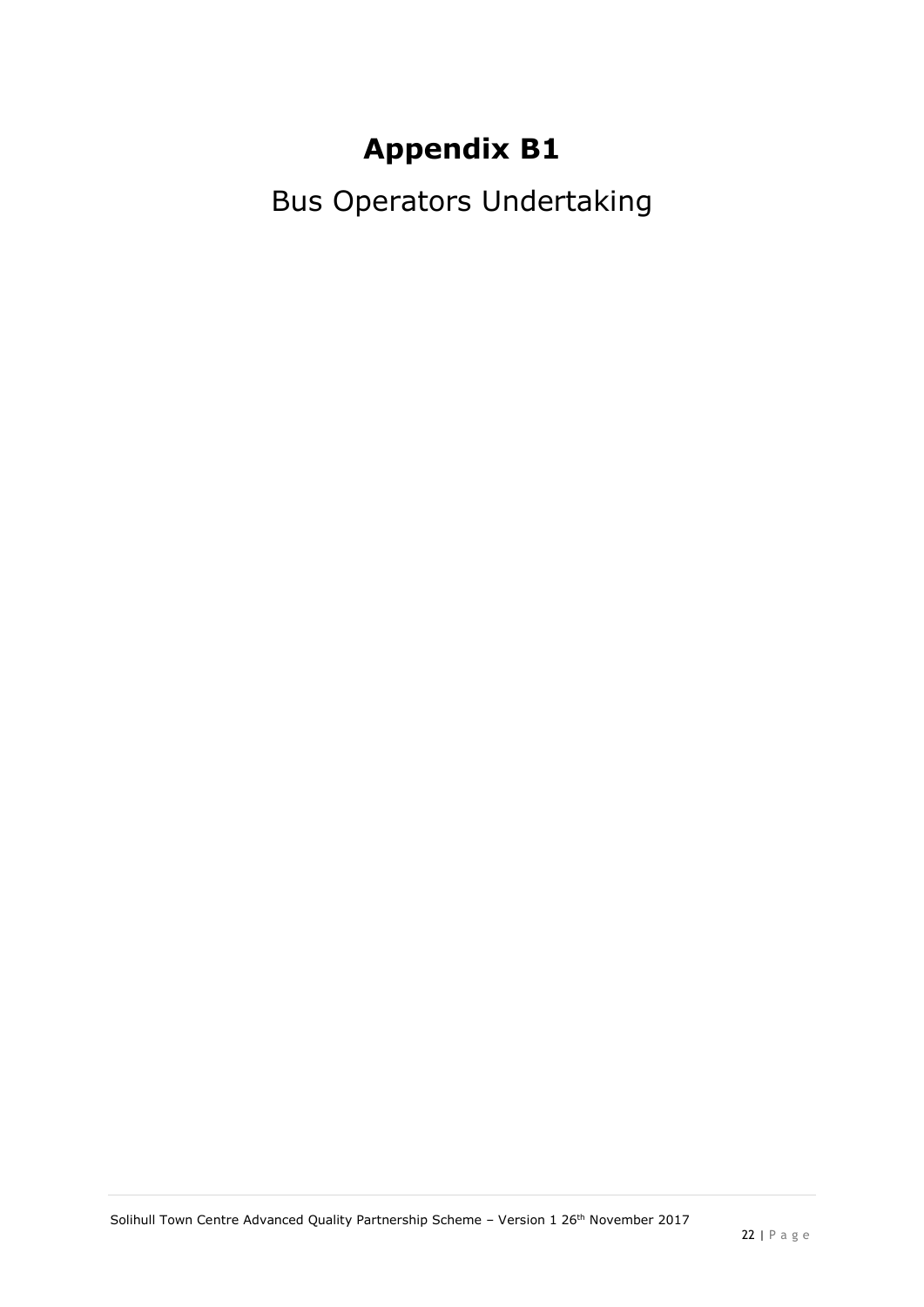#### **SOLIHULL TOWN CENTRE ADVANCED QUALITY PARTNERSHIP SCHEME**

#### **UNDERTAKING IN ACCORDANCE WITH SECTION 118(4) OF THE TRANSPORT ACT 2000**

**Senior Team Leader, PSV Operator Licensing**

#### **TO: PRIVATE & CONFIDENTIAL**

|       | <b>Hillcrest House</b><br>386 Harehills Lane<br>Leeds<br>LS9 6NF |                       |                           |
|-------|------------------------------------------------------------------|-----------------------|---------------------------|
| FROM: |                                                                  | {Operator Legal Name} |                           |
|       | <b>PD</b>                                                        |                       | {Operator Licence Number} |
|       |                                                                  |                       | {Address}                 |
|       |                                                                  |                       |                           |

The above named operator hereby undertakes to provide Local Services to the standards and requirements specified in the Scheme when using the Facilities. The traffic commissioner can impose a penalty or sanction for any failure to meet the standards. Currently the penalty can be up to £550 for every vehicle the operator has licenced and/or the traffic commissioner can place a condition on the licence prohibiting the operator from running certain local services or local services of any description.

All terms used in this undertaking have the same meaning as those set out in the Solihull Advanced Quality Partnership Scheme as made on **Friday 18th August 2017** and that will come into operation on **Sunday 26th November 2017.**

#### **SIGNED**

| {Company Officer Signature} |
|-----------------------------|
| {Company Officer Name}      |
|                             |
| {Date Signed}               |

### **COPY OF COMPLETED FORM MUST AT THE SAME TIME BE SUBMITTED TO:**

#### **Network Delivery Team (Solihull Town Centre AQPS)**

#### **West Midlands Combined Authority, 16 Summer Lane, Birmingham, B19 3SD**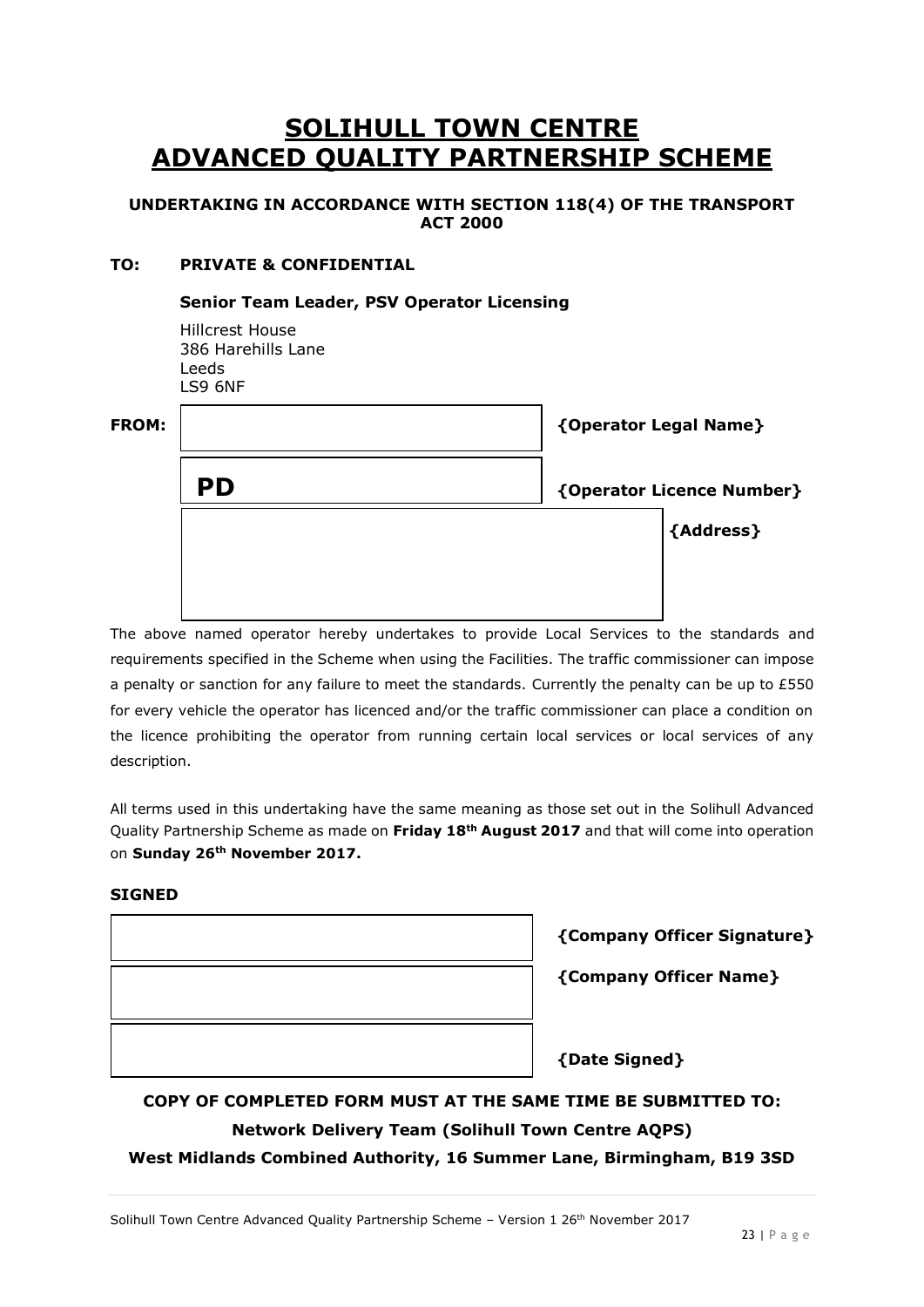### **Appendix B2**

Ticketing Schemes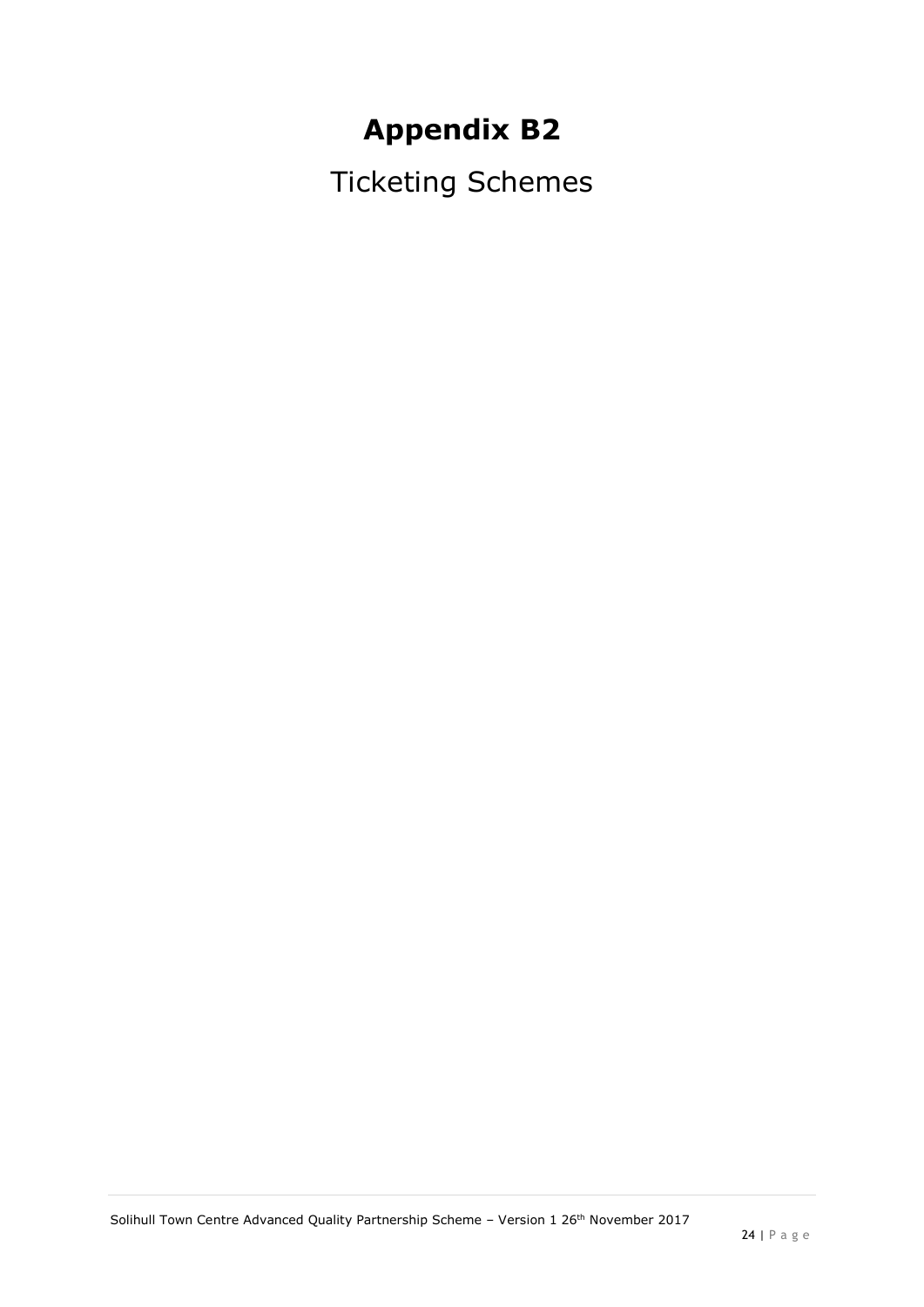### **Appendix B2 – Ticketing schemes**

The WMCA is working in partnership with operators to develop and introduce Smartcard multi operator ticketing products to create an integrated public transport offer between the bus, rail and metro modes. The WMCA will work with operators to create where possible such ticketing products that do not create a financial penalty to the user who has to change buses within the AQPS area to access their final destination.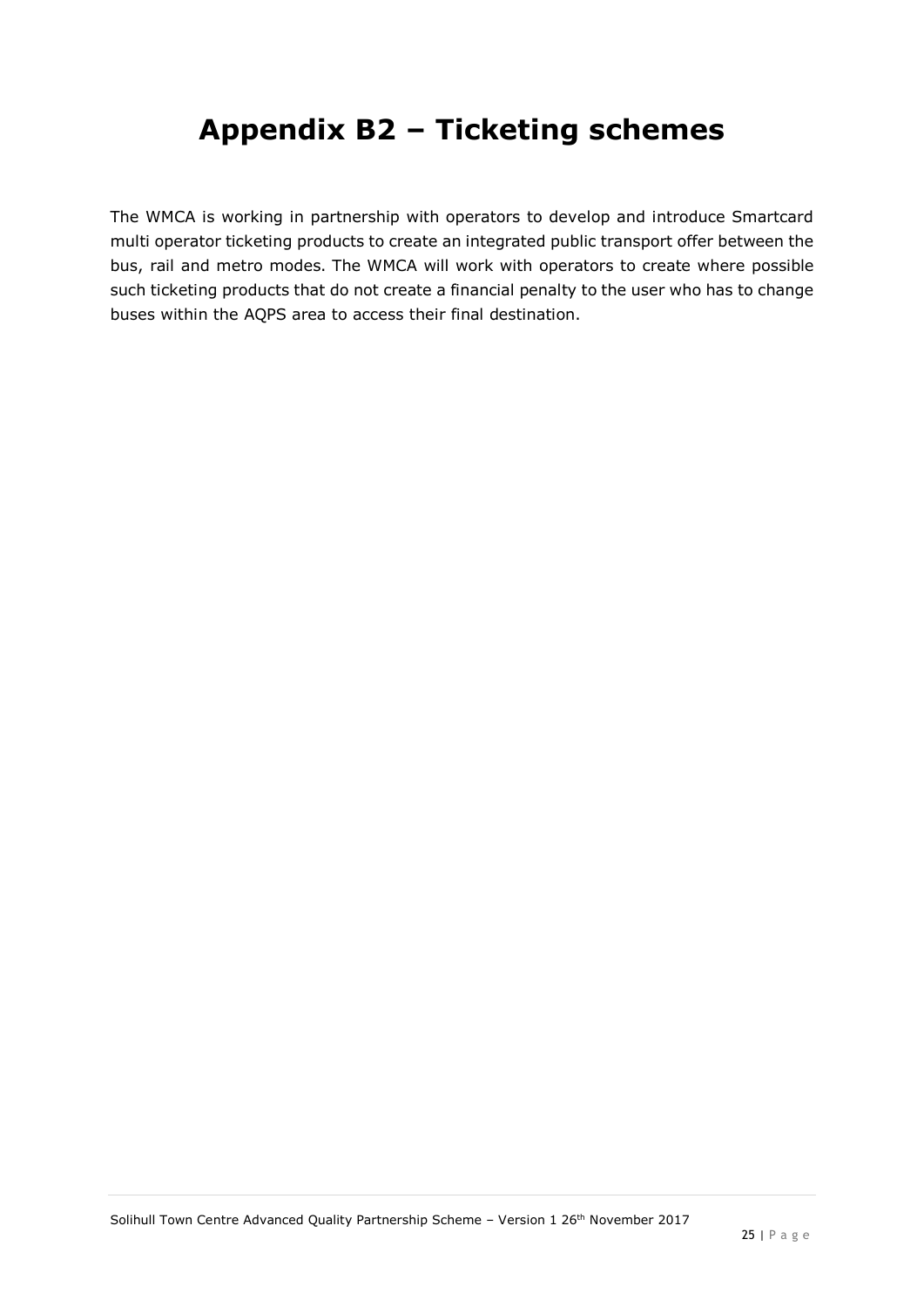### **Schedule C**

<span id="page-25-0"></span>Facilities provided by WMCA and Solihull Metropolitan Council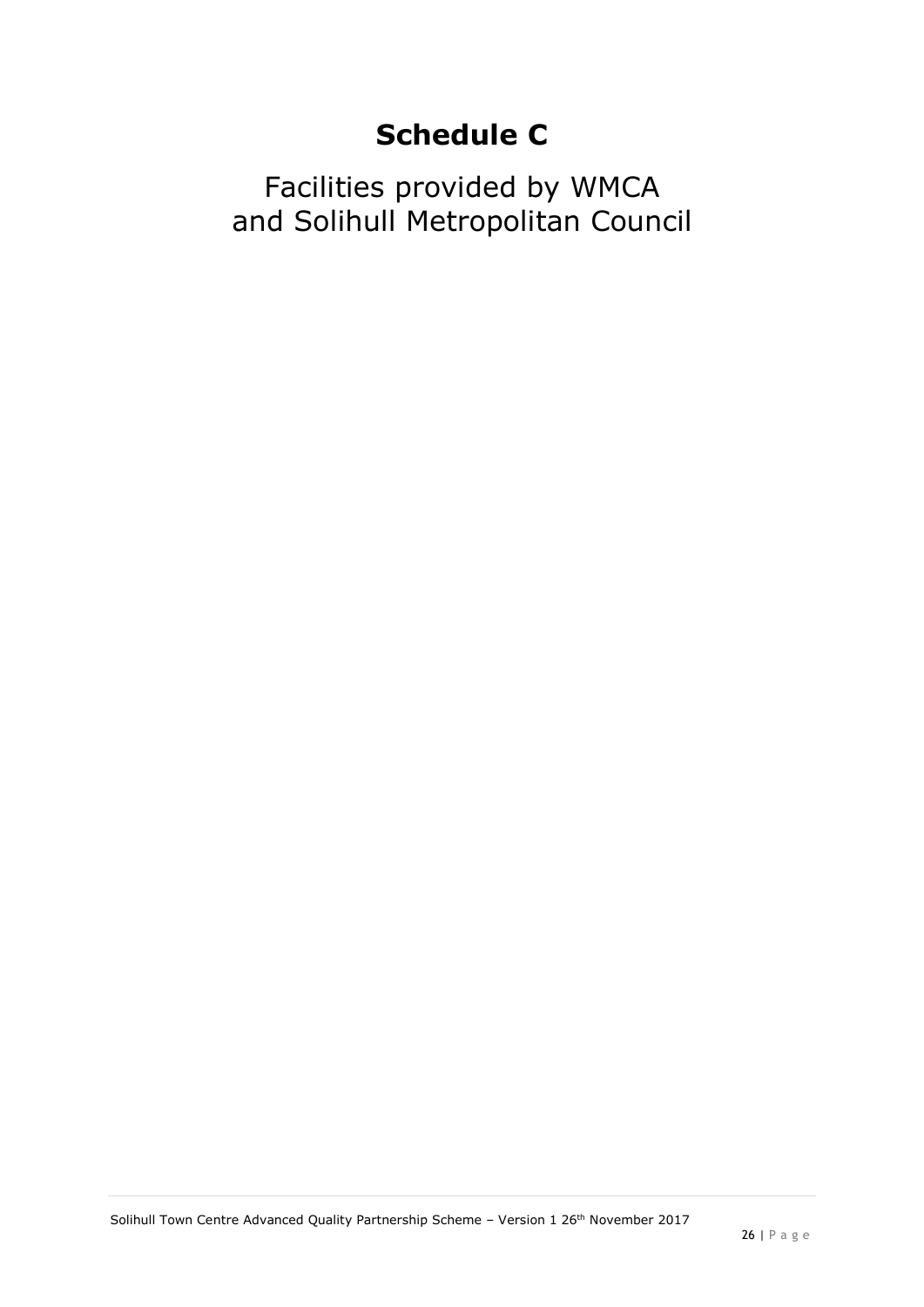#### **1. Bus Priority**

#### 1.1 Slot Booking System

The WMCA will manage the Slot Booking System in accordance with Schedule D to the scheme.

- 1.2 Solihull Metropolitan Council will maintain the relevant Traffic Regulation Orders and Bus Lanes within the scheme area. This will both facilitate the operation and enforcement of the scheme.
- 1.3 Bus Stands and Bus Stop Clearways
	- 1.3.1 At the Commencement Date, within the Scheme Area there will be **33 bus stops, including 5 bus stands** at Solihull Rail Station (marked as stops 26,27,28,29 and 30 in Schedule A Map of Scheme Area & Bus Stop Infrastructure which can be used for time limited layover. (up to 5 minutes on stands 26,27,29 and 30 and 10 minutes on stand 28). The three bay layover facility on Station Approach which has a maximum wait time of 15 minutes does not form part of slot booking system. As part of the Slot Booking System (pursuant to Schedule D of the Scheme), all bus stops within the Scheme Area will be designated into an appropriate category and will be defined as either:-
		- (a) "Bus Stand Clearway"
		- (b) "Bus Stop Clearway"
		- (c) "Bus Stop Clearway (Non-Regulated)"

on the basis set out in the Slot Booking System.

- 1.3.2 Bus Stop Clearways and Bus Stand Clearways will be provided at all stops, save to the extent that this is not possible due to loading and unloading requirements for local businesses, as specified in Schedule A (Infrastructure) to this Schedule C.
- 1.3.3 Where a Bus Stop Clearway or Bus Stand Clearway has been provided these will only permit use by Local Services, unless otherwise authorised by the Council.
- <span id="page-26-0"></span>1.3.4 In accordance with Schedule 19 of the Traffic Signs Regulations and General Directions 2002 (SI 2002/3113) including any relevant subsequent updates to these Regulations, all Bus Stand Clearways and Bus Stop Clearways will be defined on the following basis:-
	- (a) all "Bus Stand Clearways" will be designated with a maximum layover of either 5 or 10 minutes, as specified in Schedule A to this Schedule C.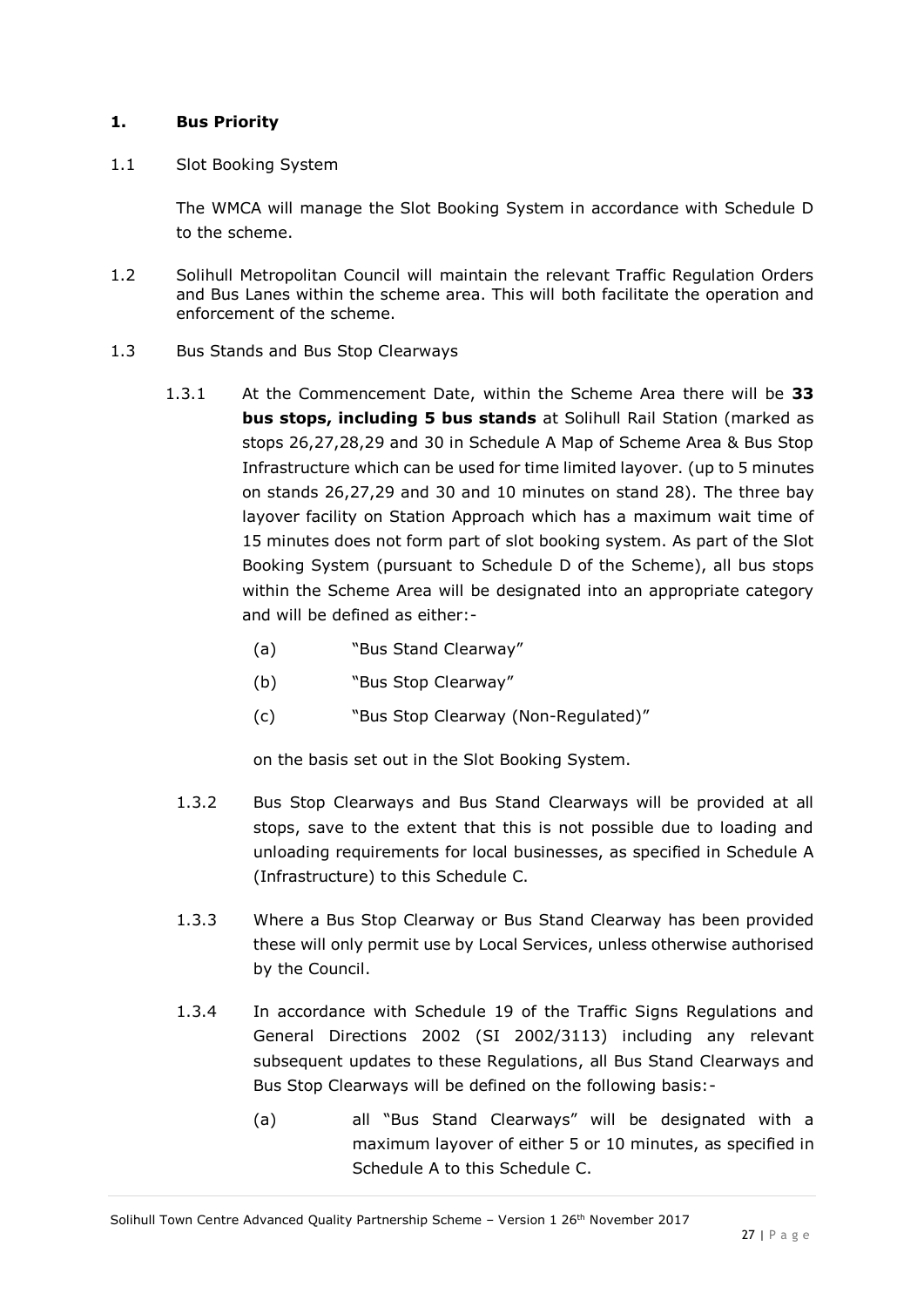(b) all "Bus Stop Clearways" will be designated with a maximum layover of 2 minutes, as specified in Appendix Schedule A to this Schedule C in accordance with regulation 3 (a) of The Traffic Signs Regulations and General Directions 2002/3113.

#### **2. INFRASTRUCTURE**

- 2.1 Bus Shelters, Shelter cases and Seating
	- 2.1.1 Appendix C1 sets out the specification for bus stops in the Scheme Area. Subject to site and usage limitations, a bus shelter will be provided at bus stops within the Scheme Area, as detailed in Schedule A.

#### **3. PASSENGER INFORMATION**

- 3.1 The specification for the provision of passenger information at each stop is set out in Appendix C2, covering items such as the display of service numbers, provision of timetable information and display of other public transport-related information.
- 3.2 Real-Time Electronic Displays
	- 3.2.1 The electronic display will show either "real time" or chronological scheduled information for all Local Services using the relevant bus stand or bus stop.
	- 3.2.2 The WMCA can add messages to the electronic displays within the Scheme Area, which can provide useful travel information relating to various oneoff network changes – stops, services, fares, roadworks, delays etc. The facility for bus operators to contact the WMCA to add planned messages is available.

#### **4. OTHER FACILITIES**

- 4.1 Bus Passenger Surveys
	- 4.1.1 The WMCA will undertake regular studies to monitor customer satisfaction with bus services in Solihull
	- 4.1.2 The information will also be presented to operators at the Solihull Bus Quality Partnership meetings.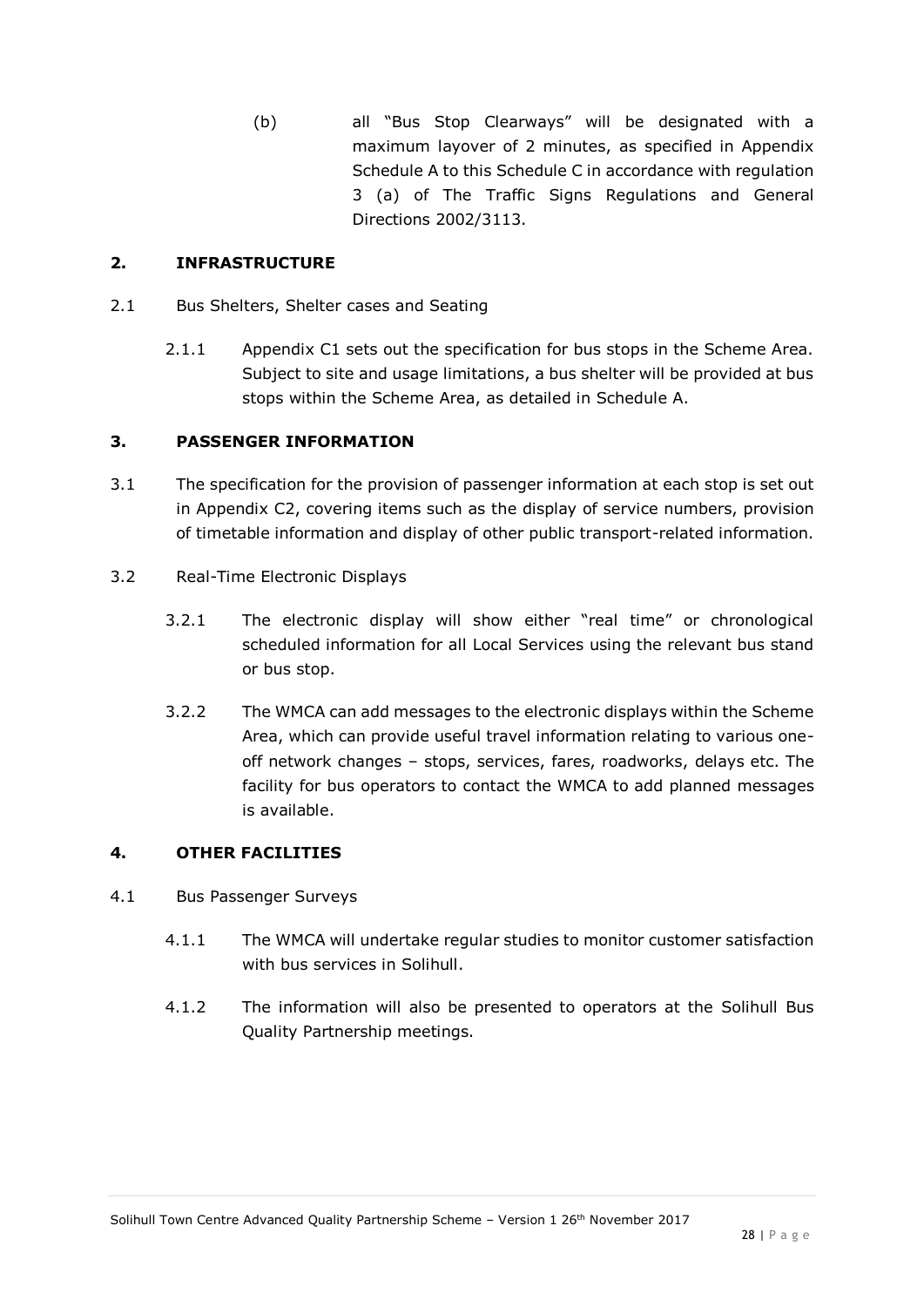#### **5. MONITORING, ENFORCEMENT AND MAINTENANCE**

- 5.1 Enforcement of Bus Stands and Bus Stop Clearways
	- 5.1.1 The Council is responsible for civil parking enforcement and the enforcement of bus lane contraventions. With effect from the Commencement Date, all of the bus stands and bus stop clearways will be enforced by the Civil Enforcement Officers, who are deployed on behalf of the Council.
	- 5.1.2 The Civil Enforcement Officers may issue a Penalty Charge Notice if the restrictions detailed in [1.3.4](#page-26-0) above are contravened. The Penalty Charge Notice is £50.00, which is discounted to £25.00 if it is paid within 14 days from the date of issue of the Penalty Charge Notice.
	- 5.1.3 The WMCA will liaise with the Council regarding persistent problems with contraventions by other vehicles of bus stand and bus stop clearways. Any problems experienced by operators can be notified to the WMCA for monitoring.
- 5.2 The WMCA will monitor the operation of bus services in the Solihull scheme area, which will include monitoring vehicles and services operating within scheme area for their compliance with the terms of the AQPS. Non-compliance will be dealt with as set out in section [7](#page-6-0) of The Scheme.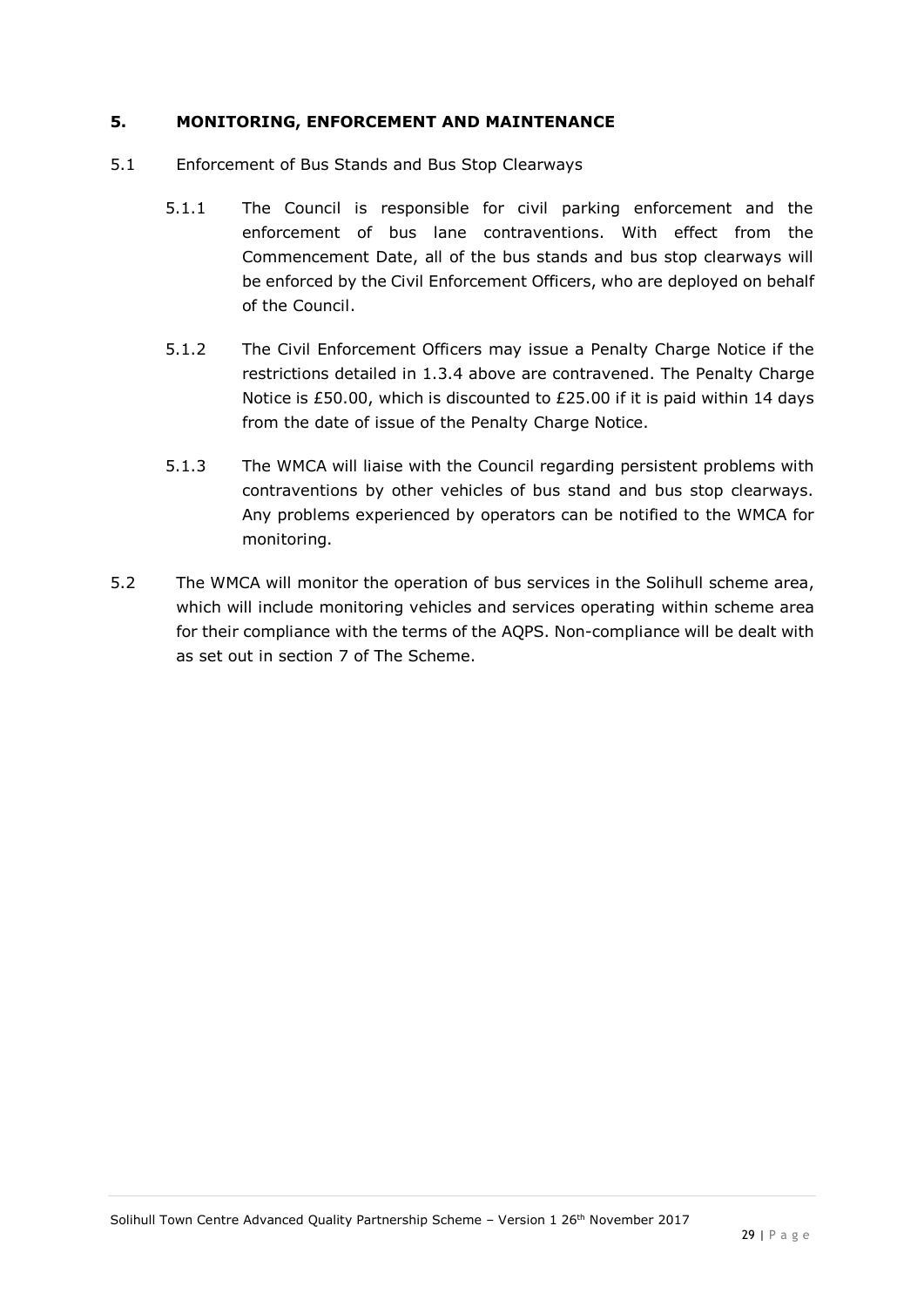### **Appendix C1**

<span id="page-29-0"></span>Bus stop specification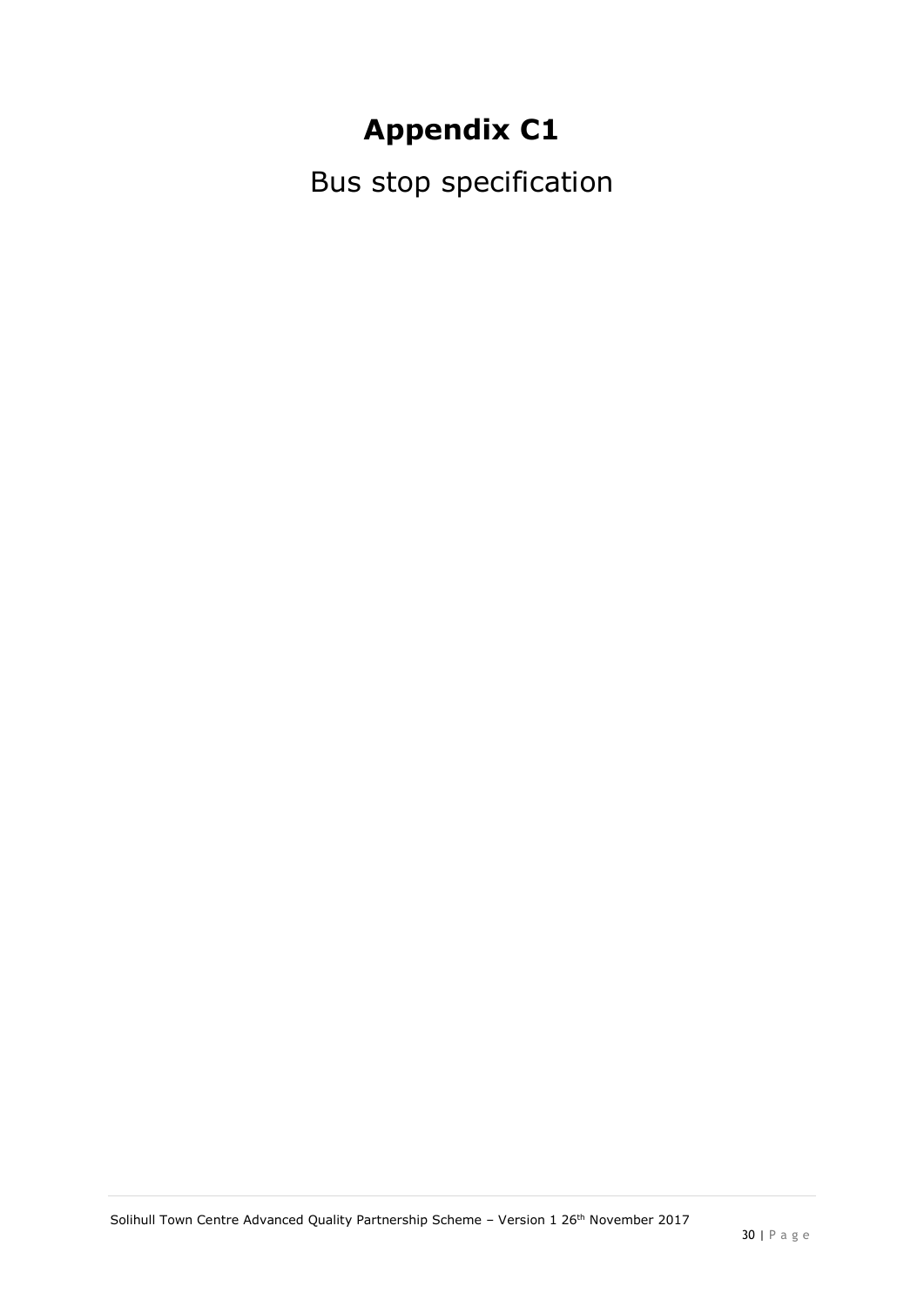#### **Appendix C1 - Bus Stop Specification**

| Information      | As detailed in Schedule A:                                                                                                                               |
|------------------|----------------------------------------------------------------------------------------------------------------------------------------------------------|
| pole             | Alighting-only bus stops will be provided with a bus stop pole and<br>flag, with wording indicating that services cannot be boarded at that<br>location. |
|                  | Boarding bus stops will be provided with a bus stop flag<br>٠                                                                                            |
|                  | incorporating service numbers, timetable information and, if                                                                                             |
|                  |                                                                                                                                                          |
|                  | applicable, real-time information and mapping.                                                                                                           |
| Shelter          | Provided at Bus Stops and Bus Stands as detailed in Schedule A.<br>٠                                                                                     |
|                  | Size and orientation of shelter provided dependent on site conditions.<br>٠                                                                              |
|                  | All shelters will be illuminated.<br>٠                                                                                                                   |
|                  | All shelters will include seating provision (subject to site conditions).                                                                                |
| Real-time        | Electronic Display provided at Bus Stops and Bus Stands as specified<br>٠                                                                                |
|                  | in Schedule A, incorporated within the bus stop totem.                                                                                                   |
|                  | Real-time or scheduled information displayed<br>٠                                                                                                        |
| Raised kerbs     | Minimum standard kerb height provided at Bus Stops and Bus Stands<br>٠                                                                                   |
|                  | within the Scheme Area will be 120mm, with an acceptable height of                                                                                       |
|                  | 140mm, and a maximum height of 160mm                                                                                                                     |
| Maintenance      | As detailed in Appendix C3.<br>п                                                                                                                         |
| <b>Bus Stand</b> | Provided at Bus Stops and Bus Stands as detailed in Schedule A.<br>٠                                                                                     |
| Clearway/Bus     | If provided, will be in accordance with The Traffic Signs Regulations<br>٠                                                                               |
| Stop Clearway    | and General Directions 2002.                                                                                                                             |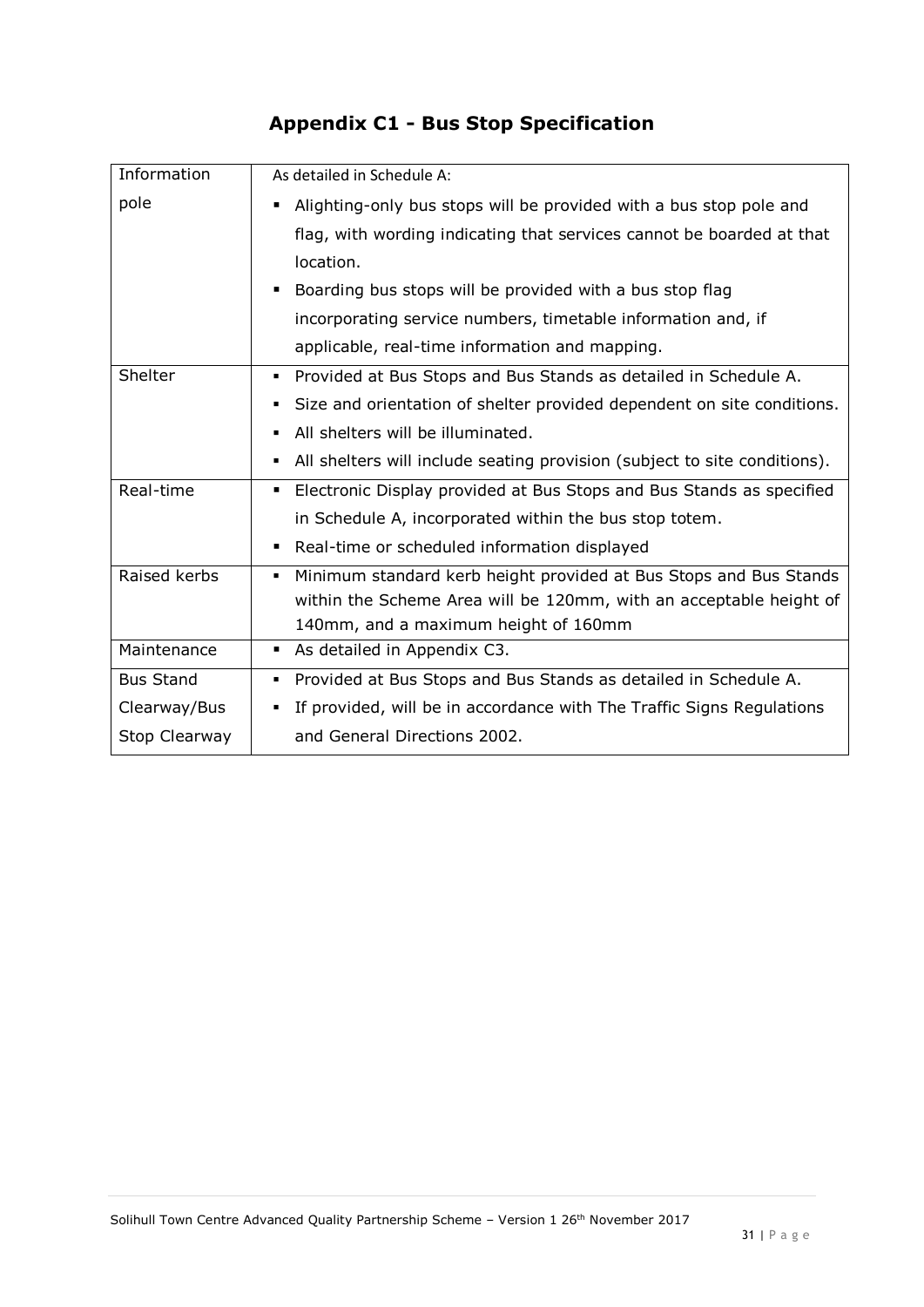### <span id="page-31-0"></span>**Appendix C2**

Passenger information specification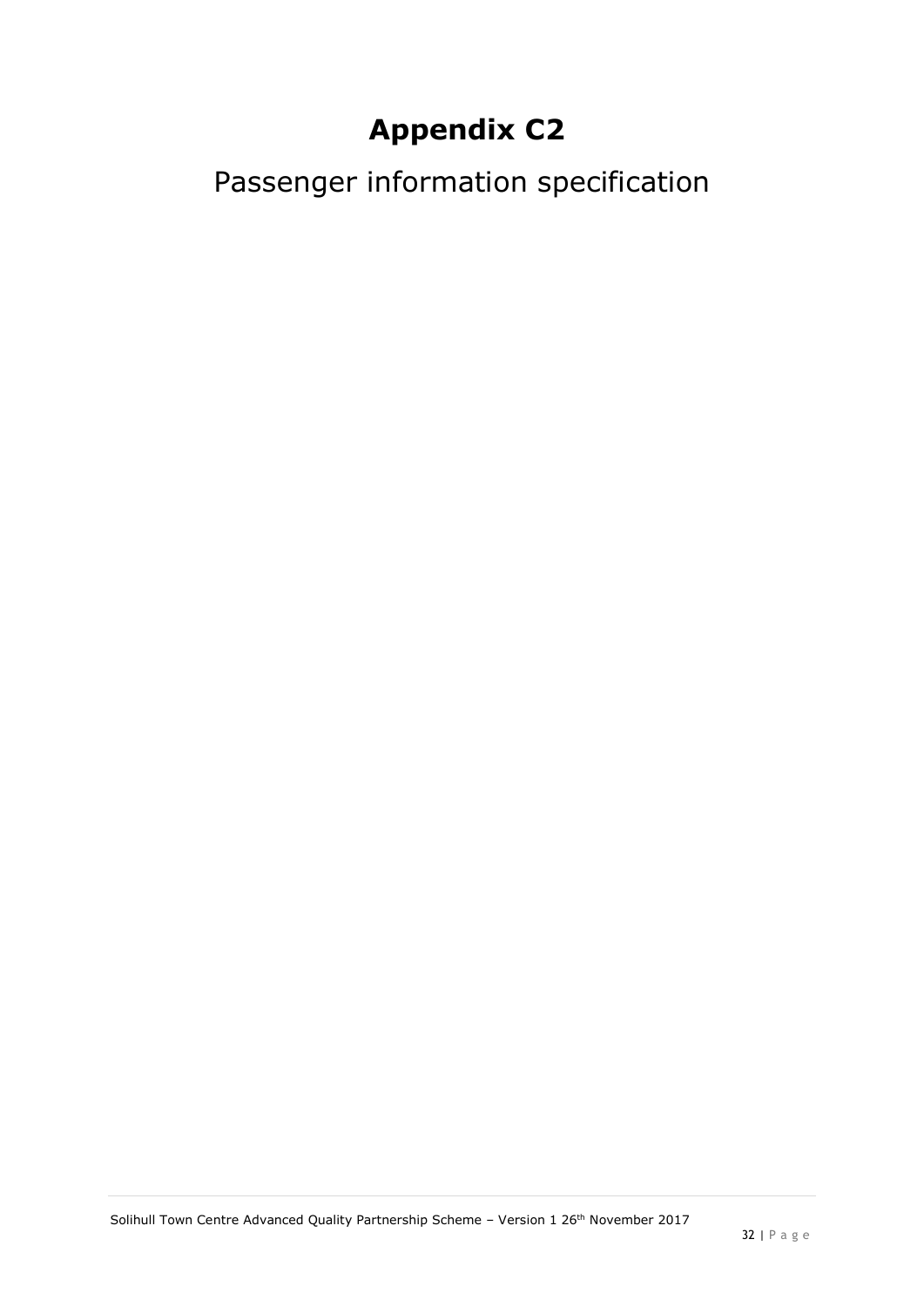#### **Appendix C2 – Passenger information specification**

| <b>Bus Stop Plate</b>       | The WMCA shall display at any bus stand or bus stop a<br>service name/number for each Local Service that uses<br>such bus stand or bus stop, and this will be maintained<br>under WMCA's Information Recharging Scheme.                                   |
|-----------------------------|-----------------------------------------------------------------------------------------------------------------------------------------------------------------------------------------------------------------------------------------------------------|
| Timetable Information       | The WMCA shall display their "service information" in the<br>timetable cases, with the services shown displayed in the<br>format "times departing from that stop" together with a<br>route summary which details the main areas served by<br>the service. |
| Real Time Information (RTI) | Where an RTI display is provided, this will display either<br>"real time" or chronological scheduled information for all<br>Local Services using the relevant bus stand or bus stop.                                                                      |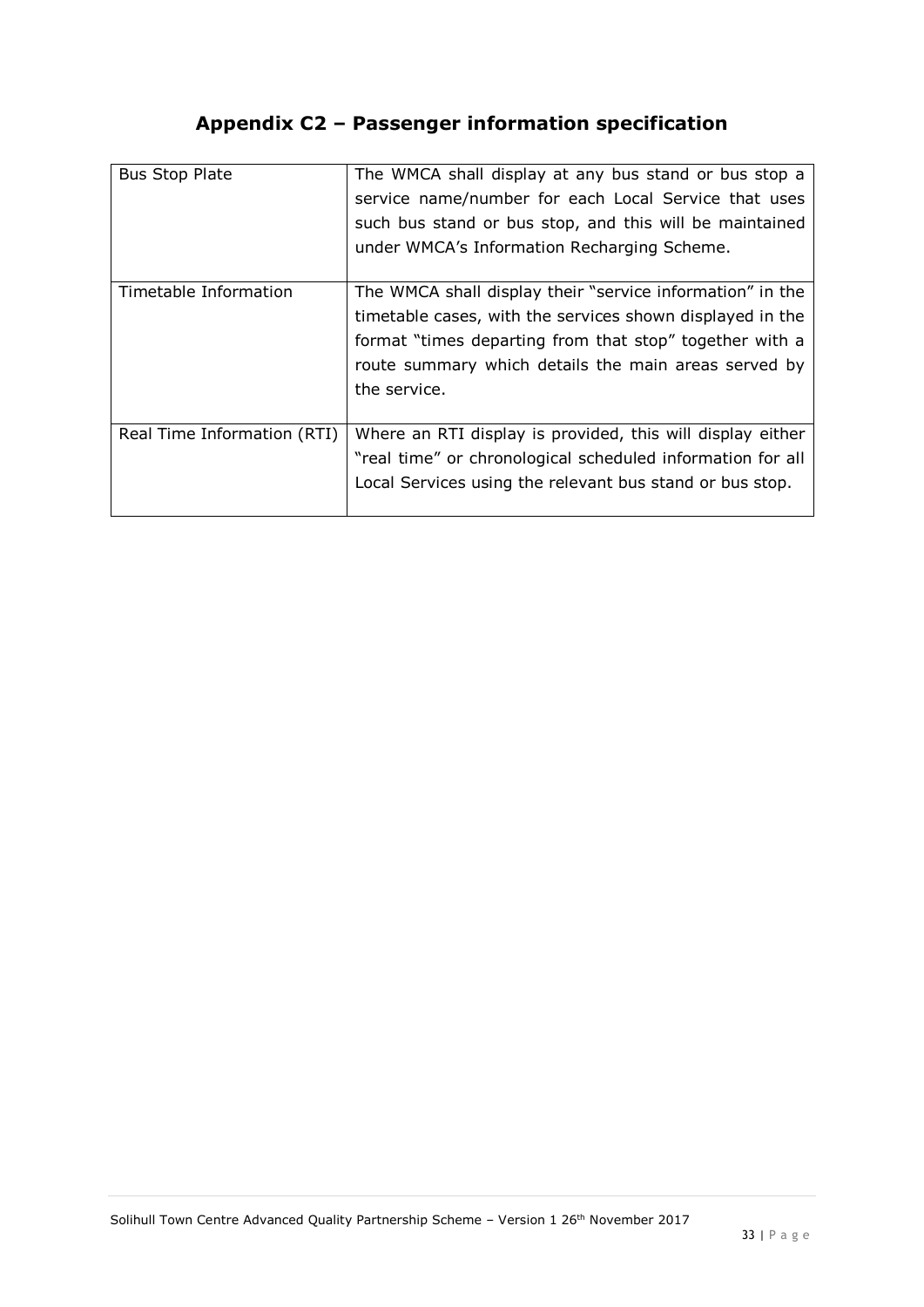### **Appendix C3**

<span id="page-33-0"></span>Maintenance of Facilities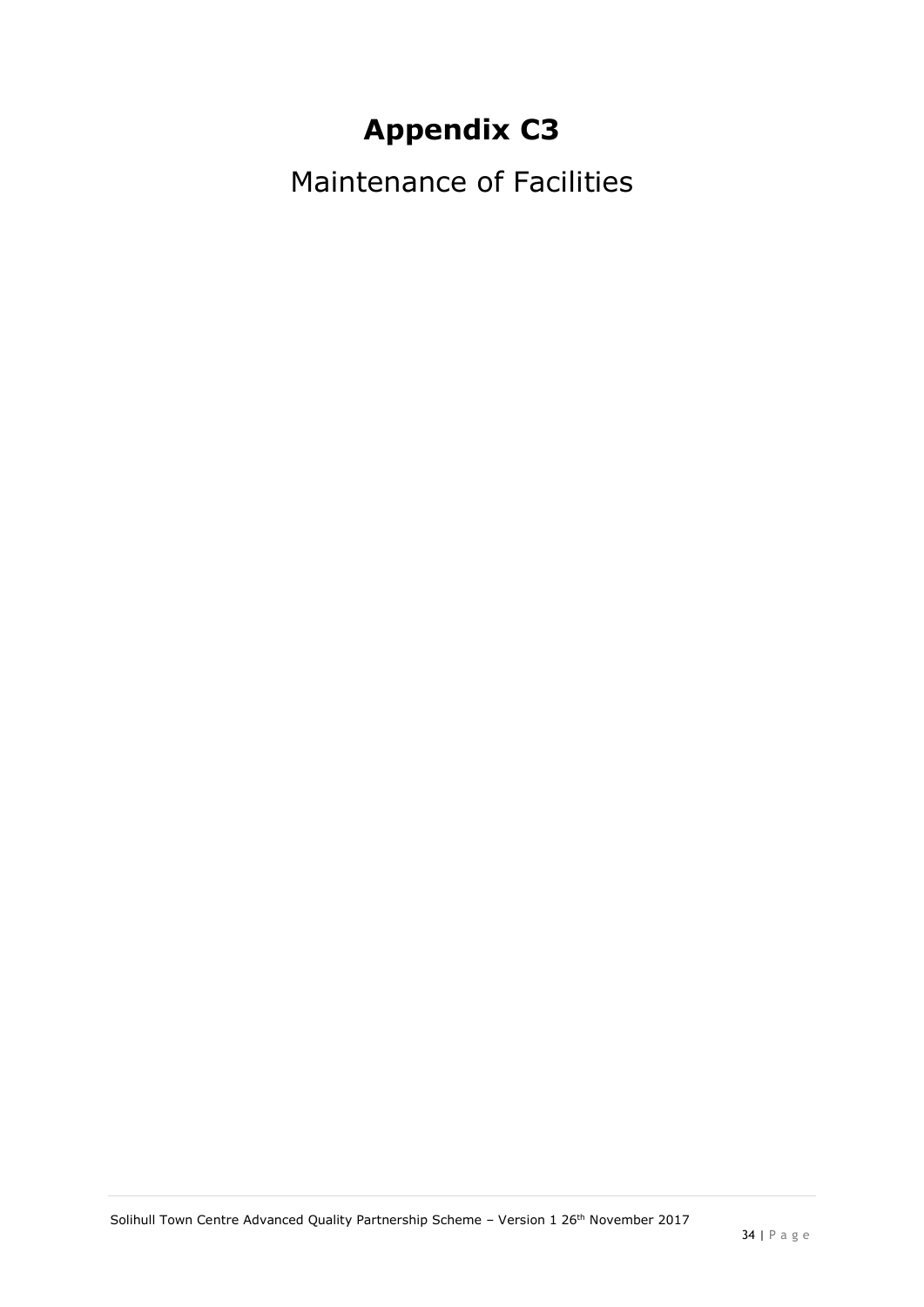#### **Appendix C3 – Maintenance of facilities**

#### **1. Bus Shelters, Information Panels and Seating, Bus Stop Totems and Poles/flags**

#### **Responsibility: WMCA's Shelter Maintenance Contractor**

- 1.1 All shelters and totems within the Scheme Area will be inspected and cleaned at least once a week. Totems are additionally inspected whenever a service needs to be added, removed or amended.
- 1.2 Graffiti and flyposters are removed within three working days of notification to WMCA.
- 1.3 Routine repairs, including the replacement of lamps and fluorescent tubes are conducted within 2 working days following notification to WMCA. Non routine repairs are conducted within 5 working days of notification.
- 1.4 Where damage has occurred that requires urgent attention due to a danger to traffic, pedestrians or property the WMCA will respond within 4 working hours for faults reported to and received between 0730 and 1800 hours on working days and by noon on the next working day for faults reported to and received by the company between 1800 and 0730 hours on non-working days.

#### **2. Real Time Information Electronic Displays**

#### **Responsibility: The WMCA's Real Time Information team**

- 2.1 Electronic real-time displays will be visually checked and cleaned at least once a week, as part of the shelter and totem cleaning regime
- 2.2 Routine repairs are conducted within 5 working days following notification to the WMCA.
- 2.3 Where the display maintenance contractor cannot identify a fault, the display will be replaced.
- 2.4 Where damage has occurred that requires urgent attention due to a danger to traffic, pedestrians or property, the WMCA will respond within 4 working hours for faults reported to and received between 0730 and 1800 hours on working days and by noon on the next working day for faults reported to and received between 1800 and 0730 hours on non-working days.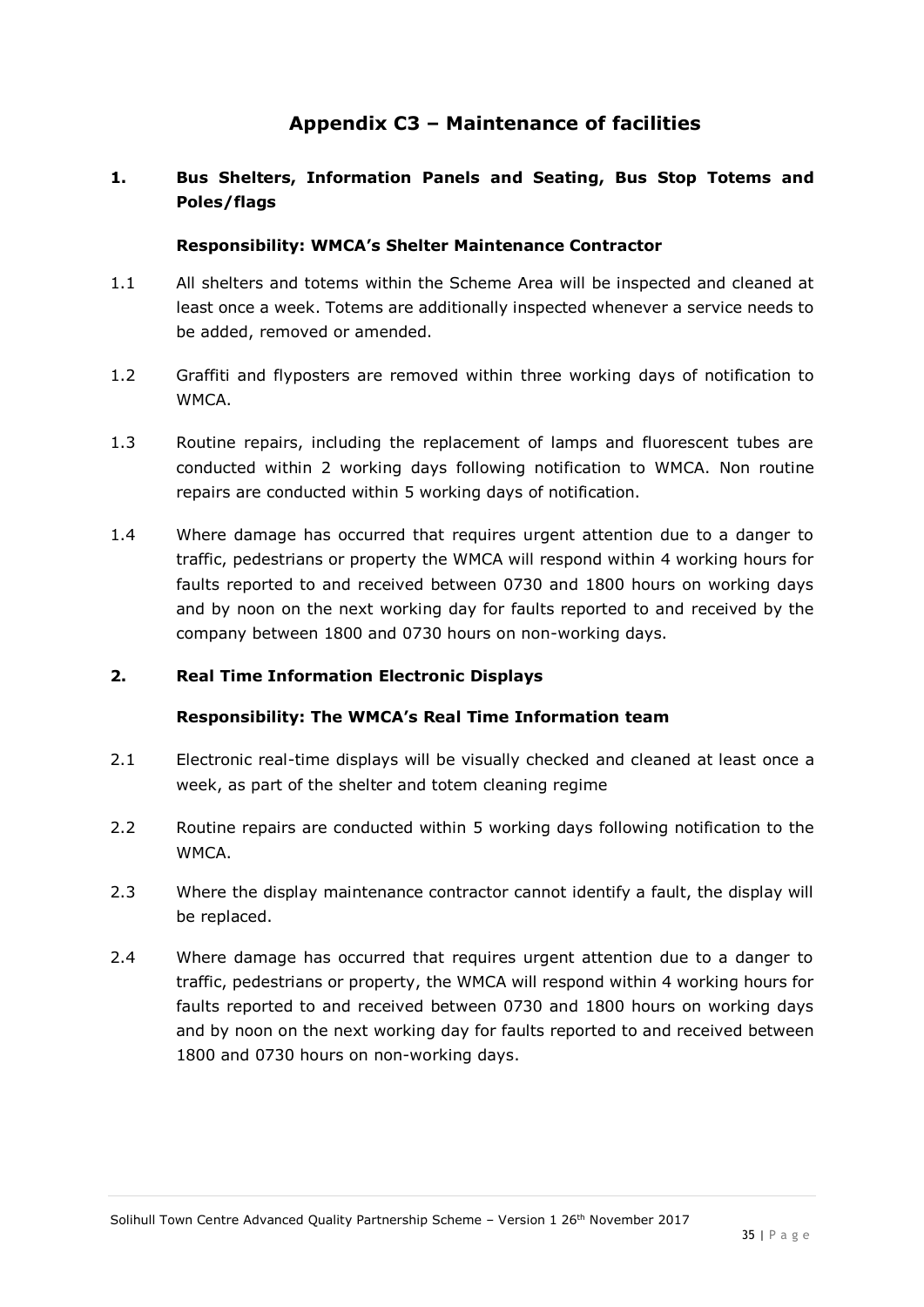#### **3. CCTV Equipment in Shelters**

#### **Responsibility: The West Midlands Combined Authority**

CCTV cameras will be visually checked at least once a week and will be cleaned at least once a month. Each camera will be given a maintenance inspection every three months, with a full service twice a year to coincide with the changing of clocks between winter and summer times.

3.1 All repairs are conducted within five working days following notification to WMCA.

#### **4. Electrical Supplies to Infrastructure**

#### **Responsibility**: **Nominated Electricity Supplier**

4.1 If for any reason a fault lies with the electricity supply to any of the infrastructure, then the fault will be reported to the nominated electricity supplier. The responsibility in these circumstances is therefore out of the control of the WMCA.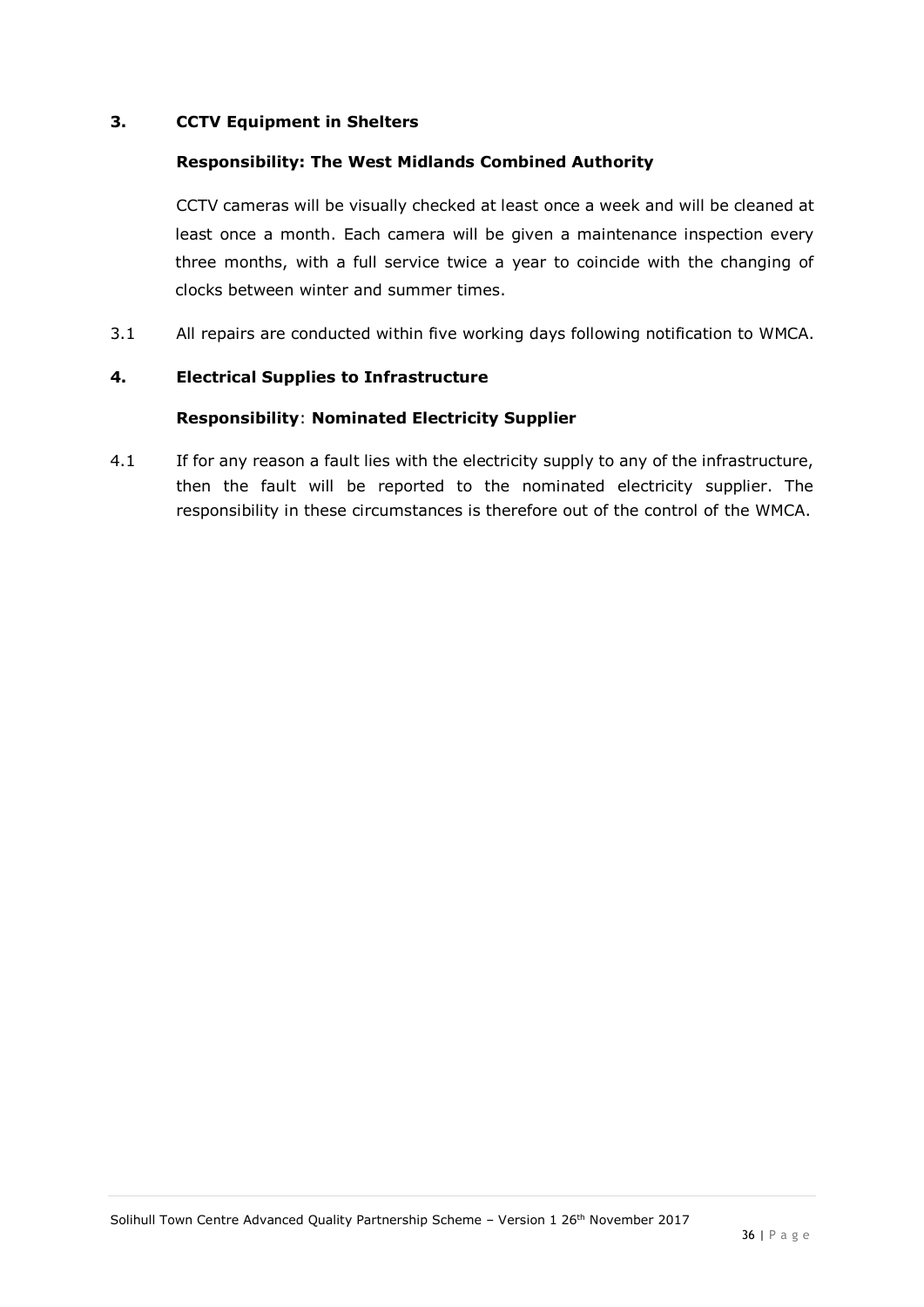#### { BLANK PAGE }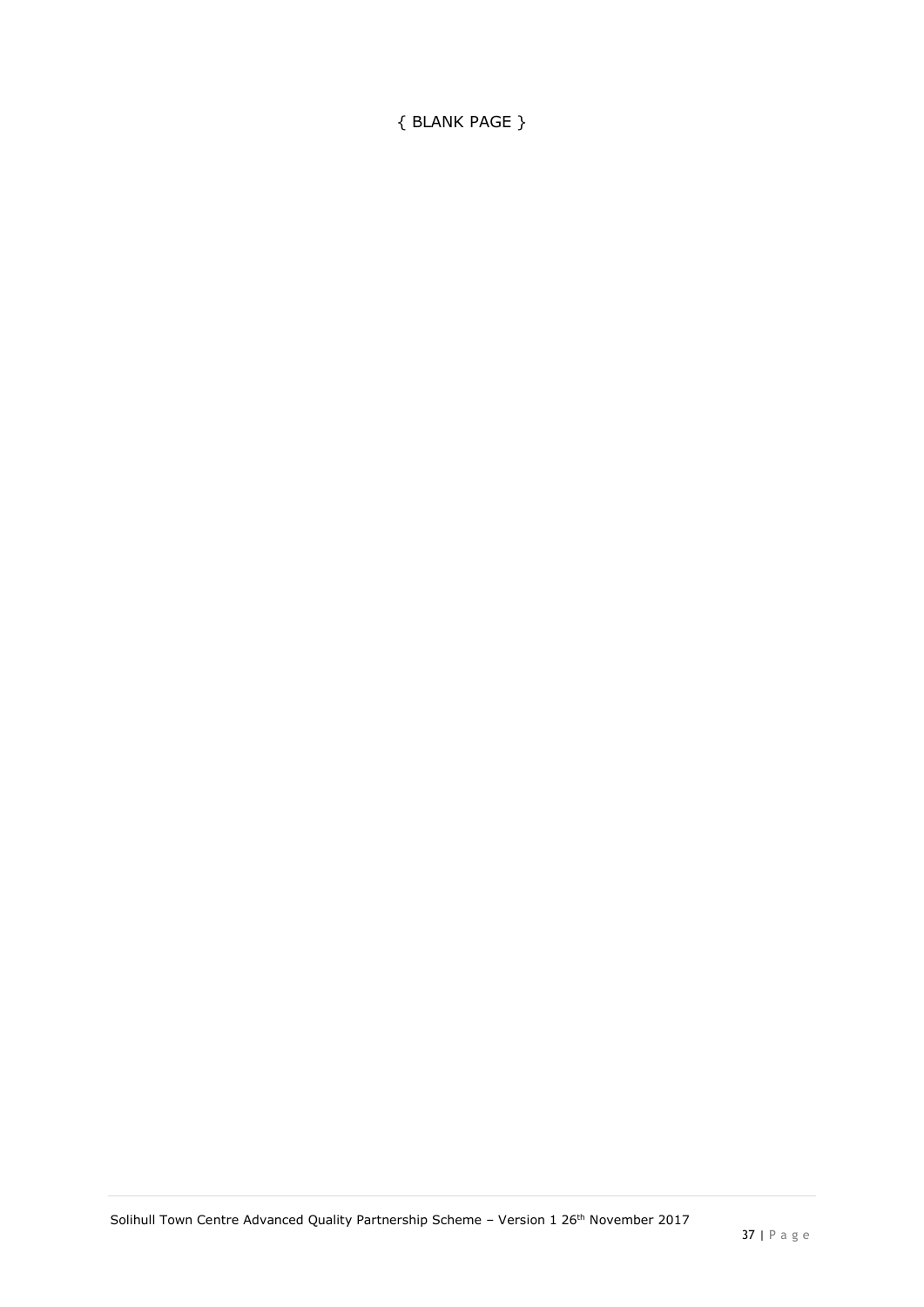### **Schedule D**

Slot booking system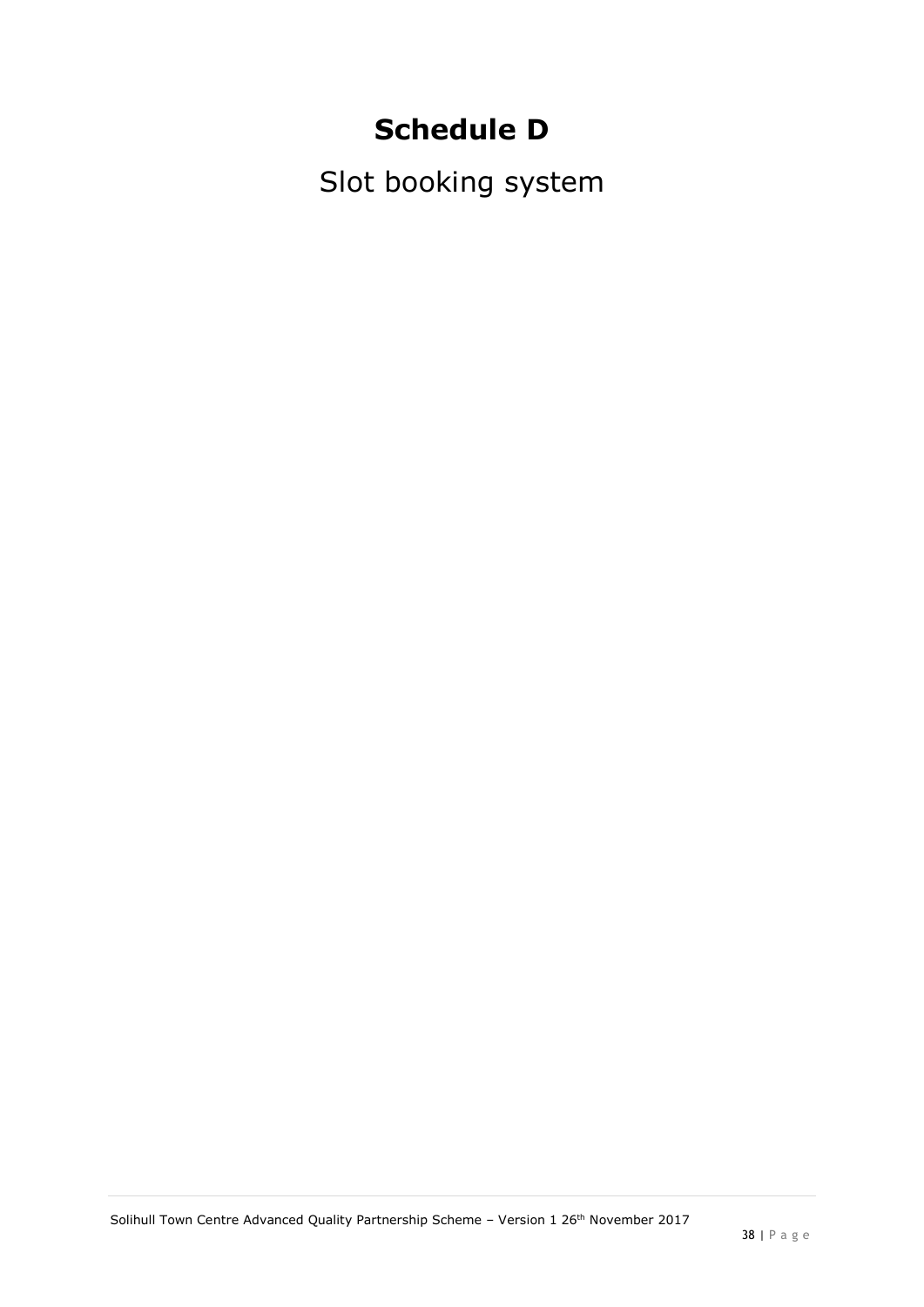#### **Schedule D - Slot Booking System**

#### **DEFINITION OF THE SLOT BOOKING SYSTEM FOR BUS STOPS IN SOLIHULL TOWN CENTRE**

#### **1. DEFINITIONS & INTERPRETATION**

These provisions relate to Regulated Bus Stops within Solihull Town Centre, as covered by the AQPS. For the purposes of this schedule the following words shall have the following meanings (words previously defined retain those meanings but may have further specific additional meanings below):-

| "Bus Stand Clearway"      | a Regulated Bus Stop used for<br>means           |  |  |  |  |  |
|---------------------------|--------------------------------------------------|--|--|--|--|--|
|                           | terminating services as detailed in Schedule D;  |  |  |  |  |  |
| "Bus Stop"                | means each bus stopping point within the AQPS    |  |  |  |  |  |
|                           | area that is marked by a bus stop flag sign and  |  |  |  |  |  |
|                           | listed in Schedule A;                            |  |  |  |  |  |
| "Bus Stop (Not Clearway)" | means a Bus Stop that is not regulated and is    |  |  |  |  |  |
|                           | intended for bus services operating through the  |  |  |  |  |  |
|                           | stop rather than terminating at it, as specified |  |  |  |  |  |
|                           | in Schedule A.                                   |  |  |  |  |  |
| "Bus Stop Cage"           | means the marked area on the carriageway to      |  |  |  |  |  |
|                           | accommodate buses standing at a Bus Stop         |  |  |  |  |  |
|                           | Clearway or Bus Stand Clearway;                  |  |  |  |  |  |
| "Bus Stop Clearway"       | (Regulated or Non-Regulated) means a Bus         |  |  |  |  |  |
|                           | Stop intended for use by services operating      |  |  |  |  |  |
|                           | through the stop rather than terminating at it;  |  |  |  |  |  |
| "Departure"               | means either a) a scheduled in-service           |  |  |  |  |  |
|                           | departure from a Bus Stop or b) any out-of       |  |  |  |  |  |
|                           | service movement away from a bus stop in         |  |  |  |  |  |
|                           | those instances where there is no scheduled in-  |  |  |  |  |  |
|                           | service departure but there has been a           |  |  |  |  |  |
|                           | scheduled in-service arrival at the bus stop and |  |  |  |  |  |
|                           | that journey has terminated there;               |  |  |  |  |  |
| "Departure Slot"          | means an allotted period of time in which a bus  |  |  |  |  |  |
|                           | operator can occupy a bus stand in order to      |  |  |  |  |  |
|                           | take up a scheduled departure, as more           |  |  |  |  |  |
|                           |                                                  |  |  |  |  |  |
|                           | specifically set out in paragraphs 3 and 4;      |  |  |  |  |  |
| "Non-Regulated Bus Stops" | normally function as stops on the final inbound  |  |  |  |  |  |
|                           | approach to the city centre, at which the        |  |  |  |  |  |
|                           | overwhelming majority of passengers will be      |  |  |  |  |  |
|                           | alighting from rather than boarding the buses    |  |  |  |  |  |
|                           | serving the stop. Any other Bus Stop that is not |  |  |  |  |  |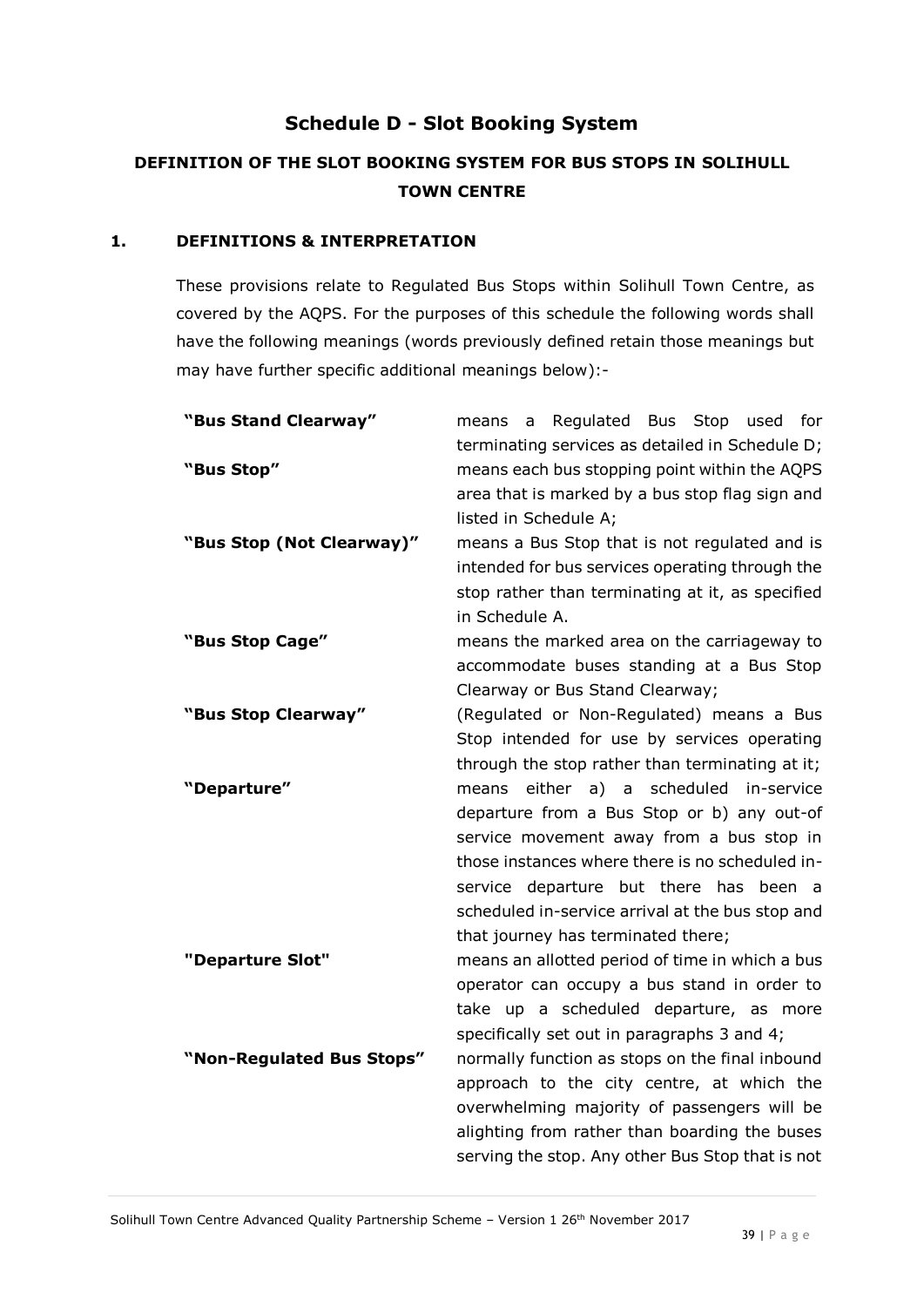|                      | specifically defined as a Regulated Bus Stop or<br>as a Bus Stand is defined as a "Non-Regulated<br>Bus Stop" in Schedule A and has no limit on the<br>number of departures permitted from that stop<br>in any operating period. Layover is not<br>permitted at any Non- Regulated Bus Stop. |
|----------------------|----------------------------------------------------------------------------------------------------------------------------------------------------------------------------------------------------------------------------------------------------------------------------------------------|
| "Regulated Bus Stop" | means any Bus Stop within the AQPS area<br>specified as a Regulated Stop in Schedule A at<br>which the number of departures in each hour is                                                                                                                                                  |
|                      | limited. Layover is not permitted at any                                                                                                                                                                                                                                                     |
|                      | Regulated Bus Stop.                                                                                                                                                                                                                                                                          |
| "Service"            | means a service provided along the same route                                                                                                                                                                                                                                                |
|                      | by one operator and denoted by a single                                                                                                                                                                                                                                                      |
|                      | service number or service name. This will                                                                                                                                                                                                                                                    |
|                      | include any minor variations of the same                                                                                                                                                                                                                                                     |
|                      | service as denoted by a prefix or suffix                                                                                                                                                                                                                                                     |
|                      | attached to the basic service number or service                                                                                                                                                                                                                                              |
|                      | name.                                                                                                                                                                                                                                                                                        |
| "Slot Booking Area"  | Is the specific area within the wider scheme<br>area where WMCA allocate departure slots                                                                                                                                                                                                     |
| "Stop Code"          | means the alpha-numeric reference code                                                                                                                                                                                                                                                       |
|                      | applied to each bus stop within Solihull Town                                                                                                                                                                                                                                                |
|                      | Centre.                                                                                                                                                                                                                                                                                      |
| "Stop Group"         | means a group of bus stands or bus stops,                                                                                                                                                                                                                                                    |
|                      | usually along the same side of the same street                                                                                                                                                                                                                                               |
|                      | that share the same alphabetic character of                                                                                                                                                                                                                                                  |
|                      | their stop code.                                                                                                                                                                                                                                                                             |
| "Terminus Stand"     | means a bus stand designated or recognised as                                                                                                                                                                                                                                                |
|                      | the main timing point in the Scheme area for a                                                                                                                                                                                                                                               |
|                      | service or group of services.                                                                                                                                                                                                                                                                |

#### **2. GENERAL PRINCIPLES**

- 2.1 There will be 3 basic types of stop within the Scheme Area:
	- 2.1.1 Bus Stands for terminating services;
	- 2.1.2 Regulated Bus Stops for through services (with a maximum 60 departures in each hour);
	- 2.1.3 Non-regulated Bus Stops for through services, where operators must comply with the terms of any Bus Stop Clearway and shall, in any event, not layover at a Non-Regulated Bus Stop for longer than 2 minutes.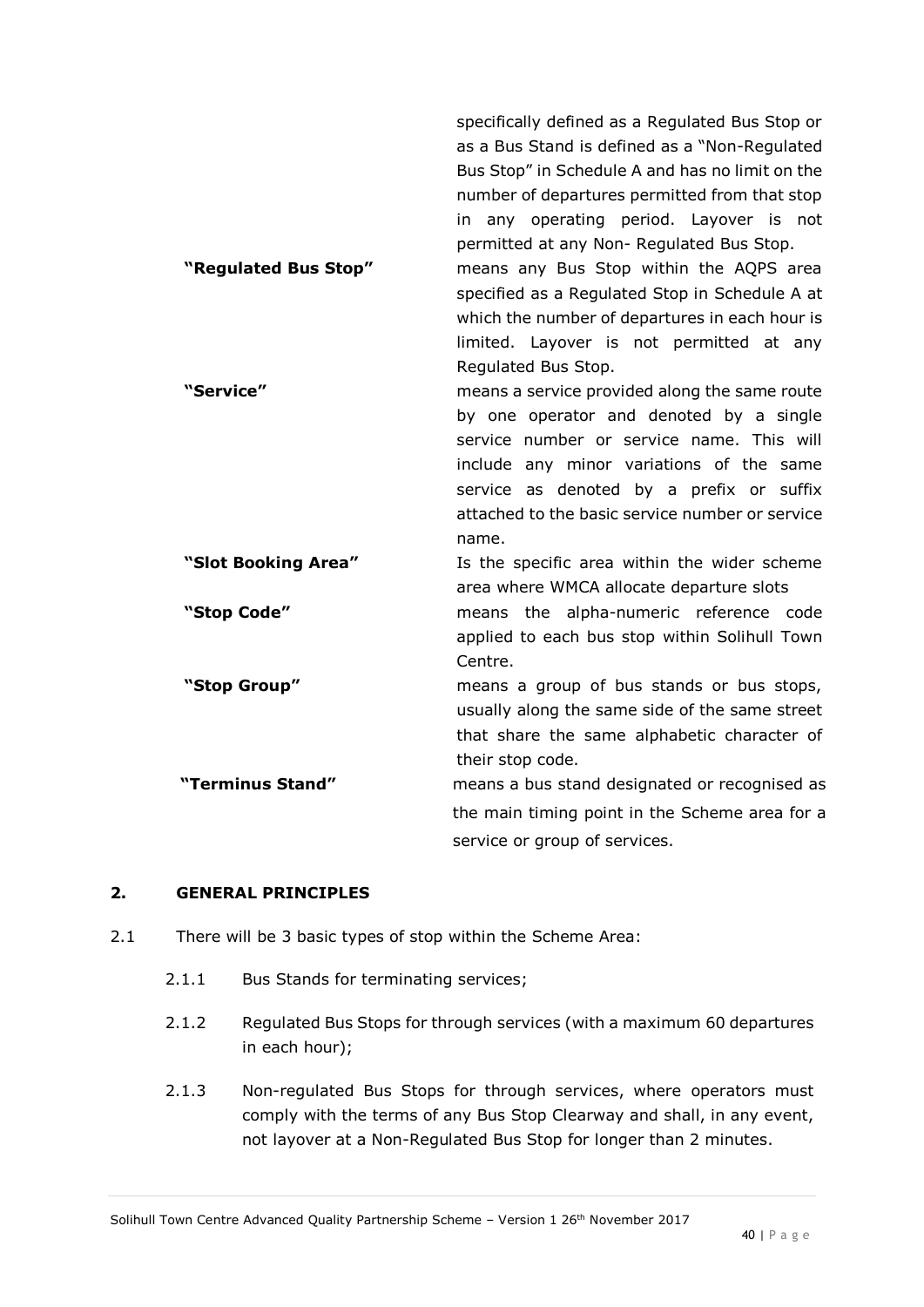- 2.2 All departures on the same service, provided by the same operator, must observe the same Bus Stop for all departures and cannot be split over 2 or more stops within the same Stop Group.
- 2.3 Each service, provided by the same operator, must observe only one Bus Stand within the AQPS area.
- 2.4 Each service, provided by the same operator, may observe only one Regulated Bus Stop per direction on any road.

#### **3. DEFINITION OF A DEPARTURE SLOT AT A REGULATED BUS STOP**

- 3.1 At Regulated Bus Stops there will be no specifically defined start and end time for a departure slot but the number of departures in any hour should be kept at or below the stated limit of 60 departures.
- 3.2 Operators should recognise it as in their operational interest to distribute departures evenly with buses leaving the stop at no less than a one-minute scheduled interval.

#### **4. DEFINITION OF A DEPARTURE SLOT AT A BUS STAND**

- 4.1 Each single Bus Stand has up to 15 Departure Slots available in any hour and a double Bus Stand up to 30 Departure Slots per hour. WMCA may consider requests from one or more operators to provide a higher number of departures per hour from a Bus Stand if it is deemed by WMCA to be in the passengers' interest; such requests will only be considered on the basis that the group of stands (as set out in Schedule A) would not exceed its total capacity and WMCA reserves the right to reject the request (subject to the prescribed appeals process).
- 4.2 Operators should recognise it as in their operational interest to distribute departures evenly with buses leaving the stop at no less than a 3-minute scheduled interval for a single terminal stop or a 2-minute scheduled interval for a double terminal stop but within the overall limit on the number of departures per stop per hour.
- 4.3 Buses may leave the Bus Stand at any time within a Departure Slot, so long as the waiting time prior to that departure does not overlap into a preceding booked Departure Slot (where it was booked by another service).
- 4.4 If the preceding Departure Slot is not booked then a bus may wait on the Bus Stand for up to 5 minutes within its slot.
- 4.5 Engines should be switched off (within reason) where waiting time exceeds 2 minutes.
- 4.6 Vehicles should not be left unattended on a bus stand without a driver at any time.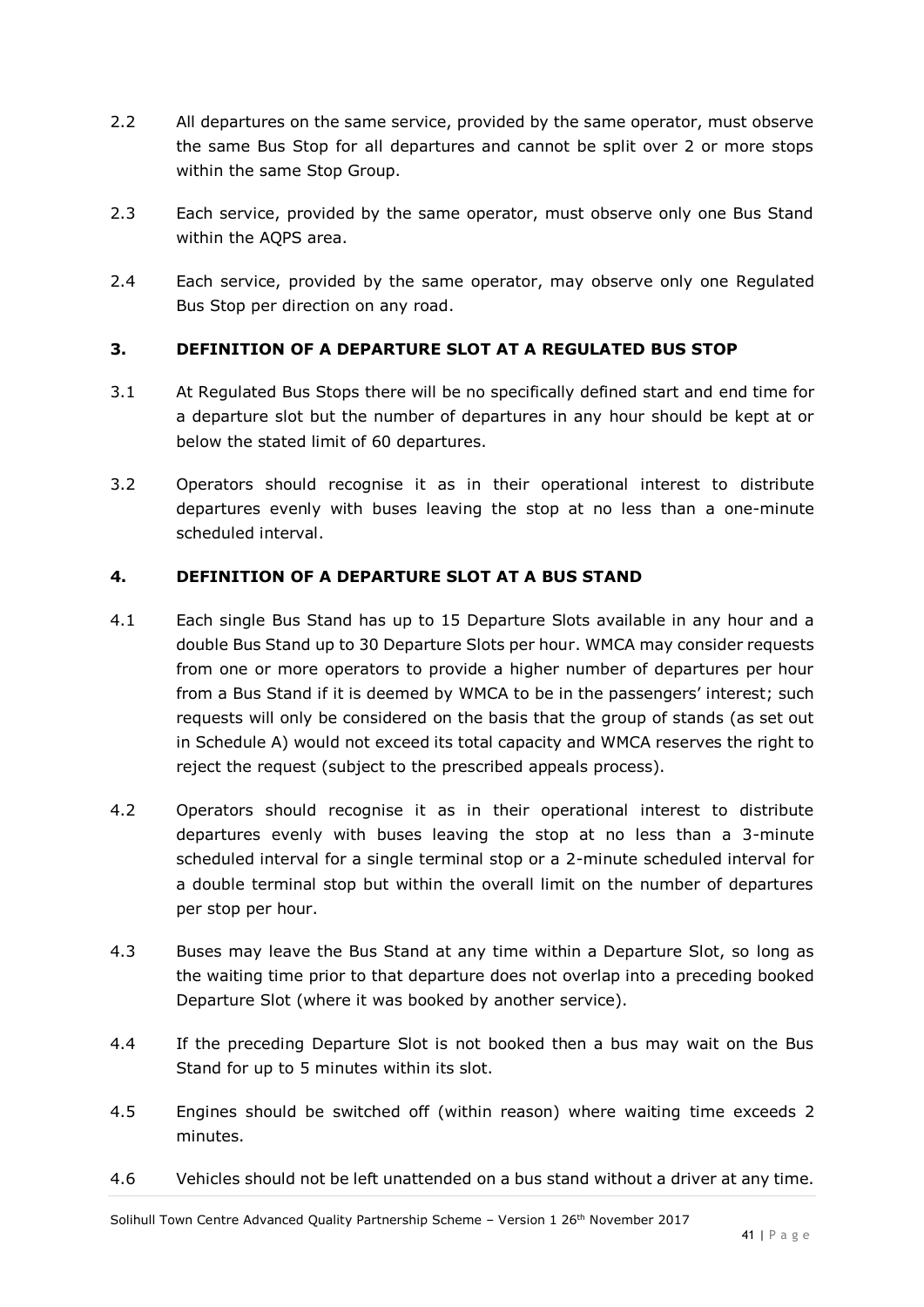#### **5. ALTERNATIVES**

- 5.1 It may not always be possible to accommodate a new service at the operator's preferred stop and other stopping points may need to be considered in such a situation.
- 5.2 As well as Bus Stands, Bus Stops may be available for new services to use (within the stated departure criteria that apply there)

#### 5.3 **REGISTRATION WITH TRAFFIC COMMISSIONER AND MAKING A SLOT BOOKING WITH WMCA**

- 5.4 Operators are required to register changes to bus services with the Traffic Commissioner with 56 days notice, as defined by the Transport Act 1985.
- 5.5 Before submitting an Application to Register a Bus Service (PSV350) or an Application to Change a Local Service Registration (PSV355) or by way of the electronic alternative, for a service change effective within the Scheme area, with the Traffic Commissioner, the bus operator **must provide the WMCA with a draft timetable,** including which Bus Stops or Bus Stands (using the stop reference code as detailed in Schedule A) are wished to be used, **a minimum of 10 working days in advance of submitting such an application to the Traffic Commissioner**. Appendix D1 provides details of Service Change Dates
- 5.6 For any Scheduled Coach Service, operators will need to provide WMCA with a draft timetable which will include the required stopping points, giving a minimum of 28 working days notice to WMCA, in advance of the introduction or change to service.
- 5.7 The WMCA will then confirm if, in accordance with the Slot Booking System, the proposed slots are available for the operator to use and, if not, which alternative slots are available for the operator to register.
- 5.8 All applications to register or change a Local Service Registration which are submitted to WMCA must include a full working timetable, showing the times of all departures from each particular stop for the proposed service, even if the service is operated at frequent intervals of 10 minutes or better.
- 5.9 For Regulated Bus Stops, the WMCA will ensure that each new service will not exceed the departure limit of that stop.
- 5.10 Where an incumbent service is present at a Bus Stand or Regulated Bus Stop it will take precedent over a new service that is seeking to take up a slot at the Bus Stand or regulated Bus Stop.
- 5.11 To determine, for the purposes of paragraph 6.6, incumbency at a Bus Stand or Regulated Bus Stop, services will be ranked in terms of the first date of registration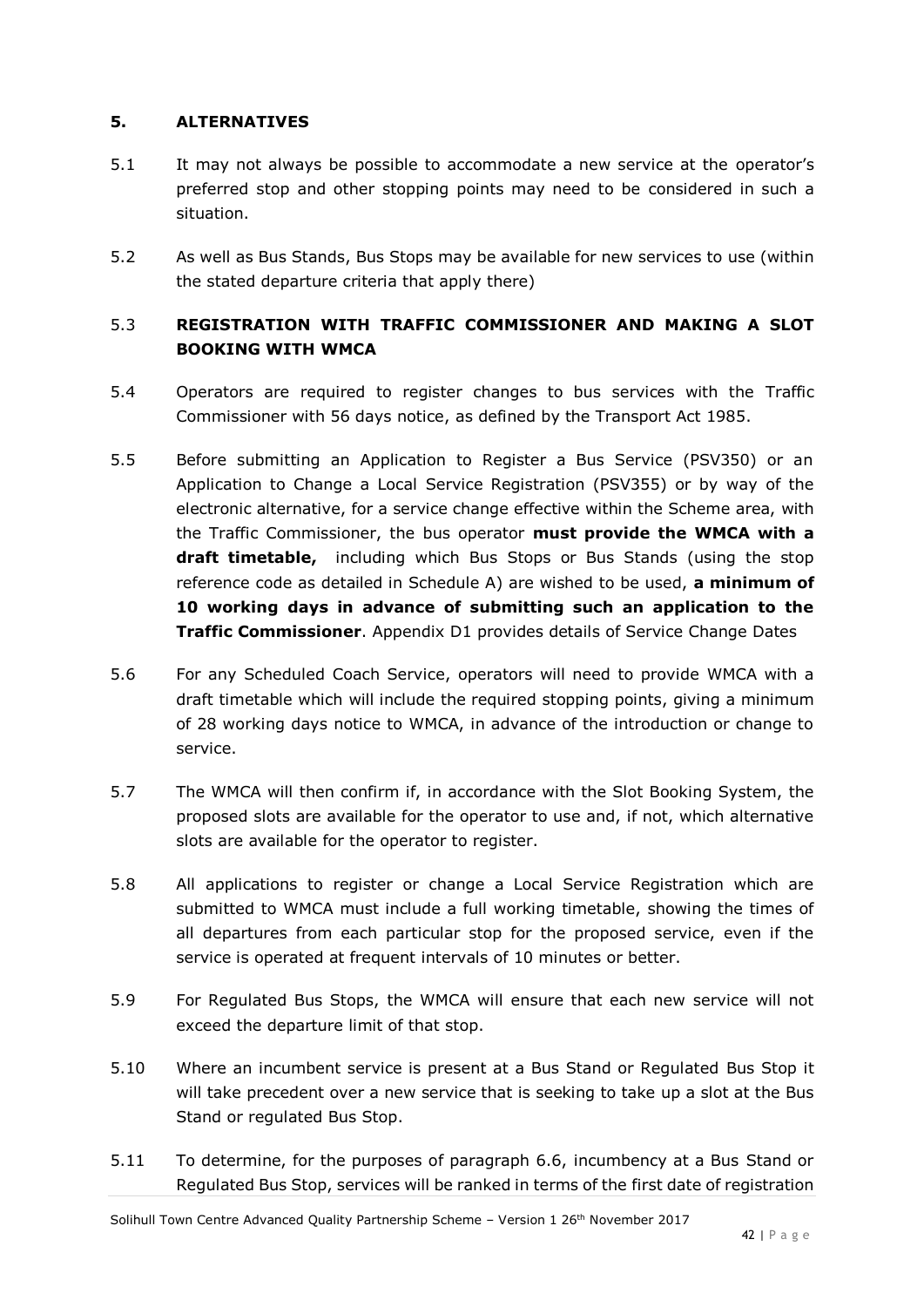for that service with the Traffic Commissioner at its current headway (with earlier registrations taking priority over more recent registrations). Temporary registrations for minor amendments of durations of eight weeks or less shall not count towards the incumbency consideration.

- 5.12 If a service is to introduce more departures from a Bus Stand or Regulated Bus Stop then it can do this until all available slots on that Bus Stand are taken. Once no vacant slots remain, it is up to the service that is being increased to either: - (a) locate to an alternative bus stand where the required slots are available for use; or (b) for another service from the existing stand to be located to an alternative stand (this could only be done with the agreement of any other operator using the same Stand). Written evidence of agreement to relocate the other service will be required before this option can be considered by the WMCA.
- 5.13 Where prior to the commencement of the Scheme two or more services have registered the same scheduled Departure Slot from a Bus Stand within the Scheme Area, all operators other than the first operator to have registered their service at such Bus Stand with such departure time shall, as soon as reasonably practicable, re-register their service either with an alternative Departure time or at an alternative Bus Stop in accordance with this paragraph 5.
- 5.14 Information supplied in applying for departure slots will be treated as confidential and will not be made available to third parties unless required to do so by law.

#### **6. SLOT BOOKING MONITORING**

- 6.1 The WMCA and the Council will monitor adherence by operators to their booked slots at all stops. Systematic contraventions will be raised with the operator in line with the agreed enforcement process, and subject to the stated Appeals Process.
- 6.2 Monitoring may take from the form of personal observations, surveys commissioned by the WMCA and/or the Council, or through the use of CCTV or Real Time Information systems.

#### **7. APPEALS PROCESS**

7.1 An appeal may be made against any decision regarding the Slot Booking System, in accordance with the Appeals Process as set out in The Scheme.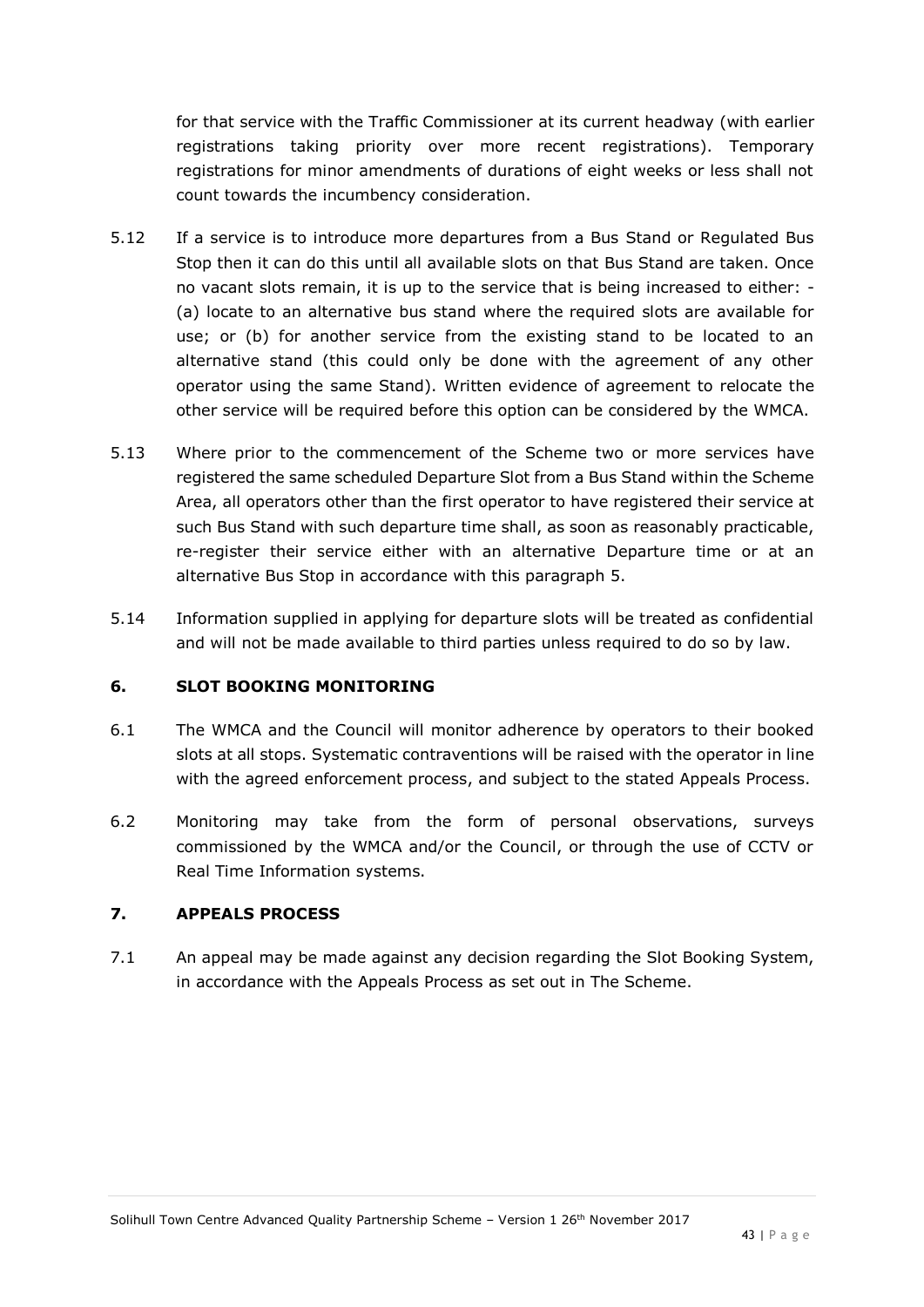### **Appendix D1**

Service Change and Slot Booking Dates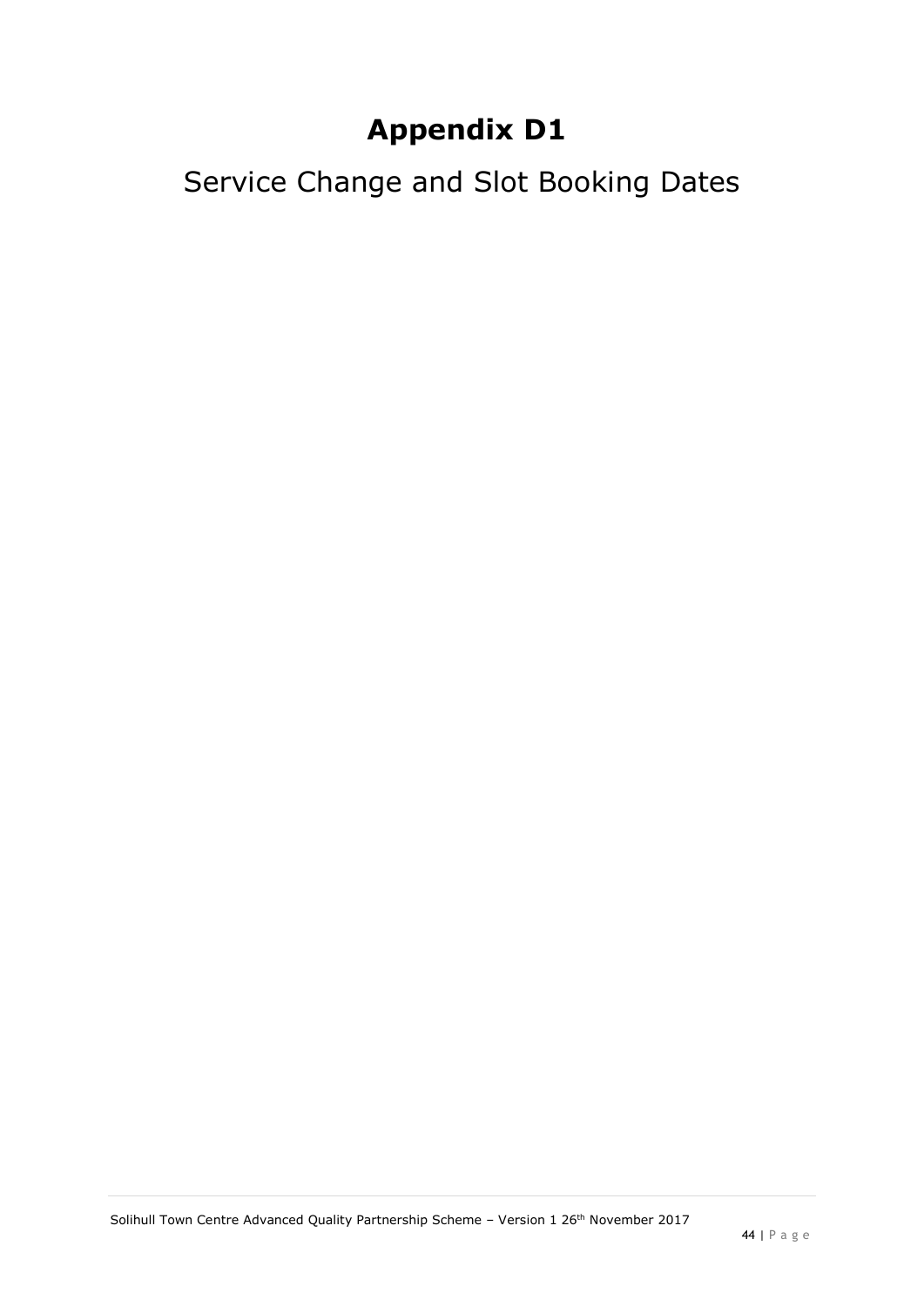#### **Appendix D1 – Service Change and Slot Booking Dates**

Service change dates for 2017 & 2018, with associated cut-off dates for requests for amended departure slots.

| <b>NSP</b><br>No. | <b>MONTH</b>  | <b>REGISTRATION</b><br><b>DATE</b> | <b>DATABASE</b><br><b>CUT-OFF</b> | <b>DATE OF</b><br><b>IMPLEMENTATION</b> | <b>TARGET</b><br><b>POSITION</b><br><b>DATE</b> | <b>COMMENTS</b>                         |
|-------------------|---------------|------------------------------------|-----------------------------------|-----------------------------------------|-------------------------------------------------|-----------------------------------------|
| <b>NSP</b><br>102 | $Jan-17$      | 06-Nov-16                          | 09-Dec-16                         | $01$ -Jan-17                            | 08-Jan-17                                       | School term<br>starts                   |
| <b>NSP</b><br>103 | Feb-17        | $01$ -Jan-17                       | 03-Feb-17                         | 26-Feb-17                               | 05-Mar-17                                       | End of half<br>term holiday             |
| <b>NSP</b><br>104 | Apr-17        | 26-Feb-17                          | 31-Mar-17                         | 23-Apr-17                               | 30-Apr-17                                       | <b>TfWM</b><br>contract<br>change date  |
| <b>NSP</b><br>105 | $May-17$      | 02-Apr-17                          | 05-May-17                         | 28-May-17                               | 04-Jun-17                                       | Rail<br>Timetable<br>Change<br>Weekend  |
| <b>NSP</b><br>106 | $Jul-17$      | 28-May-17                          | 30-Jun-17                         | 23-Jul-17                               | 30-Jul-17                                       | School term<br>finishes                 |
| <b>NSP</b><br>107 | $Sep-17$      | 09-Jul-17                          | 11-Aug-17                         | 03-Sep-17                               | 10-Sep-17                                       | School term<br>starts                   |
| <b>NSP</b><br>108 | $Sep-17$      | 30-Jul-17                          | 01-Sep-17                         | 24-Sep-17                               | 01-Oct-17                                       | University<br>term starts<br>(Coventry) |
| <b>NSP</b><br>109 | $Oct-17$      | 27-Aug-17                          | 29-Sep-17                         | 22-Oct-17                               | 29-Oct-17                                       | <b>TfWM</b><br>contract<br>change date  |
| <b>NSP</b><br>110 | <b>Jan-18</b> | 13-Nov-17                          | 16-Dec-17                         | 08-Jan-18                               | 15-Jan-18                                       | School term<br>starts                   |
| <b>NSP</b><br>111 | Feb-18        | 31-Dec-17                          | 02-Feb-18                         | 25-Feb-18                               | 04-Mar-18                                       | End of half<br>term holiday             |
| <b>NSP</b><br>112 | Apr-18        | 25-Feb-18                          | 30-Mar-18                         | 22-Apr-18                               | 29-Apr-18                                       | <b>TfWM</b><br>contract<br>change date  |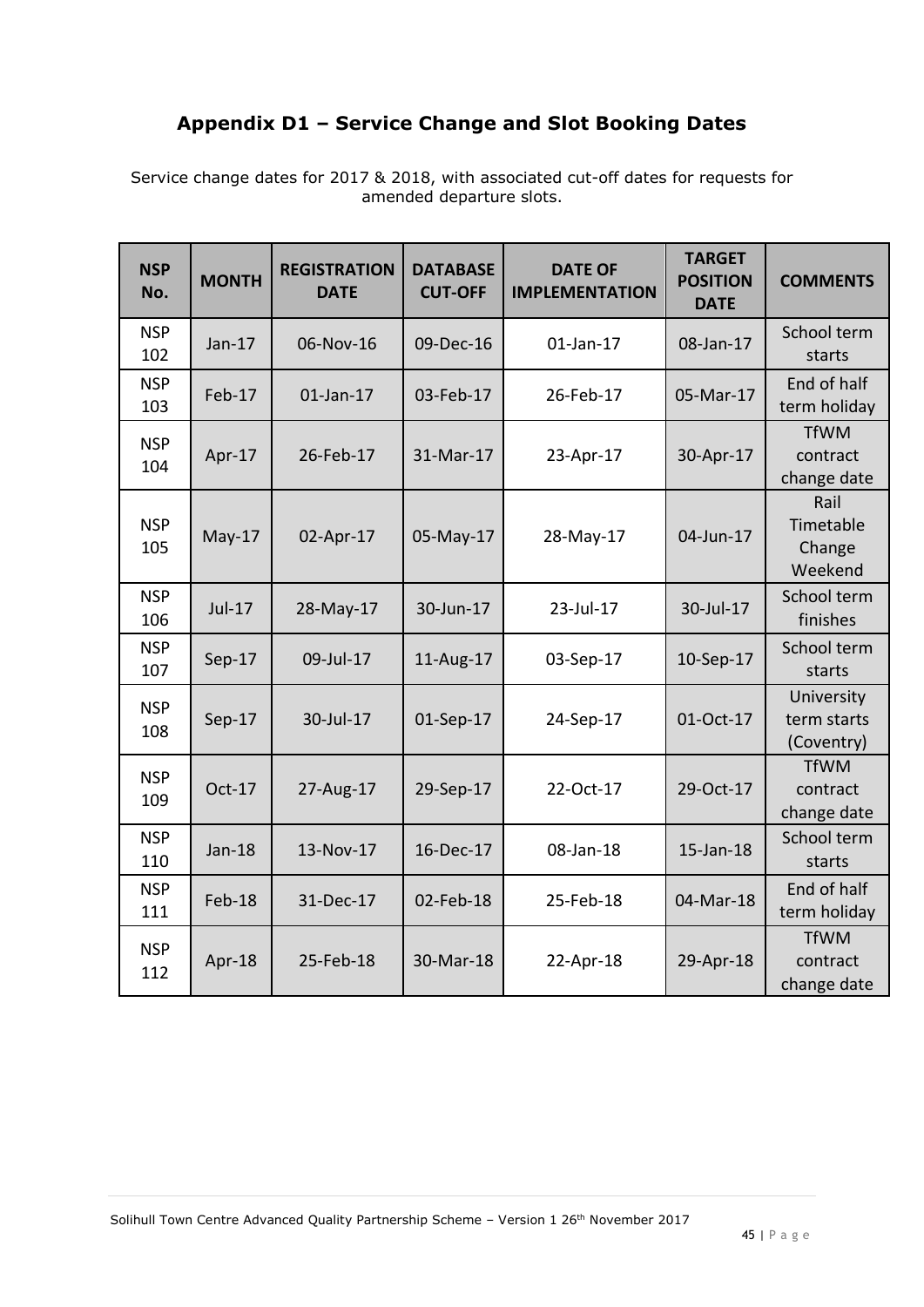| <b>NSP</b><br>No. | <b>MONTH</b>  | <b>REGISTRATION</b><br><b>DATE</b> | <b>DATABASE</b><br><b>CUT-OFF</b> | <b>DATE OF</b><br><b>IMPLEMENTATION</b> | <b>TARGET</b><br><b>POSITION</b><br><b>DATE</b> | <b>COMMENTS</b>                                     |
|-------------------|---------------|------------------------------------|-----------------------------------|-----------------------------------------|-------------------------------------------------|-----------------------------------------------------|
| <b>NSP</b><br>113 | May-18        | 25-Mar-18                          | 27-Apr-18                         | 20-May-18                               | $27$ -May-<br>18                                | Rail<br>Timetable<br>Change<br>Weekend              |
| <b>NSP</b><br>114 | <b>Jun-18</b> | 15-Apr-18                          | 18-May-18                         | 10-Jun-18                               | 17-Jun-18                                       | Signature<br><b>Bus</b><br><b>Network</b><br>Review |
| <b>NSP</b><br>115 | <b>Jul-18</b> | 27-May-18                          | 29-Jun-18                         | 22-Jul-18                               | 29-Jul-18                                       | School term<br>finishes                             |
| <b>NSP</b><br>116 | Sep-18        | 08-Jul-18                          | 10-Aug-18                         | 02-Sep-18                               | 09-Sep-18                                       | School term<br>starts                               |
| <b>NSP</b><br>117 | $Sep-18$      | 29-Jul-18                          | 31-Aug-18                         | 23-Sep-18                               | 30-Sep-18                                       | University<br>term starts<br>(Coventry)             |
| <b>NSP</b><br>118 | Oct-18        | 02-Sep-18                          | 05-Oct-18                         | 28-Oct-18                               | 04-Nov-18                                       | <b>TfWM</b><br>contract<br>change date              |
| <b>NSP</b><br>119 | Jan-19        | 11-Nov-18                          | 14-Dec-18                         | 06-Jan-19                               | 13-Jan-19                                       | School term<br>starts                               |
| <b>NSP</b><br>120 | Feb-19        | 30-Dec-18                          | 01-Feb-19                         | 24-Feb-19                               | 03-Mar-<br>19                                   | End of half<br>term<br>holiday                      |
| <b>NSP</b><br>121 | Apr-19        | 03-Mar-19                          | 05-Apr-19                         | 28-Apr-19                               | 05-May-<br>19                                   | <b>TfWM</b><br>contract<br>change date              |
| <b>NSP</b><br>122 | $May-19$      | 24-Mar-19                          | 26-Apr-19                         | 19-May-19                               | 26-May-<br>19                                   | Rail<br>Timetable<br>Change<br>Weekend              |
| <b>NSP</b><br>123 | Jul-19        | 26-May-19                          | 28-Jun-19                         | 21-Jul-19                               | 28-Jul-19                                       | School term<br>finishes                             |
| <b>NSP</b><br>124 | Sep-19        | 07-Jul-19                          | 09-Aug-19                         | 01-Sep-19                               | 08-Sep-19                                       | School term<br>starts                               |

Service Change Dates for subsequent years have yet to be agreed.

**Any request for revised departure slots must be made at least two weeks before submission of registrations to Traffic Commissioner. Registrations without signed-off slot requests are likely to be refused.**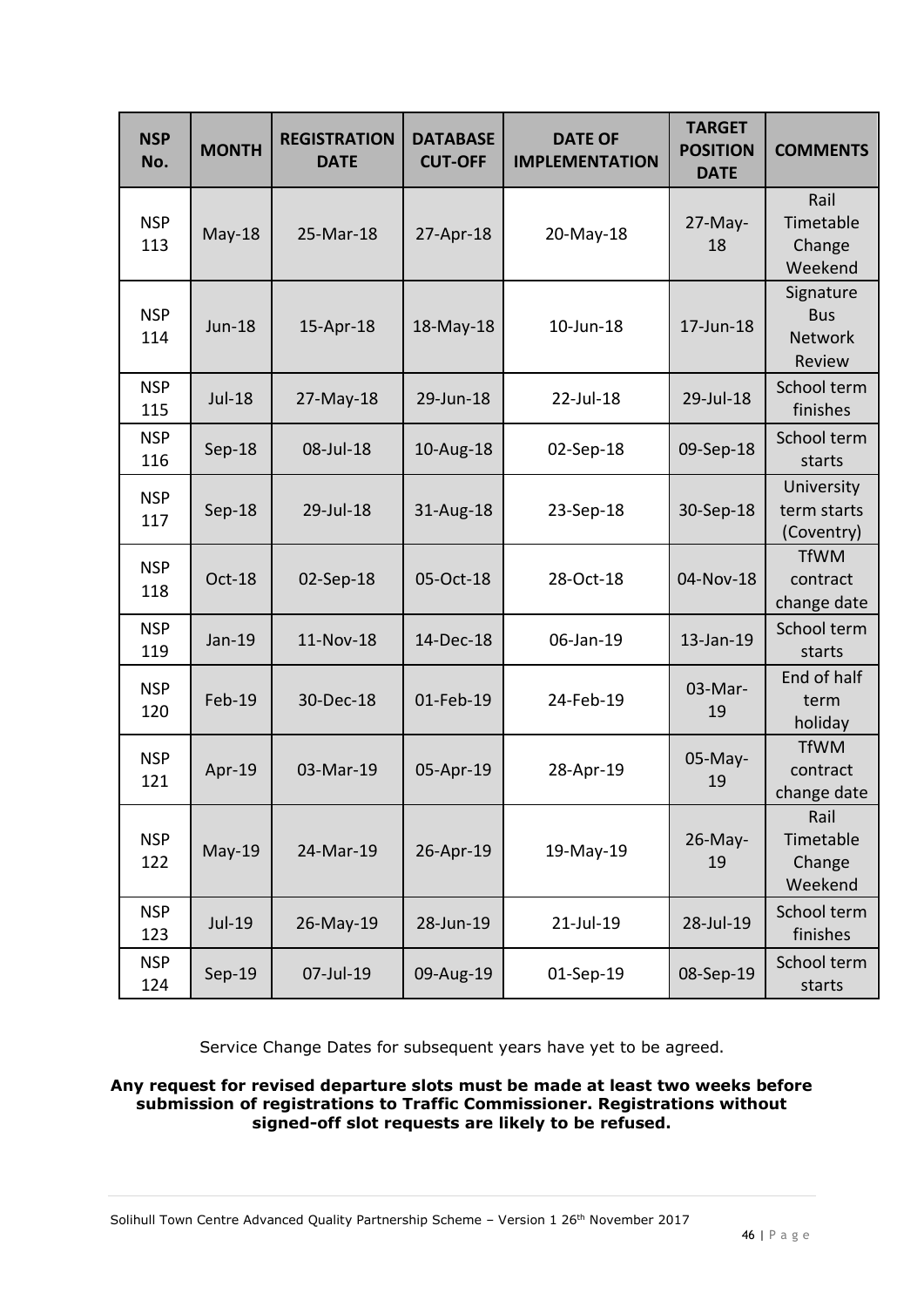### **Schedule E**

Communications protocol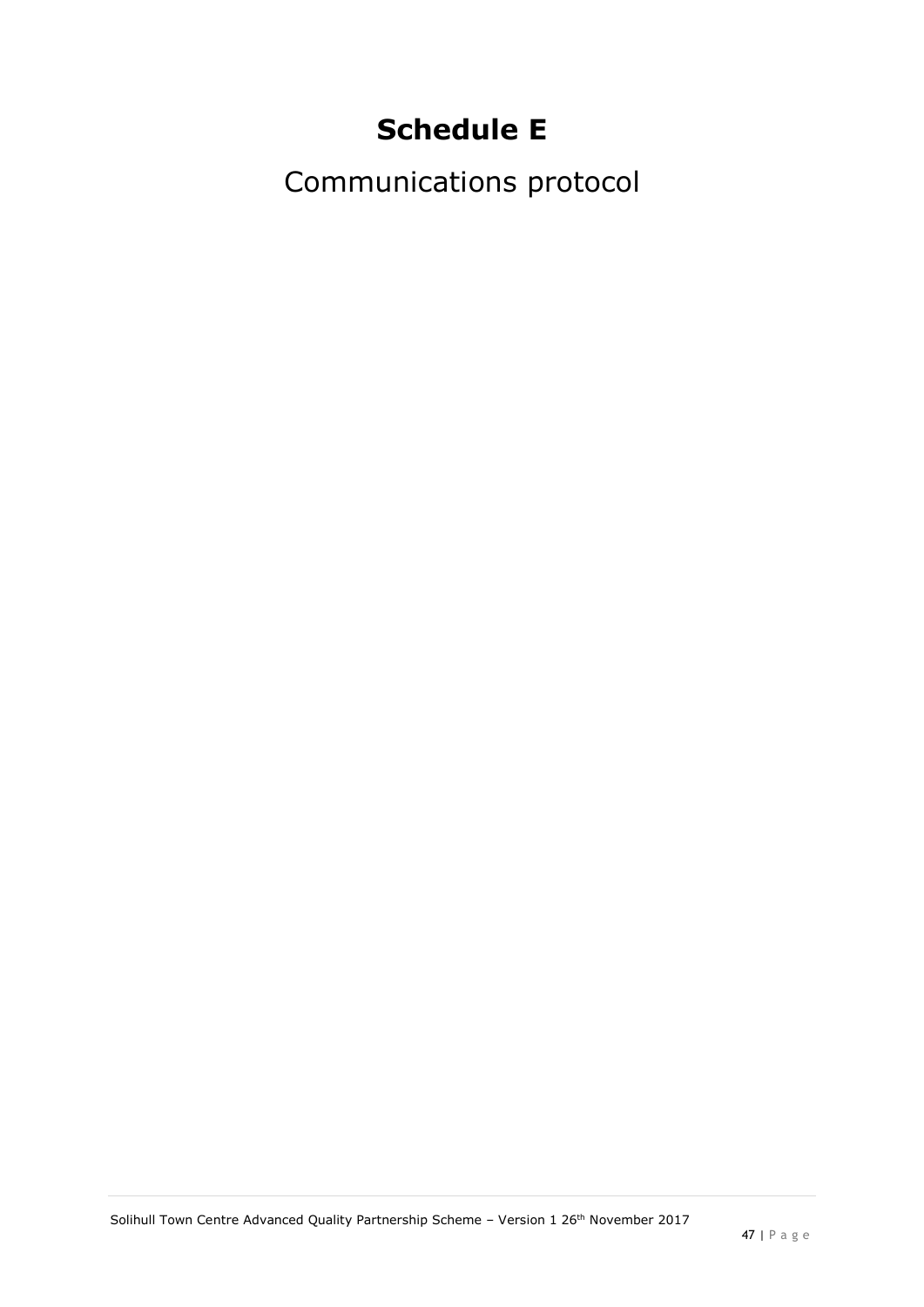#### **Schedule E – Communications protocol**

#### **DEFINITION OF A PROTOCOL FOR THE DISSEMINATION TO OPERATORS OF CRITICAL INFORMATION RELATING TO SOLIHULL**

#### **1. Aim**

1.1 This protocol aims to clearly set out the preferred method of communication between WMCA, SMBC and bus operators covered by the Scheme, in relation to incidents in the Solihull Scheme Area that may impact on the operation of bus services.

It does not replace or overrule any other established communication plans, but sets out the communication methods used for specific events.

#### **2. Events covered**

- 2.1 The protocol is anticipated to be used in cases of events such as:
	- emergency road closures
	- unavailability of bus stops
	- need for service diversions
	- future planned unavailability of facilities

#### **3. Methods of communication**

- 3.1 If it is necessary to pass information quickly to all operators, the WMCA will coordinate the dissemination of notices by email. Notifications provided by SMBC will also be channelled through the WMCA, to ensure that all parties are aware of the communication and that a co-ordinated response and support can be provided.
- 3.2 It is therefore imperative that all operators provide the WMCA with an email address that is regularly checked by the operator.
- 3.3 Emails can be sent to the WMCA at [QPS@TfWM.org.uk.](mailto:QPS@TfWM.org.uk) This inbox is regularly checked and any emails will be dealt with as appropriate. Emails relating to the Scheme or town centre issues should not be sent to a specific individual, the use of the address above will allow the most appropriate member of the team to deal with the query, regardless of individual staff availability.
- 3.4 Written communications to the WMCA or Solihull Metropolitan Borough Council should be sent to the addresses stated in Section 8 of The Scheme.